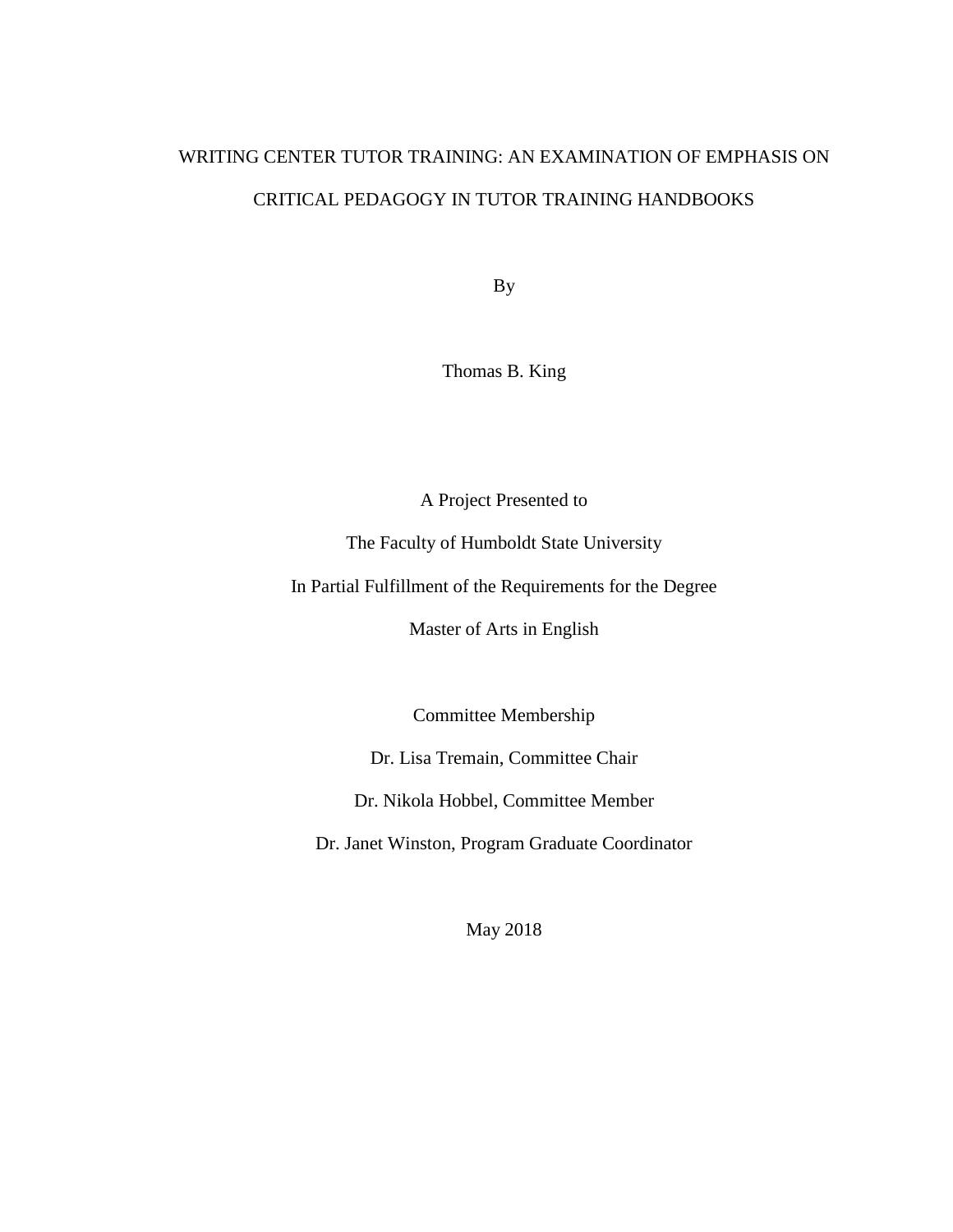### ABSTRACT

### <span id="page-1-0"></span>WRITING CENTER TUTOR TRAINING: AN EXAMINATION OF EMPHASIS ON CRITICAL PEDAGOGY IN TUTOR TRAINING HANDBOOKS

#### Thomas B. King

Writing center theory has not always emphasized critical pedagogy as part of writing center pedagogy. However, with scholars' applications of critical lenses such as postmodernism and postcolonialism to critique writing center practice, critical pedagogy has found its way into writing center practices. Self-critical awareness is one key element of critical pedagogy, and through the dialogic application of critical pedagogy in writing center sessions, students can be made aware of the hegemonic nature of academic discourse and why institution and discipline-valued writing is expected over other kinds of writing. Because critical pedagogy has value in writing center contexts, both for the writing tutor and tutee, for this project I analyzed five writing center tutor training handbooks to examine how and/or whether critical pedagogy is emphasized in tutor training. One handbook is a mass-marketed text while the other four are institutionspecific texts representative to their particular writing center. I used five search terms for textual analyses to detect explicit or implicit references to critical pedagogy: *critical pedagogy, critical, pedagogy, philosophy,* and *theory.* My findings strongly suggest that critical pedagogy is not adequately stressed in writing center tutor training handbooks, even though multiple writing center scholars have called attention for the need to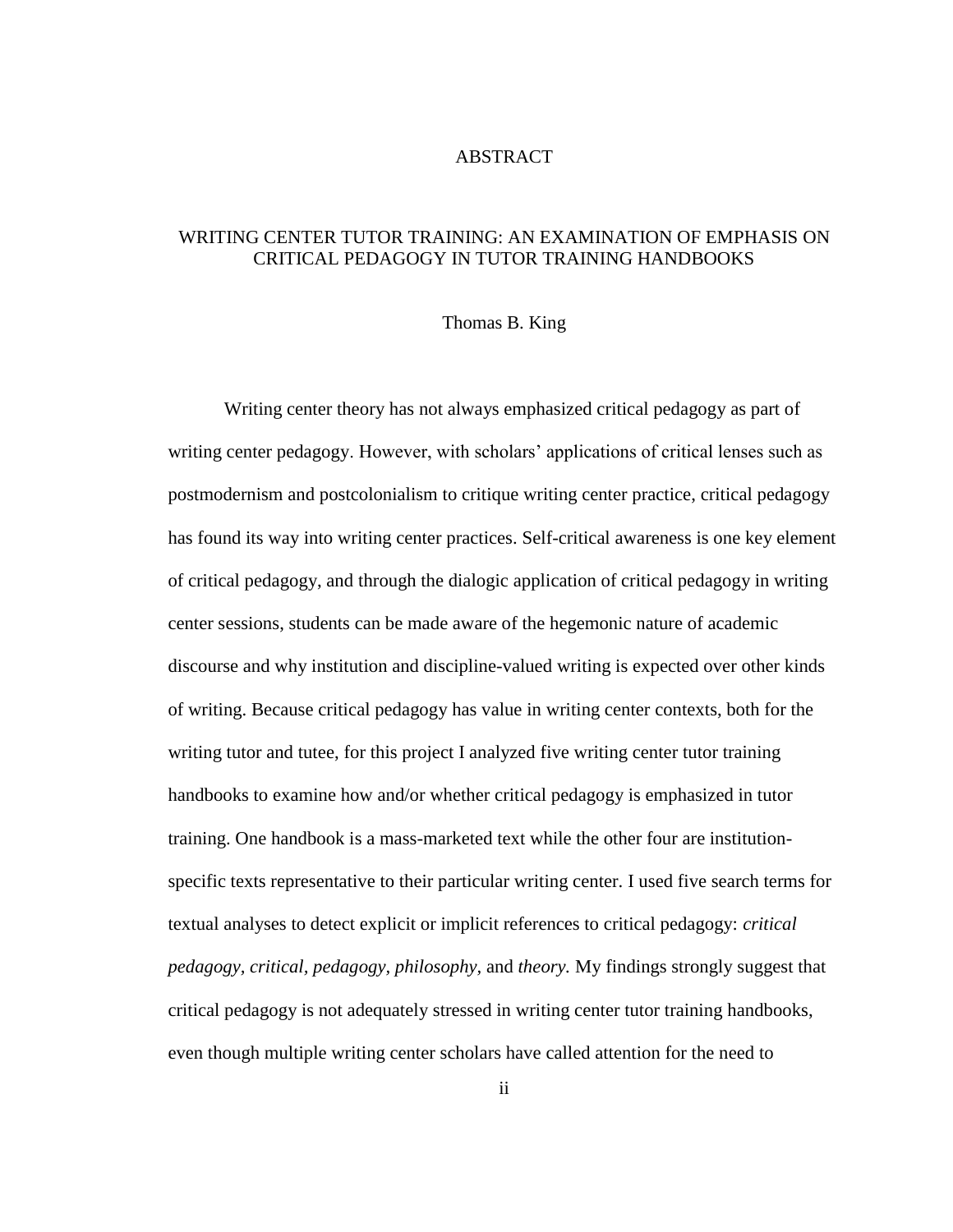implement critical pedagogy in writing center pedagogy. As a result of the discrepancy between writing center theory and critical pedagogical theory application in writing center pedagogy, I argue that critical pedagogy should be emphasized and made explicit in writing center tutor training curricula, including tutor training handbooks.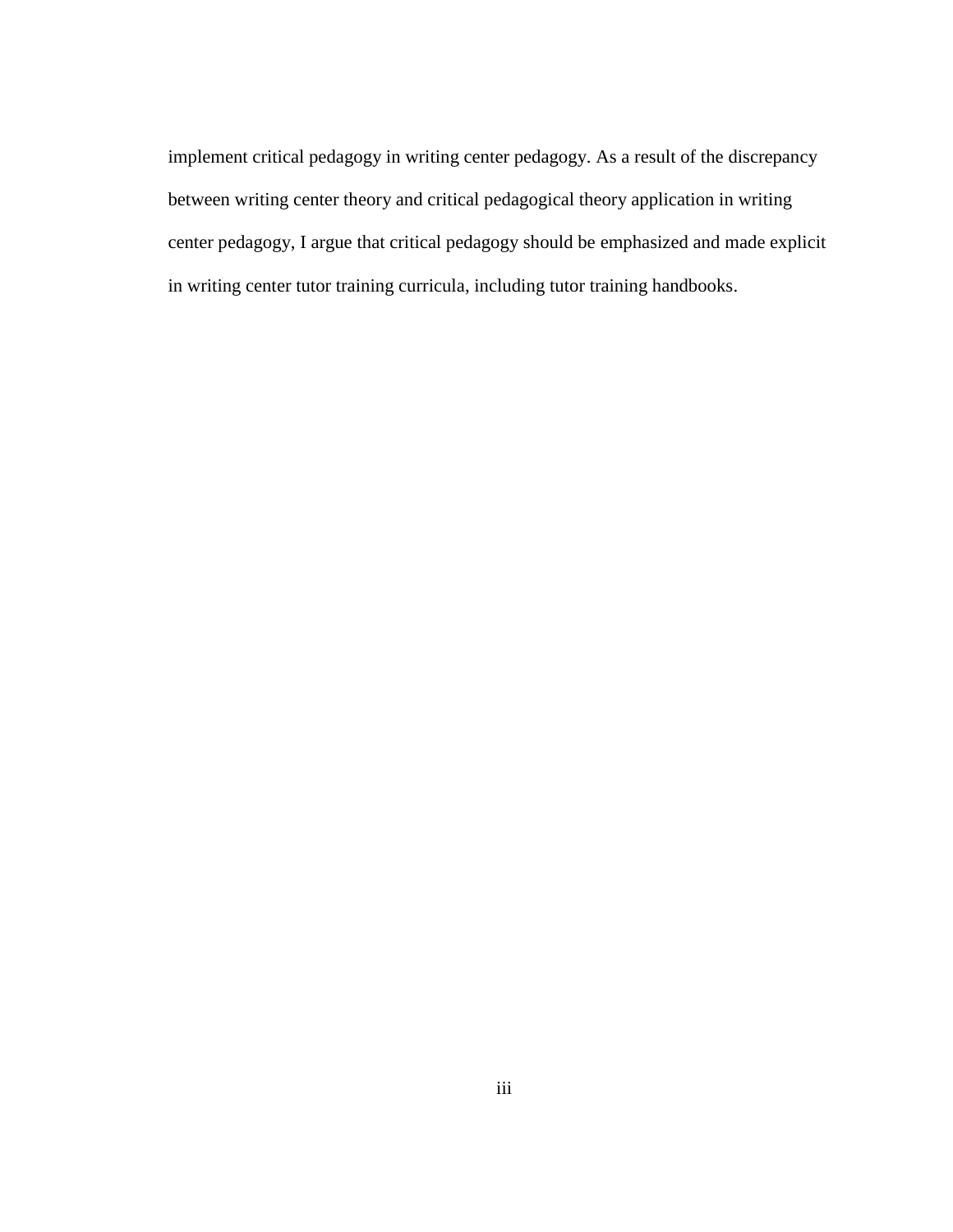### ACKNOWLEDGEMENTS

<span id="page-3-0"></span>I want to give special recognition to Dr. Lisa Tremain and Dr. Nikola Hobbel for the encouragement and guidance throughout this project. Additionally, I want to mention Leslie Leach, M.A., Writing Center Coordinator (retired), and Dr. Sean Thomas of College of the Redwoods as well as Dr. Jessica Citti, Writing Studio Coordinator, and Dr. David Stacey of Humboldt State University. Without the inspiration and support that these mentors have given me over the years, I would not have overcome the many challenges that have led to this project's completion. Additionally, I want to personally thank aspiring fellow graduate student, Emily Bushta, for reaching out and being a friend during a particularly turbulent period of time during my second and third semesters of graduate school.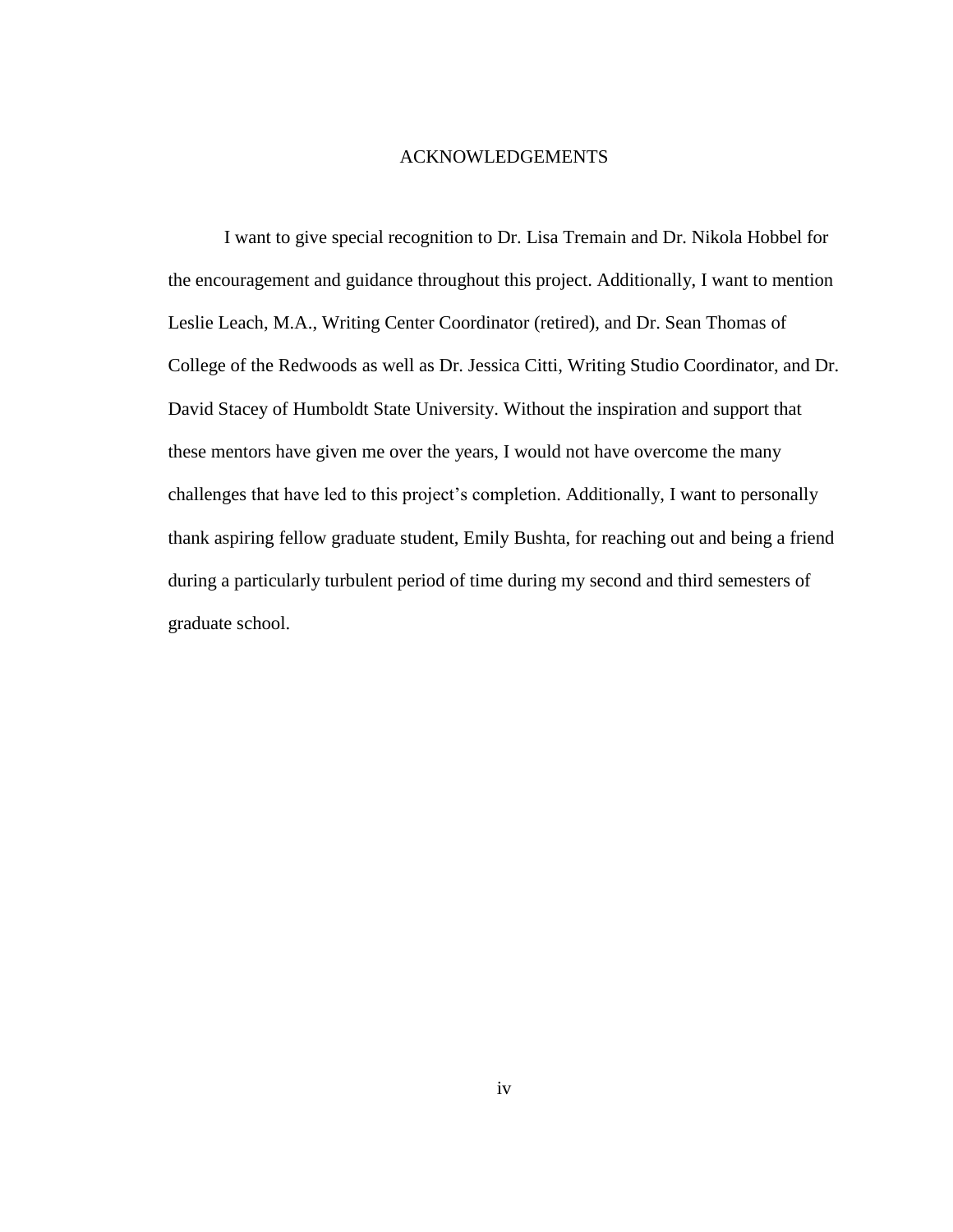### TABLE OF CONTENTS

<span id="page-4-0"></span>

| Analyses of the Writing Tutor Guide to Professionalism and Policies and The QEP |
|---------------------------------------------------------------------------------|
|                                                                                 |
|                                                                                 |
|                                                                                 |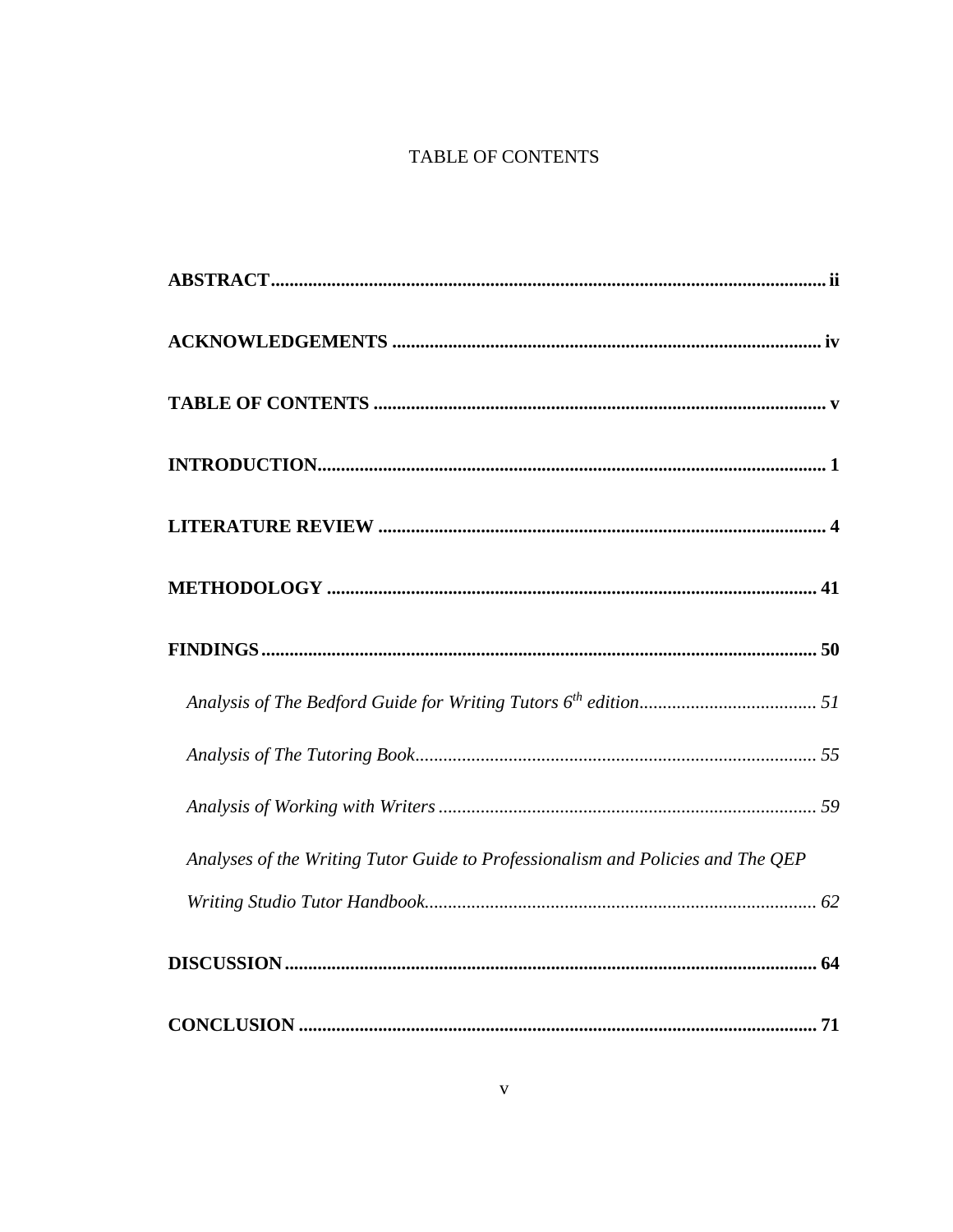|--|--|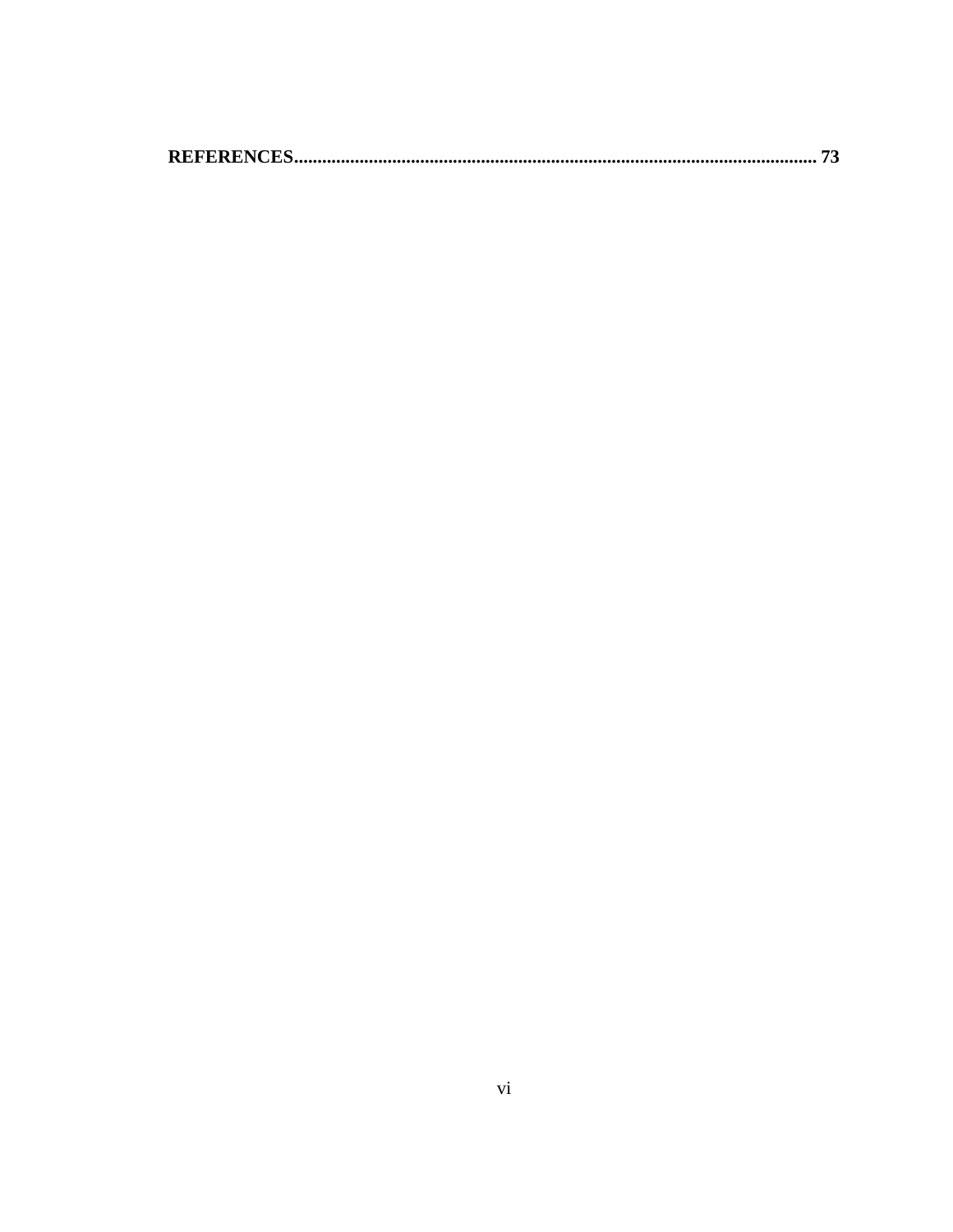### INTRODUCTION

<span id="page-6-0"></span>*"But what if I don't know how to write? "You know more that you realize." "But what if I do it wrong?" "Wrong is relative. We'll figure it out." "But when I write, it doesn't come out like I want it to." "That's normal. "But what if I mess up? "You will. And it will be okay." "But my teachers told me I was a bad writer." "They were wrong."*

*-Tiffany Rousculp, Rhetoric of Respect: Recognizing Change at a Community Writing Center*

Numerous writing center scholars have taken up topics in writing center pedagogy, particularly since Stephen North's famous 1984 article "The Idea of a Writing Center." One topic that has been enjoying increased attention is critical pedagogy in writing center scholarship: (Bawarshi and Pelkowski, 1999; Boquet and Lerner, 2008; Denny, 2010; Greenfield and Rowan, 2011; Grimm, 1992, 1996, 1999, 2011). North's "Idea" was not about critical pedagogy, but as the title suggests, it addresses notions of what a writing center is—both from the point of view of people on the inside looking out as well as those on the outside looking in. North also emphasizes "a" writing center pedagogy— in which he claims the crux of tutoring depends on dialogue (443) and works through dialogue between tutor and student writer—the student writer will, hopefully, become a better writer while understanding that writing is a process (438), which requires multiple revisions before turning in the polished submission draft. While that is a writing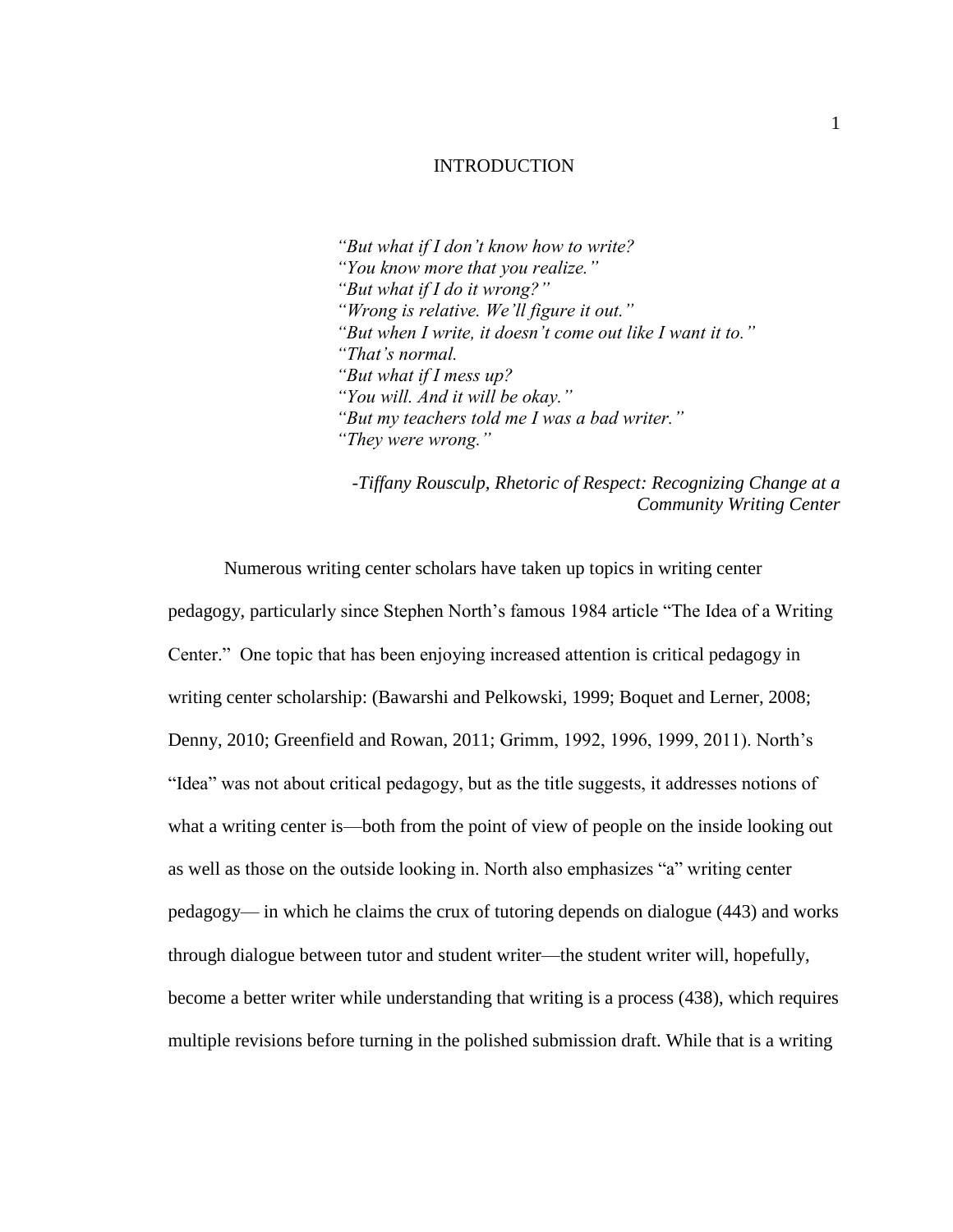center pedagogy, it is *not* critical pedagogy. However, Henry Giroux sheds light on what critical pedagogy does, which can work as part of writing center pedagogy:

> The principles guiding my work on critical pedagogy are grounded in critique as a mode of analysis that interrogates texts, institutions, social relations, and ideologies as part of the script of official power. Simply put, critique focuses largely on how domination manifests as both a symbolic and an institutional force and the ways in which it impacts on all levels of society. (*On Critical Pedagogy*, 4)

He further adds, "I use critical pedagogy to examine the various ways in which classrooms too often function as modes of social, political, and cultural reproduction" (5). While writing centers are not classrooms, at least in the traditional since, they help students negotiate writing assignments that initiate inside traditional classrooms. Where Giroux applies critical pedagogy to classroom functions, I am applying critical pedagogy to writing center functions. Possessing critical awareness is a key attribute of critical pedagogy. A writing tutor who is critically aware of ideological and political forces that influence and possibly motivate writing assignments is a writing tutor who is better equipped to ask the writer problem-posing questions that call attention to the nature of the relationship of the assignment to the writer while promoting critical consciousness and without undermining the authority of the student's lecturer or professor.

Recent writing center scholarship argues that writing centers are not ideologically and politically neutral places within their institutions. In fact, the opposite is true: writing centers are places fraught with reified effects of cultural, ideological, and political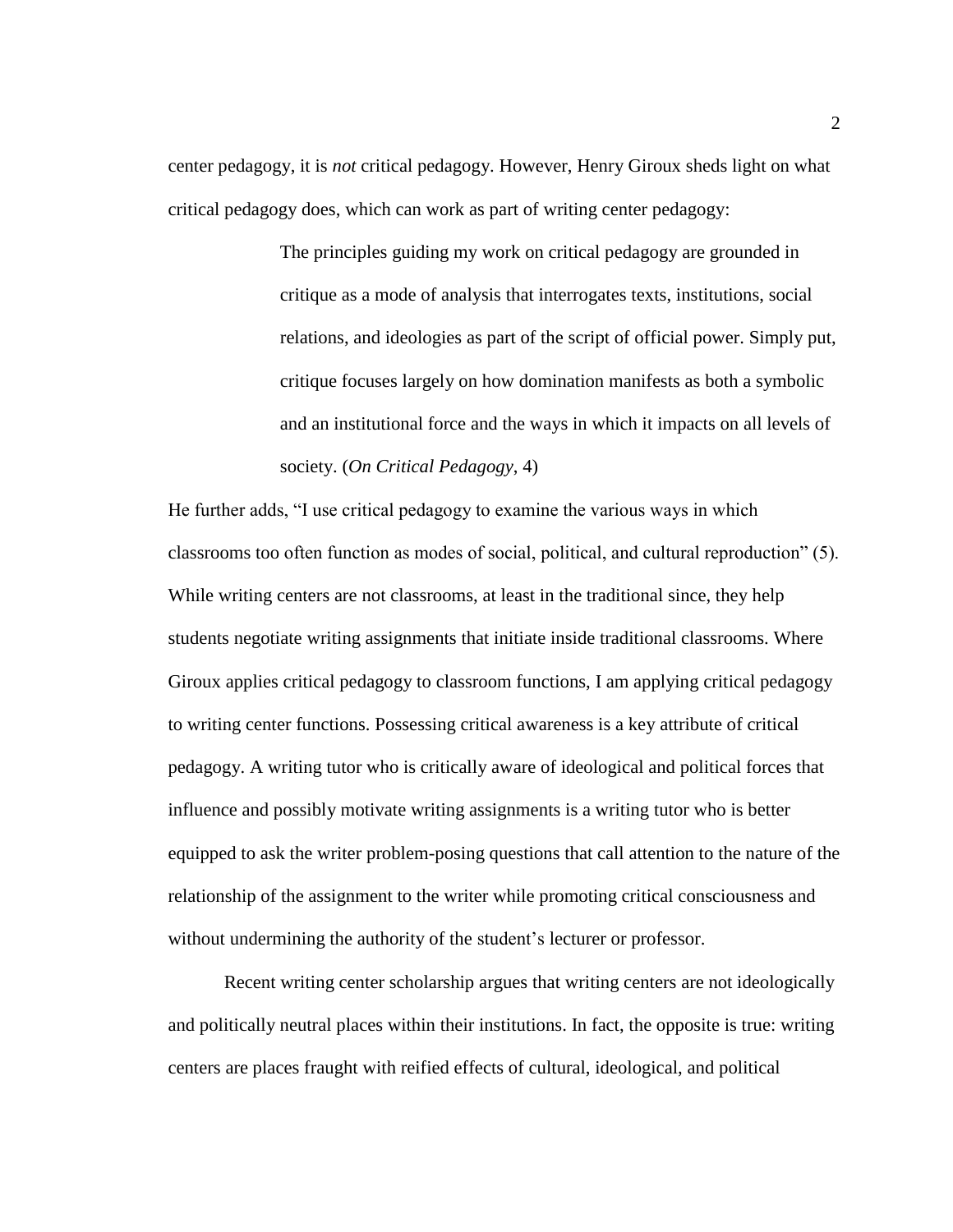ramifications that find their ways into the university from the outside and continue to be perpetuated from the inside.

In this project, I took up an examination of critical pedagogical emphasis in writing center tutor training by analyzing writing center tutor training handbooks in order to get an idea of how—if at all—critical pedagogy is valued in writing center tutor training. Textual analyses writing center tutor training handbooks suggests that, in spite of numerous writing center scholars' call for critical pedagogy to be practiced in everyday writing center consultations, a disconnect exists. Results from my findings suggest the emphasis that writing center scholars place on critical pedagogy, as being a vital element in writing center theory, is either not being reflected at all or is unsatisfactorily reflected in tutor training. I conducted this work by selecting five tutor training handbooks. First, I chose a market-based handbook that is commonly used for writing center tutor training: *The Bedford Guide for Writing Center Tutors 6th Edition*. Second, I wanted four institution-specific handbooks of writing centers in public, fouryear universities with similar student diversity demographics to those of Humboldt State University. Eventually, I settled on Sacramento State University's *The Tutoring Book*, Eastern Oregon University's *Writing Tutor Guide to Professionalism and Policies,* Elizabeth City State University's *The QEP Writing Studio Tutor Handbook*, and University of Illinois, Chicago's *Working with Writers: UIC Writing Center Handbook*. Third, in order to detect possible references of critical pedagogy, I analyzed the handbooks by coding for occurrences of these terms: *critical pedagogy*, *critical*, *pedagogy, philosophy*, and *theory*. When I located these terms, I examined them in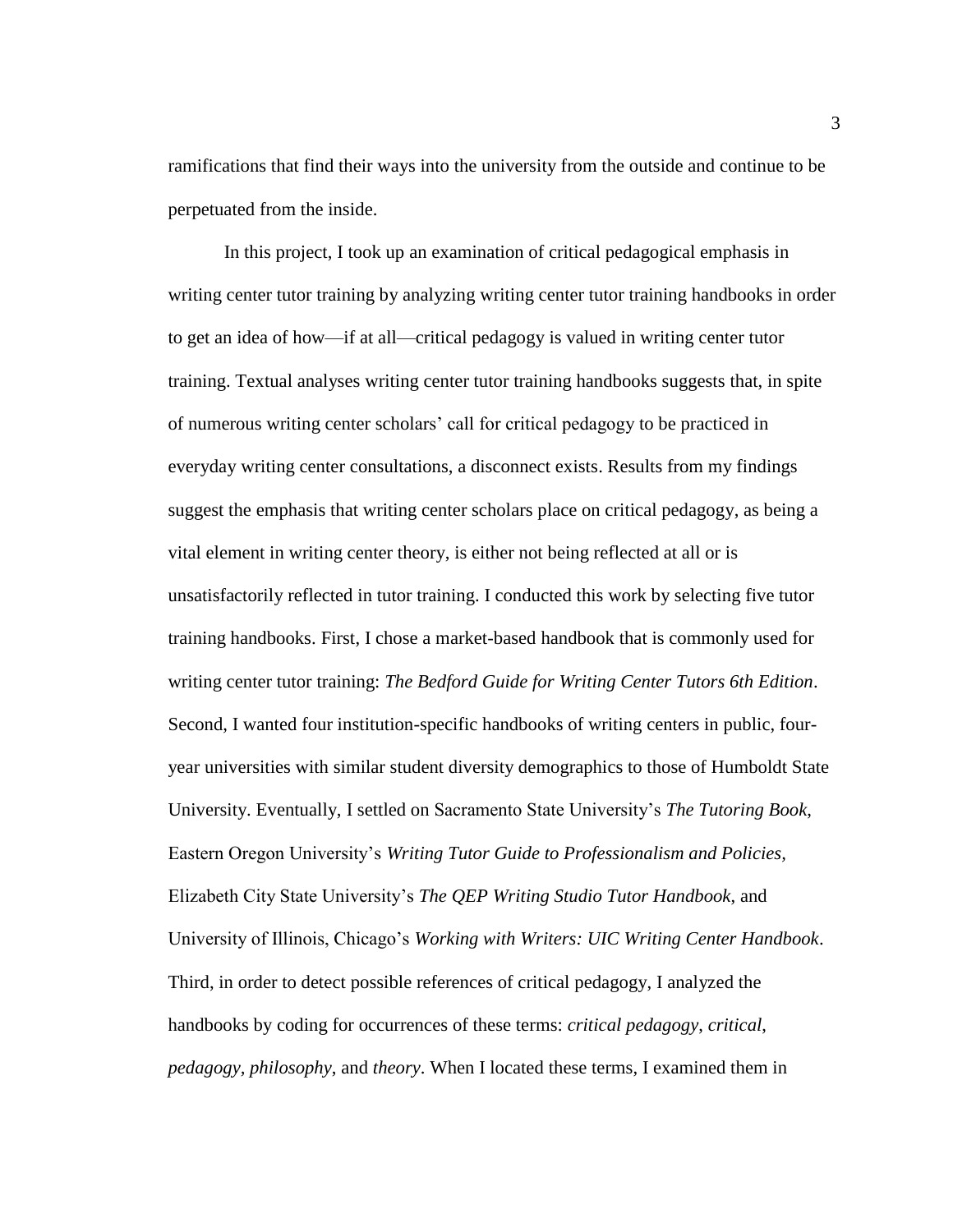context in order to discern how they were being used. Through this analysis, my finding suggest that the majority of occurrences do not point to critical pedagogy but instead point to other aspects of writing center tutoring strategies.

### LITERATURE REVIEW

<span id="page-9-0"></span>Understanding writing centers as places and spaces where meaning is constructed, made sense of, and negotiated also allows for understanding the meaning of writing centers. Writing centers are conceived differently, depending on the individual and her or his position and function in the writing center's institution. For example, one instructor *might* think of the writing center as a place where tutors intervene too much into a student's paper. Another instructor *might* believe like the writing center so much that they urge their students to schedule appointments, so a tutor can give feedback on argument and paragraph organization. A student *might* choose to visit because the center represents a space where they can talk through their ideas for a paper without fear of being judged. An administrator *might* think of the center only in terms of learning outcomes and funding. Tim Cresswell, critical geographer and author of *Place: A Short Introduction,*  claims, "Place  $\dots$  is both simple (and that is part of its appeal) and complicated" (1); places are "spaces which people have made meaningful" and therefore "meaningful location[s]" (7). Writing centers are complex places in terms of meaning and representation, but despite of their complexities, they are meaningful locations within the institutions to which they belong.

Beginning with Stephen North's famous "The Idea of a Writing Center" helps to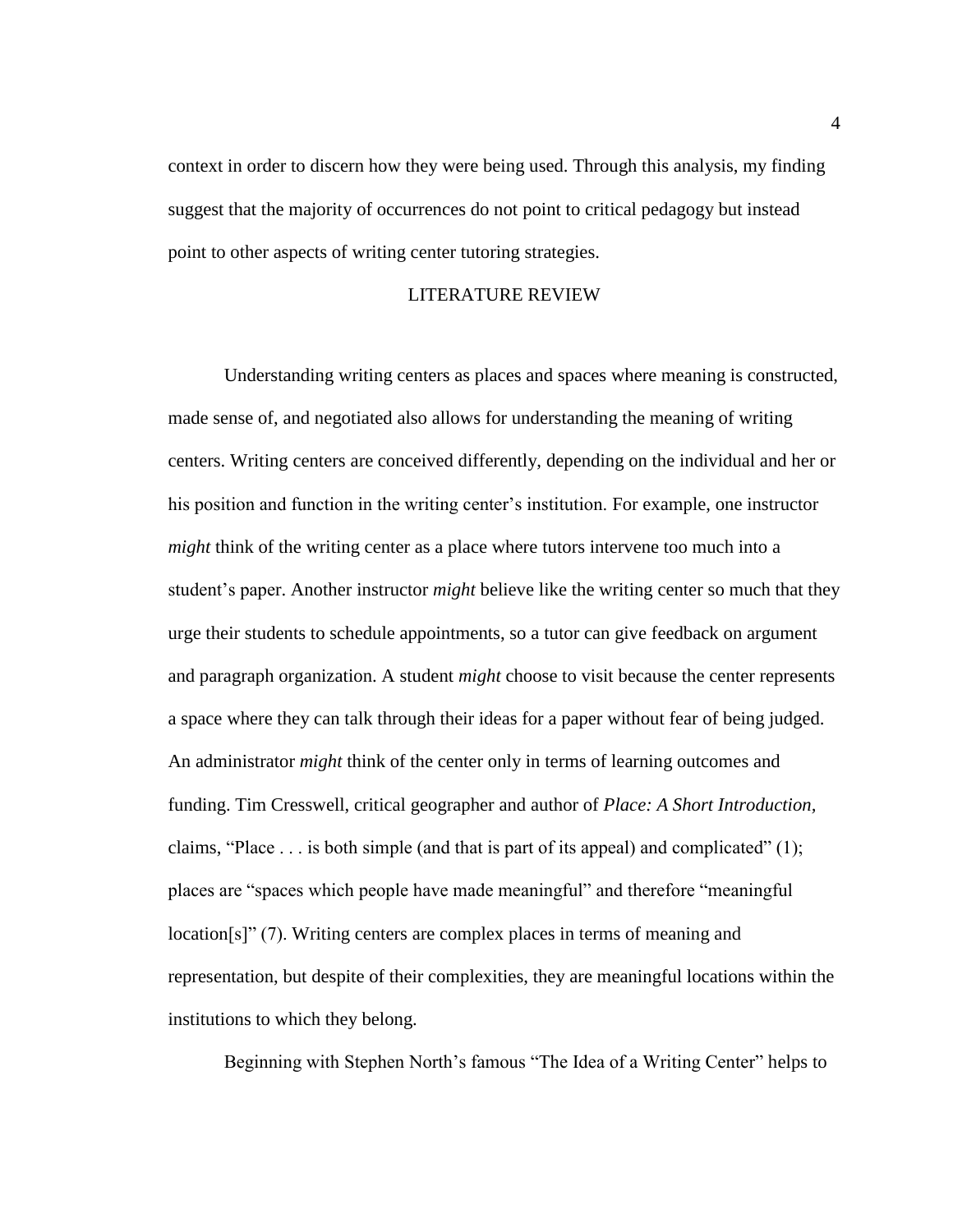shed light on writing centers as locations of multiple, subjective, and contested meaning. North's "Idea" also aids in establishing a timeline of writing center scholarship, theory, and pedagogy from 1984 forward, as well as to articulate various topics taken up by various respected writing center scholars. In this chapter, I attempt to show that any writing center's function and identity are not easily definable; the two terms are so enmeshed with one another that they are not separable, and metaphors and similes have been used to figuratively conceive of writing centers' function and identity. I also set out to show that critical pedagogy has found its way into writing center scholarship and theory. Critical pedagogy has no single definition; it acts as an umbrella term for multiple pedagogies, and one of its main elements is self-critical awareness. Critical selfawareness is advantageous for professors and students alike while performing critiques in areas such as classism, feminism, gender/sexism, postcolonialism, postmodernism, and racism. Although critical pedagogy is multifaceted, it does possess a core essence. For example, Henry Giroux, a prominent name in critical pedagogy continues to theorize in the spirit of Paulo Freire, whose name is virtually synonymous with critical pedagogy. In *On Critical Pedagogy,* Giroux proclaims:

> Critical pedagogy is not about an a priori method that simply can be applied regardless of context. It is the outcome of particular struggles and is always related to the specificity of particular contexts, students, communities, and available resources. It draws attention to the ways in which knowledge, power, desire, and experience are produced under specific basic conditions of learning and illuminates the role that pedagogy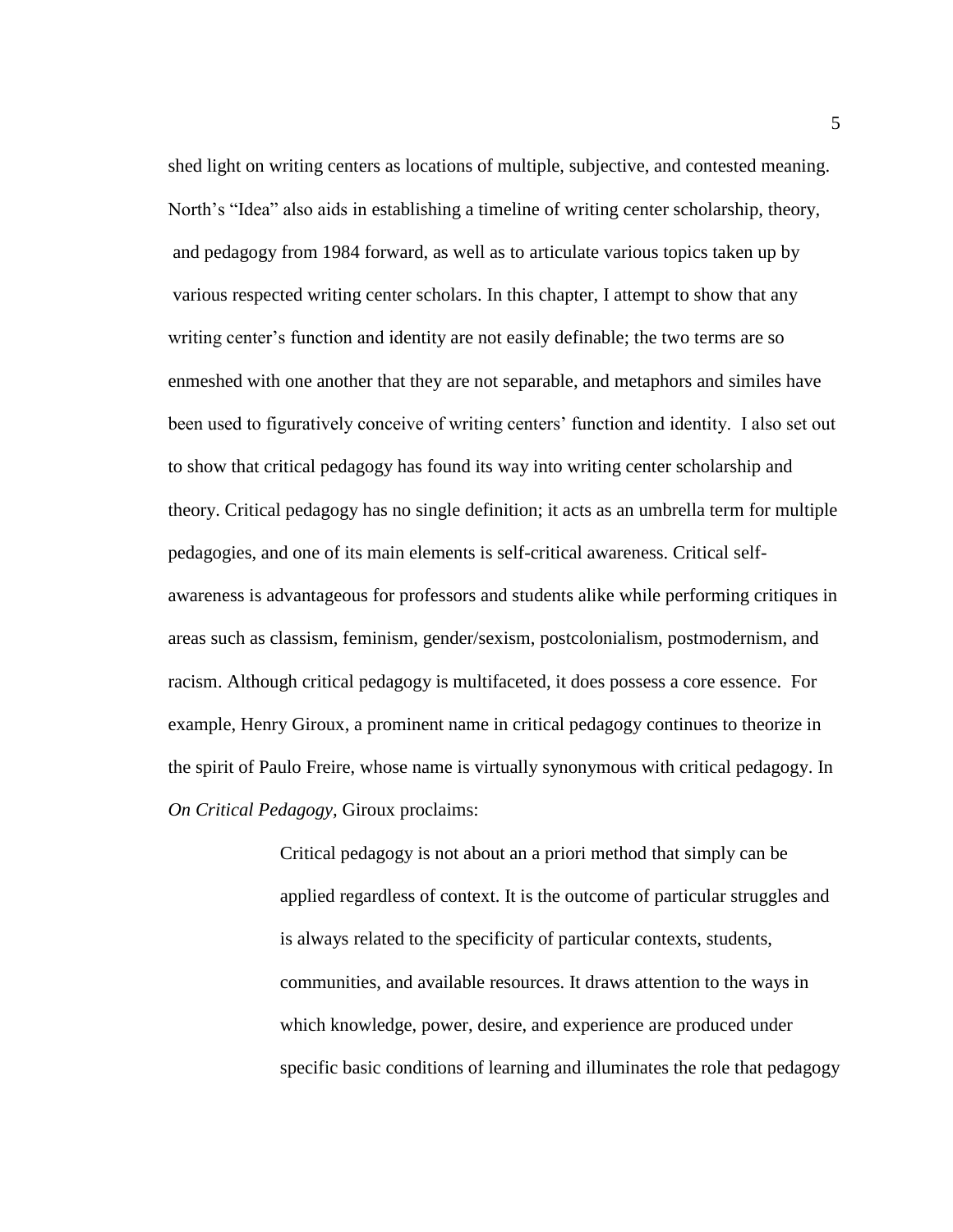plays as part of a struggle over assigned meanings, modes of expression, and directions of desire, particularly as these bear on the formation of the multiple and ever-contradictory versions of the 'self' and its relationship to the larger society. (4)

The crux of Giroux's critical pedagogy deals with critical consciousness, self-identity, and self-agency in relation to the hegemonies of power in specific, historically-situated contexts. Another reason critical pedagogy cannot have just one definition is because its application varies, depending on the person engaging in it. Academic scholar and experienced teacher bell hooks has also been influenced by Freire, but in contrast to Giroux, her focus is on the pedagogical facility of community-building. In her often-cited and celebrated book *Teaching to Transgress: Education as the Practice of Freedom,* she asserts, "Working with a critical pedagogy based on my understanding of Freire's teaching, I enter the classroom with the assumption that we must build 'community' in order to create a climate of openness and intellectual rigor" (40). Finally, in *Connecting Writing Centers Across Borders*, a blog sponsored *WLN: A Journal of Writing Center Scholarship*, Laura Greenfield, coeditor of and contributor to *Writing Centers and the New Racism: A Call for Sustainable Dialogue and Change*, provides a quick, working definition of critical pedagogy. While speaking about founding the Transformative Speaking Program, she states that "the transformative aim of our speaking program is enacted through a commitment to 'critical pedagogy,' which is a philosophy and practice of teaching that works from the premise that education is never 'neutral,' that injustice is never 'natural,' that oppressive systems can be changed, and that students (and faculty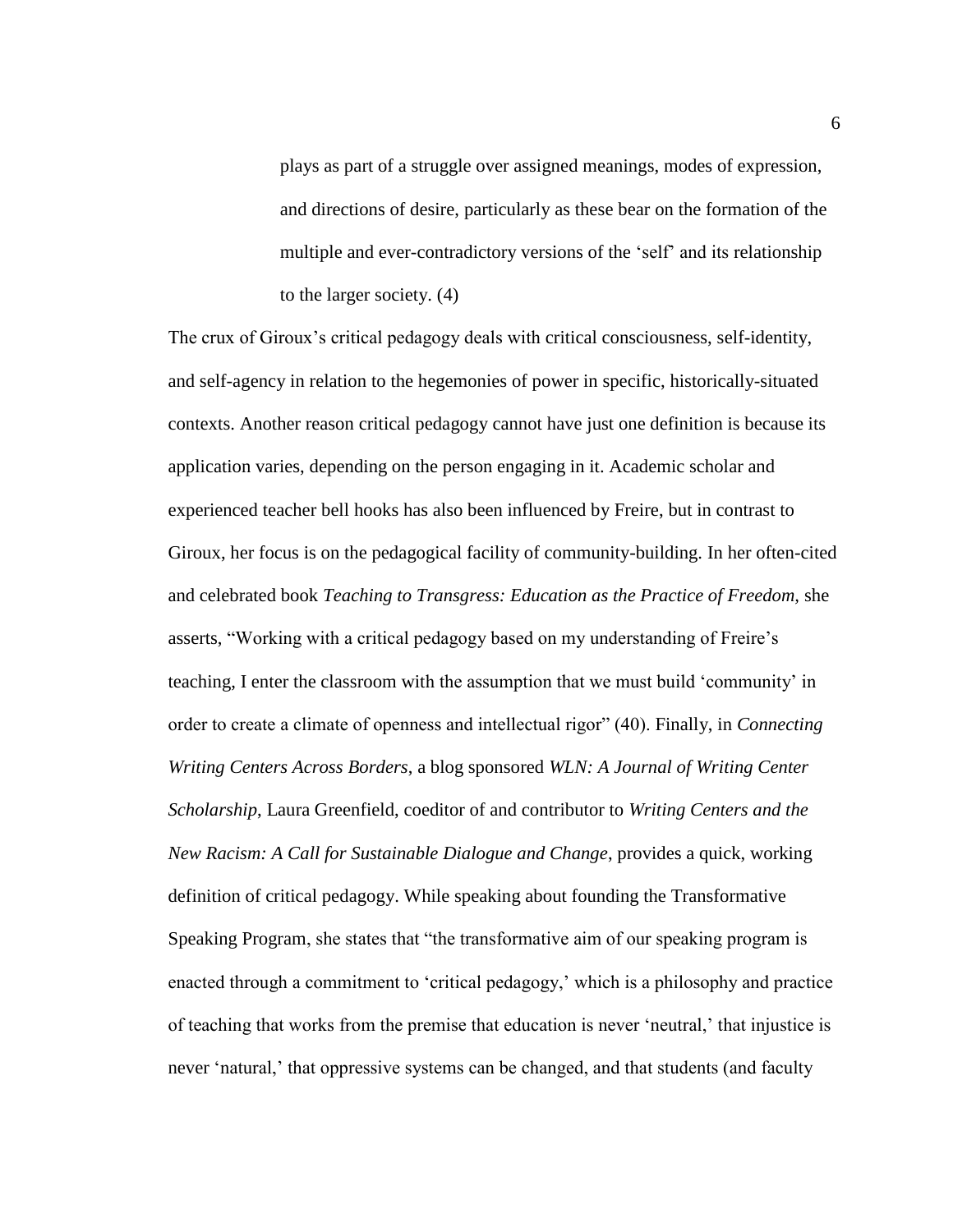and staff) can be change agents" ("Transforming"). The gist of critical pedagogy is discernable in what Giroux, hooks, and Greenfield say about it: critical pedagogy is dialogic, community oriented, historically situated, never neutral, and liberation motivated—all with a critically-developed (or burgeoning) consciousness. Because writing center pedagogy and critical pedagogy have begun to entangle, returning to a foundational text on writing center theory is necessary.

Stephen North's article, written in 1984, "The Idea of a Writing Center" is cited regularly across writing center scholarship. One reason for its significance is that North provides both a reason and defense for the existence of writing centers due to confusion associated with writing center function within the institutions in which they exist. In his opening sentence to the introductory paragraph, he states, "This is an essay that began out of frustration" (433). His frustration stems from this question: What is a writing center's purpose or identity? North defines his frustration: "Ignorance: the members of my profession, my colleagues.. . . do not understand what I do. They do not understand what does happen, what can happen, in a writing center." So, two questions arise from North's statement: 1) What does happen in a writing center? and 2) What can happen in a writing center? Depending on whom one asks, answers to those questions will vary—and potentially significantly so.

To address the first question of what *does* happen in a writing center, North claims that some faculty members and administrators believe that the function of a writing center is correcting sentence-level errors on students' papers, which puts emphasis specifically on the product itself. He lists "skills," "fundamentals," and rather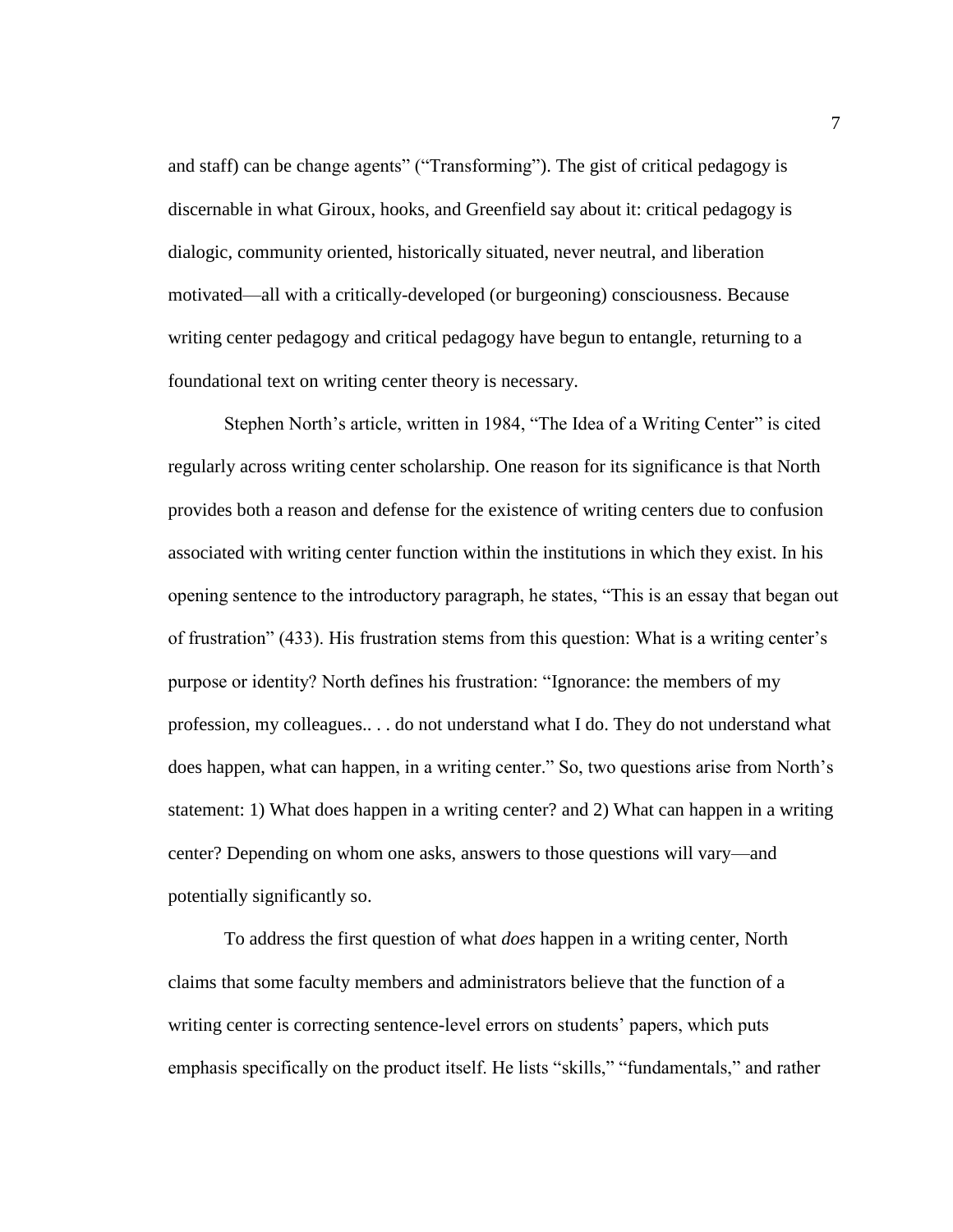bluntly, "**GRAMMAR**" [emphasis North's] as issues that are presumed the writing center's responsibility to address (433). North gives as an example of when a "new faculty member in [a] writing-across-the-curriculum program, who sends his students to get their papers 'cleaned up' in the Writing Center before they hand them in." Writing center tutors do, in fact, provide help with those things. When a student comes in for a consultation and tells the tutor that they are there because their professor told them to get help with grammar, then to satisfy the request, the tutor will help them with their grammar; however, writing center pedagogy seeks to address much more than grammar.

To address the second question of what *can* happen in a writing center, North believes that emphasis placed solely on the finished product is not ideal writing center pedagogy. North insists that "writing is most usefully viewed as a process" (438). Emphasis on process does not ignore the importance of the finished product, but instead values more "the process by which [the product] is produced." Through the process of a paper's beginning to its submission, the writer learns whatever things along the way, and "in a writing center the object is to make sure that writers, and not necessarily their texts, are what get changed." Further, North asserts that the writing center's "job is to produce better writers, not better writing." North acknowledges the vagueness of the term "process," electing to define it simply as "a" process (439). As long as the writer is actively working towards the final draft, then that is what counts.

Although not explicitly mentioning Stephen North, Andrea Lunsford (1991) has a different idea of a writing center in article "Collaboration, Control, and the Idea of a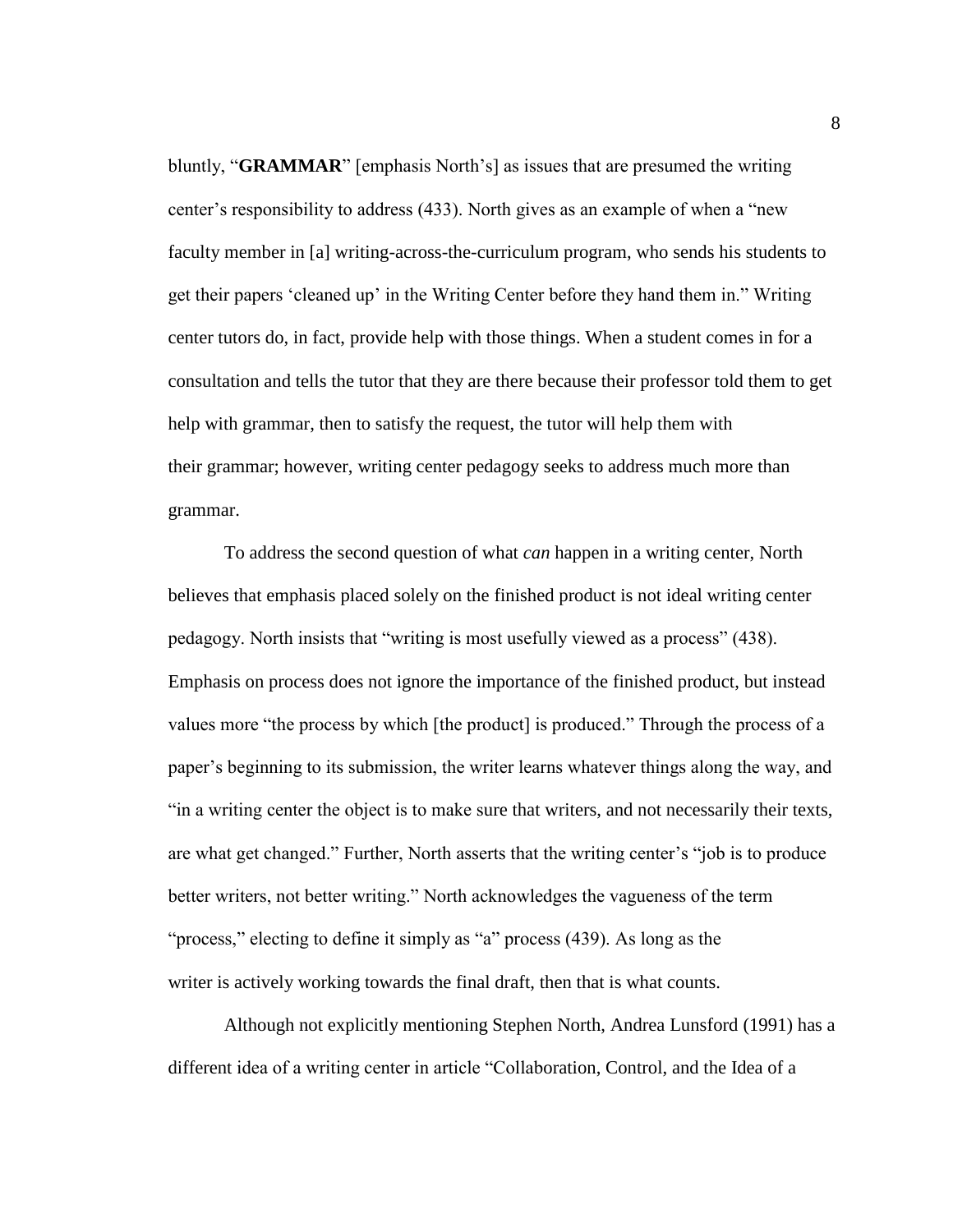Writing Center." In her article, she problematizes the idea of *collaboration*. When elaborating on the article's title, she states that control is part of the title "[b]ecause as the latest pedagogical bandwagon, collaboration often masquerades as democracy when it in fact practices the same old authoritarian control" (3, 4). Lunsford believes the reason collaboration, implemented as pedagogical method, came about due to the way meaningmaking is conceptualized. She calls the popularization of collaboration a "shift" (4), further insisting that "[t]he shift involves a move from viewing knowledge and reality as things exterior to or outside of us, as immediately accessible . . . to viewing knowledge and reality as mediated by or constructed through language . . . as socially constructed, contextualized . . . in short, the product of *collaboration* [emphasis Lunsford's]." Lunsford uses two similes, "The Center as Storehouse" of knowledge and "The Center as Garret" to describe how notions of collaboration are problematic—even a "threat" when collaboration is conceived of as an element "to one particular idea of a writing center" and by extension writing center pedagogy.

The first simile, the storehouse suggests, the writing center is viewed as place where information (exterior to the student writer) is accessed by the writer by going there: the "information station" (4). What this strongly suggests is that if collaboration is valued in writing center pedagogy, then there is a problem. If the writing center is the place where student writers go to find exterior intellectual capital—tools to help them in their writing—the metaphorical tools that are handed out by the tutor, collaboration is not likely to occur.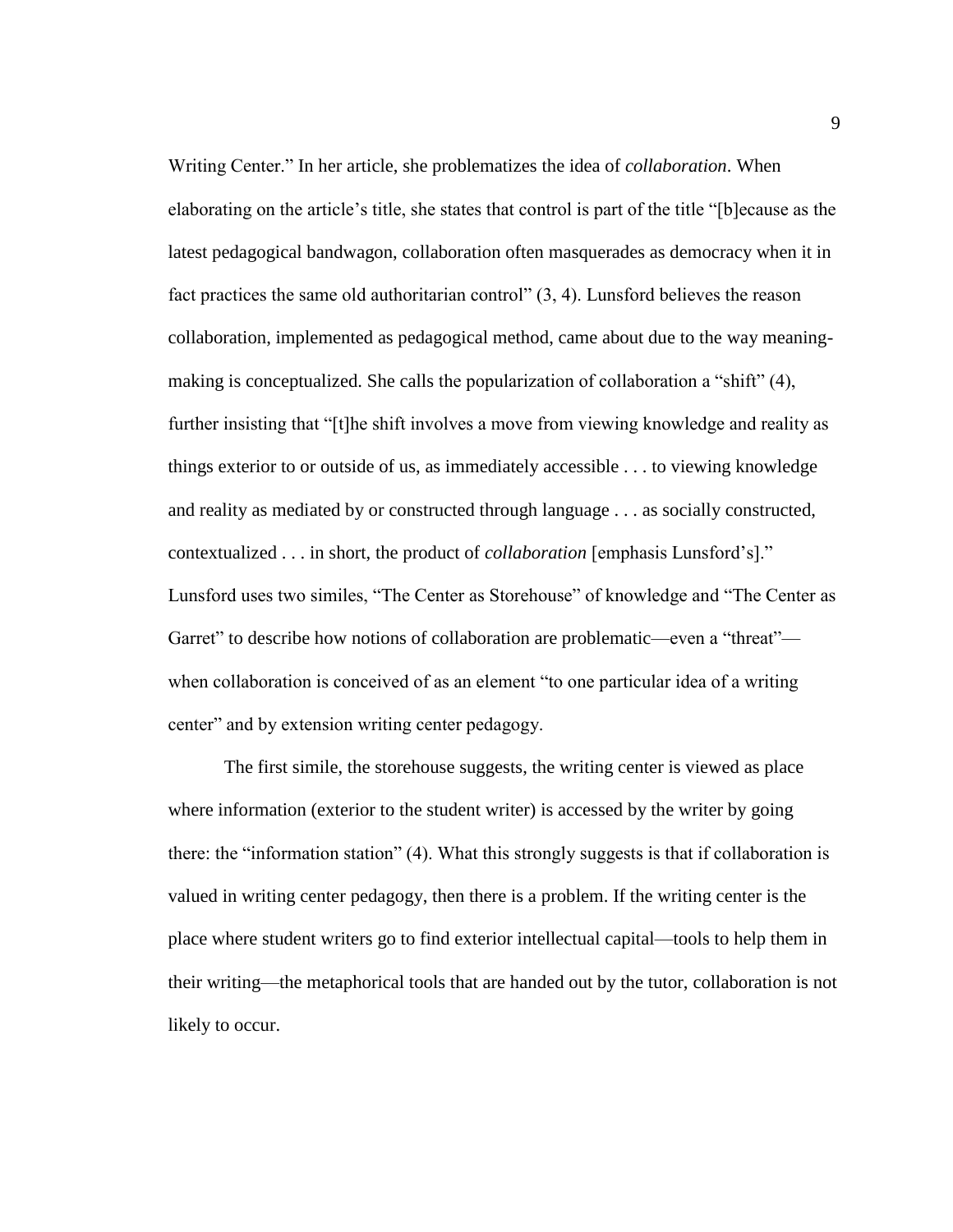The second simile, the writing center as garret space (such as an attic), Lunsford claims could easily evoke images of the "individual 'genius'" (4); if/when that is the case, then collaboration is not likely to occur in this scenario as well. If the writer thinks of her or himself as a genius needing help, then visiting the writing center could be regarded as a waste of time. Moreover, she claims, "Unlike Storehouse Centers, Garret Centers don't view knowledge as exterior. . .. Rather they see knowledge as interior, as inside the student, and the writing center's job as helping students get in touch with this knowledge, as a way to find their unique voices, their individual and unique powers" (5)—all of which bear the earmarks of expressivism.

While collaboration in these two types of writing centers *might* occur, Lunsford warns that control/power dynamics should be noted. For the Storehouse, perpetuating the status quo through the power dynamic of the top-down nature of tutor (the one with the knowledge) in relation to the student writer (the one needing the knowledge), a scenario, in which whatever degree of collaboration occurs, could more closely be defined as a one-to-one dialogic lecture than true collaboration (7). Lunsford goes on to assert that the Garret could lose its collaborative power, which is student-centered, to that of the student's professor later in the assignment.

Finally, Lunsford illustrates her idea of ideal writing centers by using a metaphor: "Burkean Parlor Centers" (7). She believes that real, effectual collaboration can happen in a Burkean Parlor Center more so than in Storehouses and Garrets: "I am advocating a third alternative idea of a writing center . . .. In spite of the very real risks involved, we need to embrace the idea of writing centers as Burkean Parlors, as centers for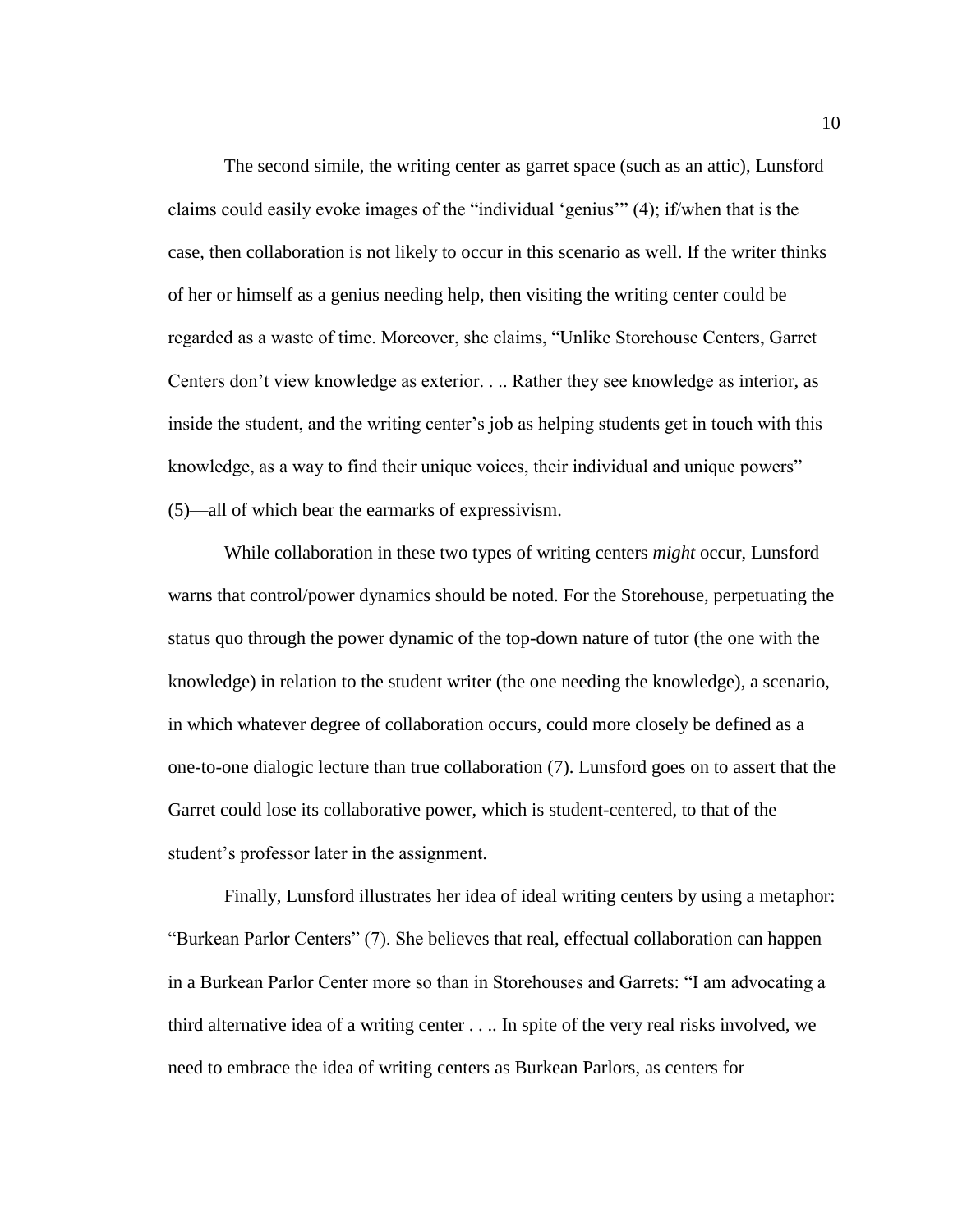collaboration" (8). This is the scenario that she links back to the second half of the quote on page four of the article: "knowledge and reality as mediated by or constructed through language . . . as socially constructed, contextualized." She insists that this idea of a writing center "is informed by a theory of knowledge as socially constructed, of power and control as constantly negotiated and shared" and "poses a threat as well as a challenge to the status quo in higher education" (9). A Burkean Parlor writing center would both acknowledge real collaboration and function in the spirit of collaboration regardless of the many ideological, pedagogical, and political forces that seek to influence it, either covertly or overtly.

The ideological, pedagogical, and political forces that can constrain writing center work take the forefront for Nancy Grimm (1992) as she furthers North's "Idea" in her article in the *Writing Lab Newsletter* titled "Contesting 'The Idea of a Writing Center': The Politics of Writing Center Research." Her opening line credits North's 1984 article, calling it "[o]ne of the most positive influences on the professional lives of writing center workers in the last decade" and that she "still find[s] inspiration" by reading it again and again (5). She recognizes the importance of North's "Idea" by acknowledging it was a "much needed [source of] self-validation" for those involved in writing center work (6). Grimm, however, takes issue with two elements of the "Idea." Of the first point of contention, she claims that "Writing Center work is much more politically and ideologically charged than [his] essay indicates" (5). Where North insists that one of the most important functions of a writing center is to be a space in which writers talk about writing, Grimm problematizes what *talk* means in relation to the relationship of students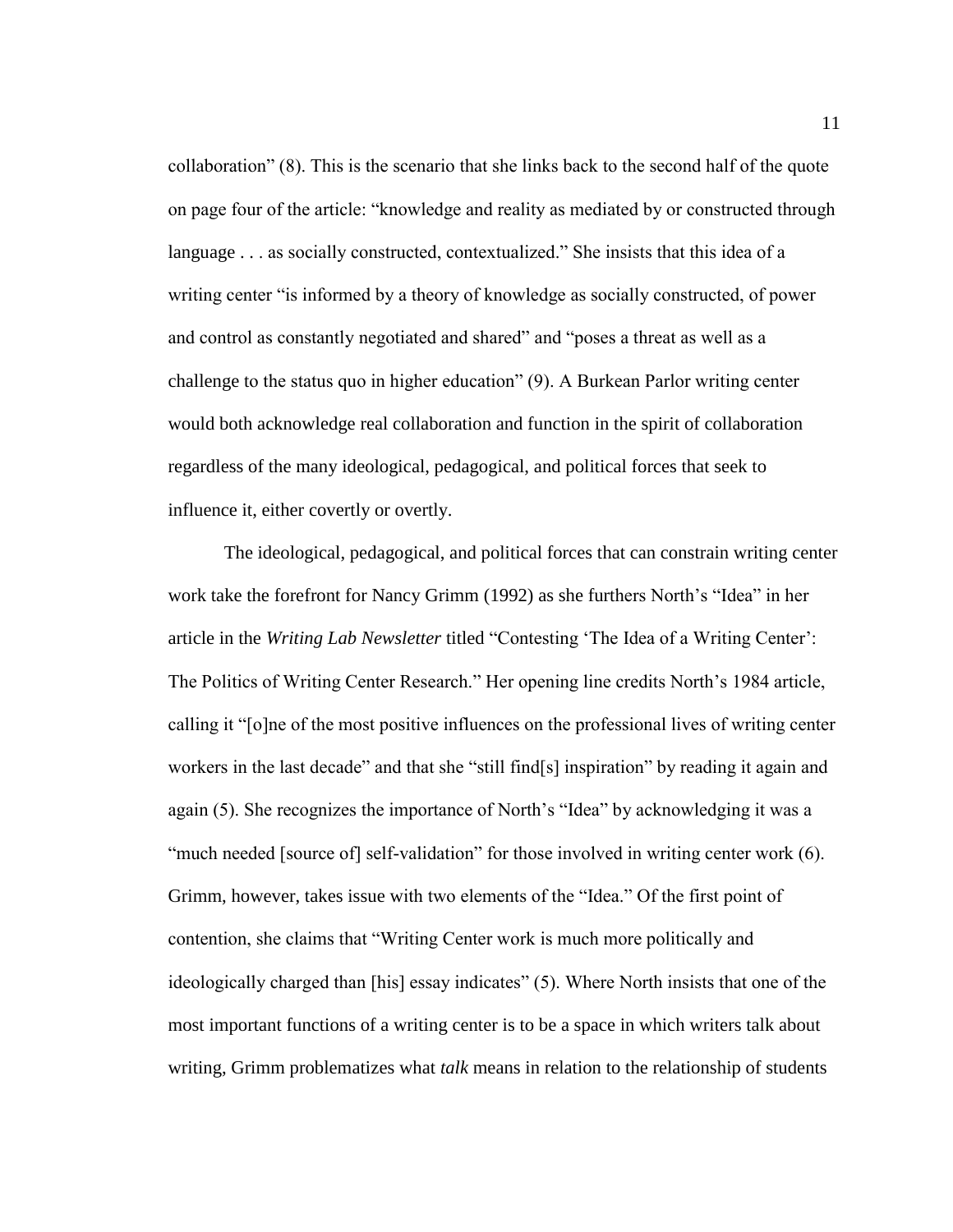to the institution and the institution's relationship to the conventions of academic discourse. In other words, what happens in a writing center is not merely a tutor and tutee sitting down and discussing the tutee's prose. She emphasizes "that writing centers are institutional mechanisms, or what Foucault would call disciplinary mechanisms for helping students write and speak correctly, effectively, and according to discourse conventions"; this is, of course, bears witness to writing centers' role of acculturation into the realms of academia. The second point of contention that Grimm disagrees with North on deals with curricula: "one of North's key arguments is that writing centers do not exist 'to serve, supplement, back up, reinforce, or otherwise be defined by any curriculum'"; however, writing centers already have an unescapable relationship with curricula because students regularly come to writing centers wanting "help interpreting the curriculum" and writing assignments of which they are expected to successfully negotiate—and most certainly *how* they are expected to discursively negotiate them.

More than two decades after North wrote "The Idea of a Writing Center" Elizabeth Boquet and Neal Lerner (2008) revisit it with a close reading in "After 'The Idea of a Writing Center'." They acknowledge North's contribution: "In our estimation as the 2002-2008 editors of *The Writing Center Journal*, no article about writing centers has been invoked more frequently to identify, justify, and legitimize the work that writing centers do (or hope to do) in their institutions" (171). Boquet and Lerner, however, are concerned that, since North's article has been so influential, it "has become an intellectual position that often substitutes for . . . rigorous scholarship." Additionally, they assert that the intellectual position invokes a sense of "power" and "identity" for writing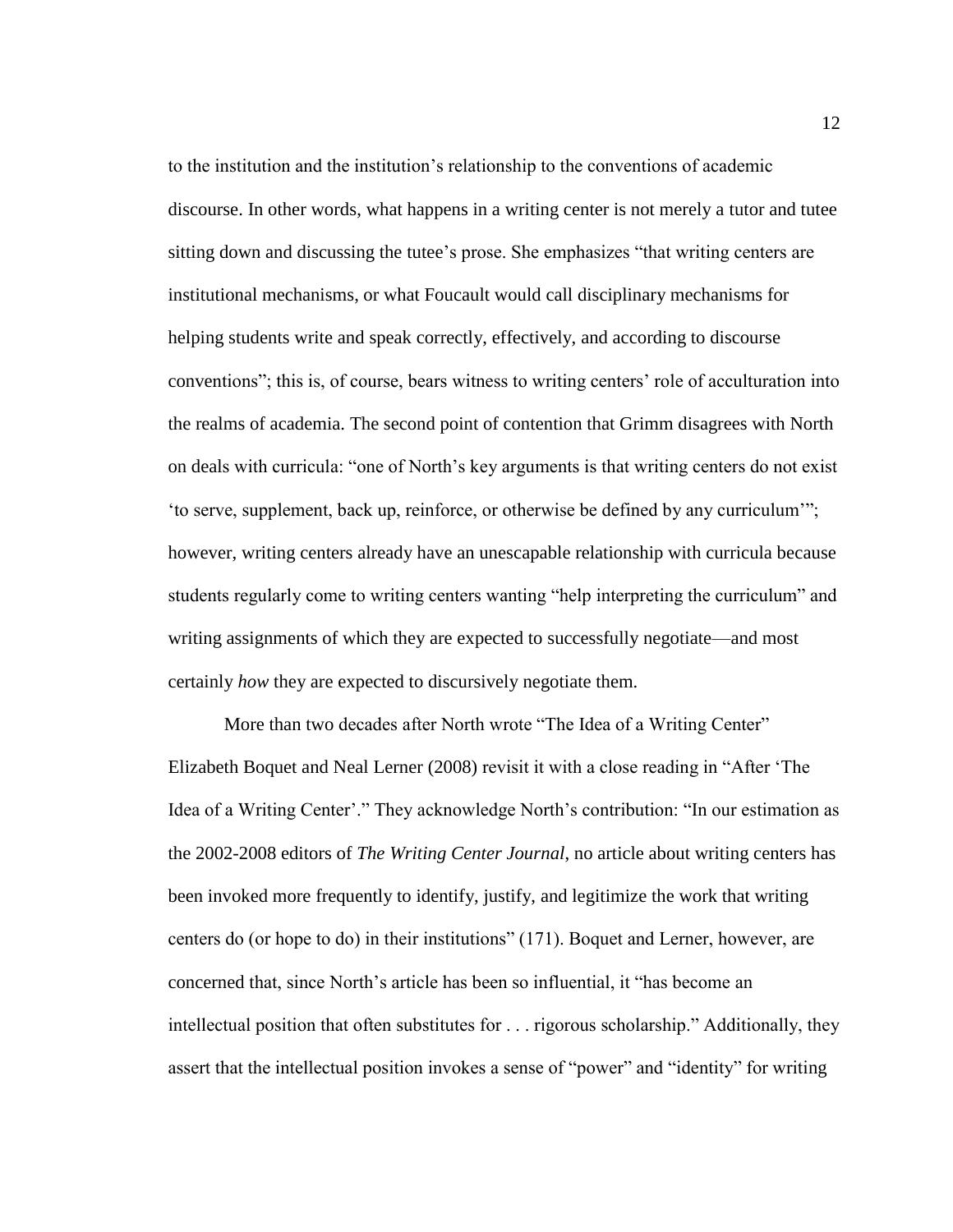center workers, which is beneficial, but feeling empowered along with a sense of identity by themselves do not extend writing center research. Boquet and Lerner extend ideas of a writing center, pairing lack of serious writing center research with the lack of composition studies research as well as its outcomes and assessments. They further claim that North's assertion, which in their view has become writing center "lore," that a writing center is supposed help the writer be a better writer not necessarily producing better writing is "prescient, if not a bit oversimplified" (184). Additionally, the convenience of the lore as a use for what could be considered as a defense for writing center workers neither promotes tutoring "critical reflection" nor sufficiently provides an articulation for tutoring theory.

When North's "Idea" was published, it can be thought of the watershed event, causing more scholars to get involved with writing center identity and scholarship in both coming to terms with and moving beyond the remedial and student-marking history of writing center function. Anis Bawarshi and Stephanie Pelkowski (1999) coauthored "Postcolonialism and the Idea of a Writing Center." They provide a rather pointed statement about writing center history:

> Beginning in the 1920s and 1970s respectively, remediation and Basic Writing emerges as preemptive strikes . . . to initiate under-prepared students into the ways of the university and to protect the university from the threat posed by the racial, rural, immigrant, underprivileged, underprepared Other. Their purpose: to acculturate students who speak, read, and write Other dialects, Other languages, Other discourses, and initiate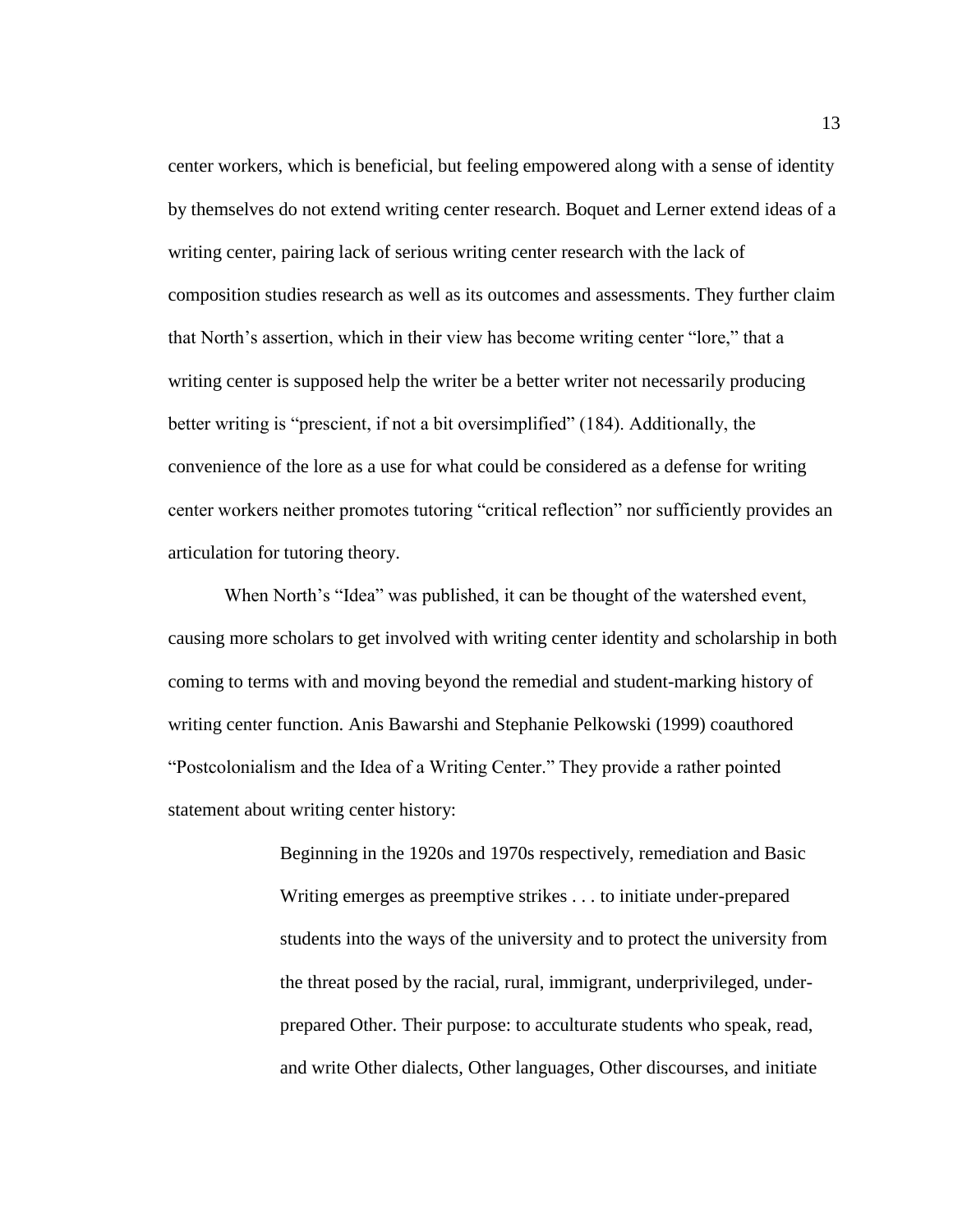### them into academic discourses. (42)

This is directly linked to writing center identity as an instrument of the university's regulatory power over the type of writing valued in Western academia. In other words, the writing center functions as a space of instruction as well as a space where Other students learn to *put on* linguistic academic culture. In order to further examine the hegemonic nature of academic discourse, I will visit this article again later in this literature review.

Boquet (1999) also links writing center identity with its history—as well as to composition: "'Our little Secret': A History of Writing Centers, Pre- to Post-Open Admissions." She also states that in the 1920s, "the writing lab was most recognizably a method of instruction" (467). She also hints at questionable writing center identity arising before 1940: a "tension" between its regulatory function and "individual pedagogies enacted" there. Nevertheless, the writing lab remained one way that the institution could "track students according to ability."

Boquet claims that writing center identity changed again shortly into the 1940s. Writing labs began to implement a psychotherapeutic technique, borrowed from psychology, which mimicked the psychologist-patient model (469, 470). The tutor assumed the role of the doctor while the student assumed the role of the patient. During a metaphorical psychotherapeutic appointment, the tutor would ask heuristic, nondirective questions to the student about whatever the assignment, and the student could feel more at ease at expressing their "thoughts and ideas, as they would in a therapist's office." Hence, the writing lab began to be called the writing clinic. Boquet goes on to state that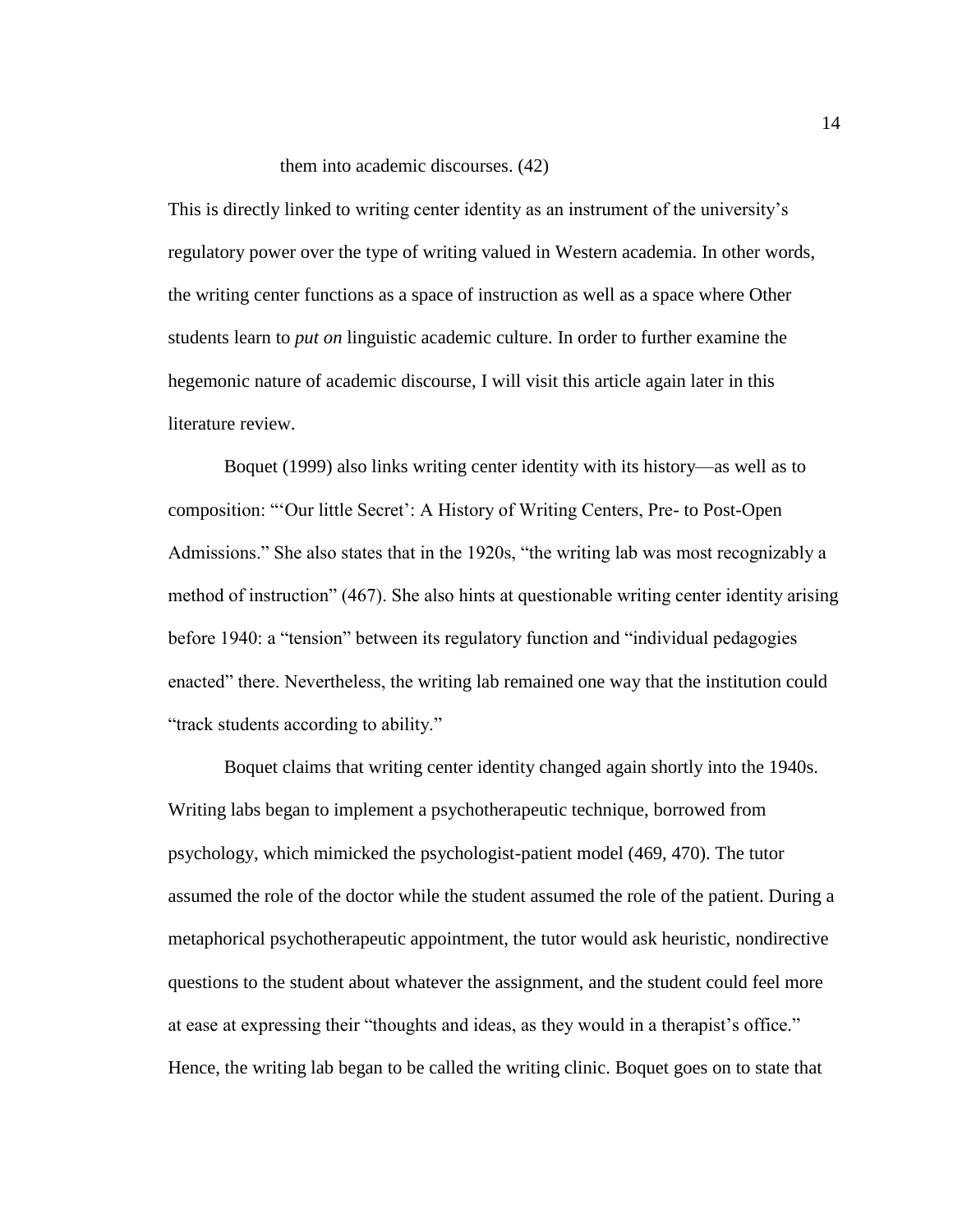this was a point when writing centers began "to engage in some version of counterhegemonic work," but the institution's "goals [for writing clinics were] clearly linked to [address] remediation." Hence, even though the friendly-sounding writing *clinic* might have possessed a more comfortable ambiance where tutor and tutee talk freely about writing, its essence—as far as identity is concerned—remained a space for the other-ized student, and other metaphors, in addition to *clinic*, began to manifest, all of which foisted varying identities onto writing centers and by extension to student writing and students themselves. A critical pedagogical approach to tutoring in the *clinic* would have through tutor and tutee dialogue—called attention to the hegemony of academic discourse, placing the problem there instead of in the student writer. The writing center as clinic metaphor is but one of several condescending metaphors used to label writing centers.

Simpson (2010) explores some of these writing center metaphors in "Whose Idea of a Writing Center is This Anyway?." Her opening paragraph speaks of what the writing center *might* represent according to varying positions within its institution: for professors, an "editing service"; for students, a "sanctuary" or "fix-it shop"; for administrators, "as part of retention programs or as an element of their CYA [Cover Your Ass] strategies" (1). She also offers a simile that is akin to other metaphors for writing centers: "the writing center is like a carwash with a detailing service." Simpson insists that exploring how various entities view the writing center is worthwhile because its identity is in constant flux. As for promoting the writing center, Simpson agrees that when a writing center staff member does a class visit, it can yield positive results, but she prefers when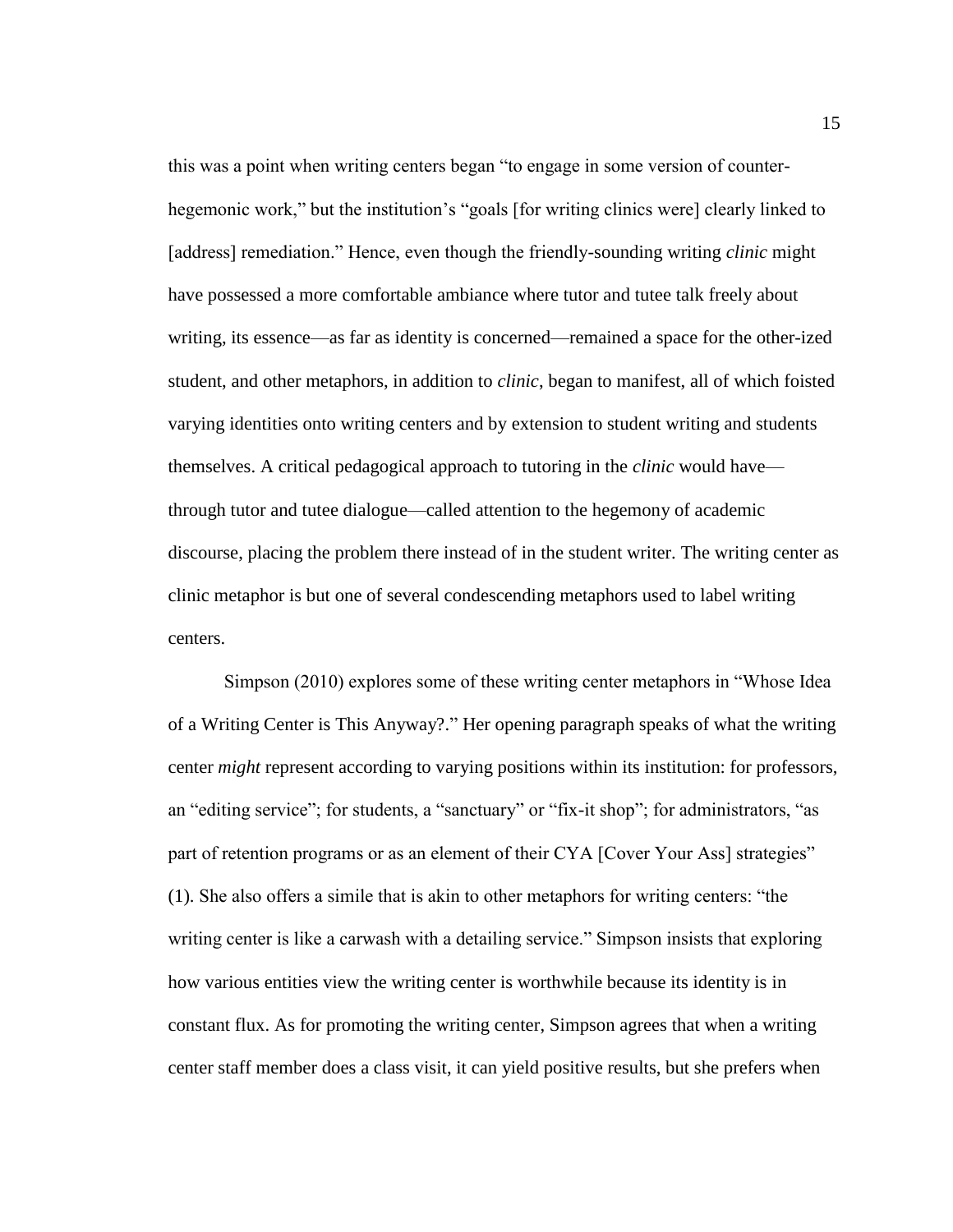students who have had good experiences in the writing center are the ones doing the promoting: "When it's good, we let the student sell the center as much as we can" (2). Such a strategy puts a positive light on writing center identity from student perspective, which can also influence professor perspective. Simpson concludes with a remainder that "[c]linging to a fixed idea of a writing center . . . shuts off opportunities," and that writing center workers "need to understand that we can only influence, not control, the way others see our missions, goals, and methods" (4). In the same way that a tutor needs to be flexible during a session, so the writing center should be in its daily functioning.

Michael Pimberton (1992) also incorporates figurative language to illustrate how writing center work sometimes appears in the provocatively titled article "The Prison, the Hospital, and the Madhouse: Redefining Metaphors for the Writing Center." He uses three metaphors to describe how his writing center sometimes feels *like* it functions. He begins with three scenarios that occurred in a University of Illinois Writer's Workshop, which is their title for their Writing Center. The first scenario is about a student in a firstyear composition (FYC) course, told by her instructor to go to the Workshop: "Take this paper to the writing lab and get the tutor to help you rewrite it" (11). Pemberton says that the students paper was "literally dripping with red lines, red circles, and red marginalia" by the professor. The second scenario is about a disgruntled student also told by his professor to go the "writing clinic" because his "writing was 'pretty bad'—focusing particularly on the writer's 'wordiness'." The third scenario is about an angry and frustrated professor, "storm[ing] into the Workshop with student in tow," saying that he was "beginning to think that she's [the student] hopeless." Pemberton then writes that he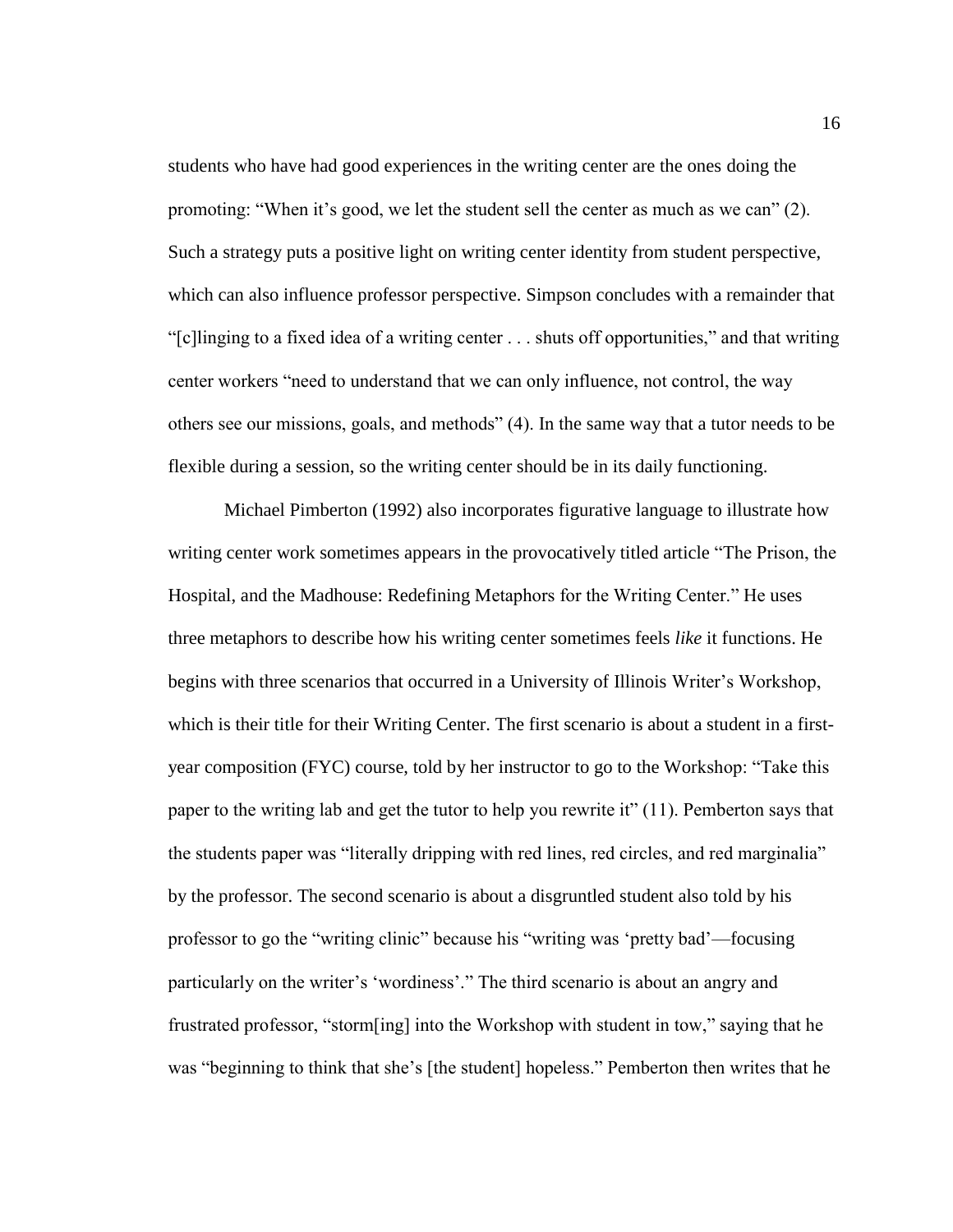"think[s] these incidents are illustrative of three particular points of view that students and instructors often share about the purpose or place or mission which writing centers have in educational institutions." He goes on to link the three above-mentioned scenarios to three metaphors used for writing centers by individuals who have unclear notions of writing center functions. As the title of the essay suggests, those metaphors are "the Writing Center as Prison, the Writing Center as Hospital, and the Writing Center as Madhouse," further insisting that such metaphors denigrate writing center pedagogy as well as misrepresent writing centers workers  $(12)$ .

In scenario one, a student in her FYC course, Pemberton's assigned metaphor is the writing center is a prison because the writing center is viewed or treated "as a place of punishment" where students must go because they have been "caught by their instructors . . . committing linguistic crimes, and are sentenced to the [writing] center for correction." The judges are instructors, and writing center workers, usually peer tutors, are the corrections officers. Pemberton adds that students can become embittered at both instructors and tutors—and sadly themselves for failing to live up to literacy standards. Scenario two is the writing center is a hospital (or a clinic). Pemberton asserts that the hospital metaphor works like this: Writing that is deemed *bad* by an instructor is "[p]ieces of written text reveal patterns of illness, the symptoms of linguistic disease, not unlike smallpox or measles with break out in visible marks on a patient's skin" (13). Finally, scenario three is writing center is a madhouse. Pemberton claims that the madhouse metaphor "is representative of the view that the writing center is a kind of mental institution for the linguistically insane, a dumping ground for those who are truly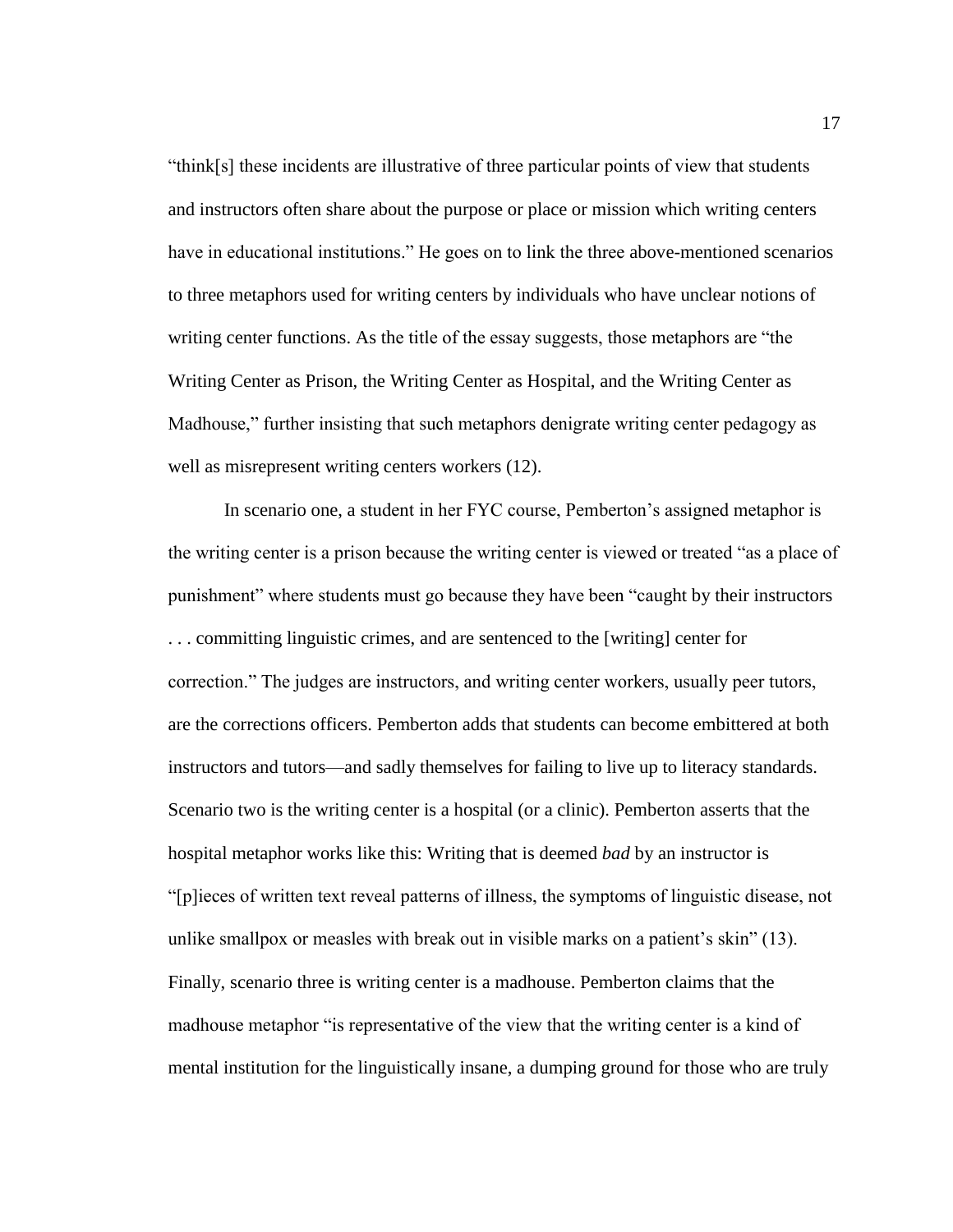beyond help," insisting the roles involved are both "depressing" and "harmful" (14). Pemberton concludes his essay emphasizing the need to replace harmful metaphors with positive one like "a 'workshop' or a 'studio'" (15). Lastly, he writes that if instructors were to become better acquainted with writing center pedagogy, then that would greatly improve writing center identity outside of writing center space within the institution as well as helping those who work in writing centers to not think of themselves as corrections officers, doctors and nurses, and/or mental institution staff.

Grimm (1996) agrees with Pemberton—that writing center pedagogy is oftentimes laden with confusion for those who do not work in one are familiar with the complexities of tutor-tutee session dynamics in relation to pedagogy. In "Rearticulating the Work of the Writing Center," she even mentions "the laundry metaphor," a label to which writing center workers are generally averse (523). However, earlier in the same paragraph, she also begins to pick up where she left off in "Contesting 'The Idea of a Writing Center': The Politics of Writing Center Research," published four years prior, but she affirms the intimate relationship that writing centers share with college composition, which, by necessity fuses the hegemonic nature of academic discourse in that relationship: "A lack of dialogue between writing center workers and composition teachers maintains the *status quo*. Composition scholars theorize about difference, but the social differences that discursive practices create and maintain are contained and silenced in the writing center" (524). She goes on the offensive by stating "[f]or far too long, writing centers have worked to please other at the expense of defining a clear mission," thus considering that "writing centers are in the subordinate position" before providing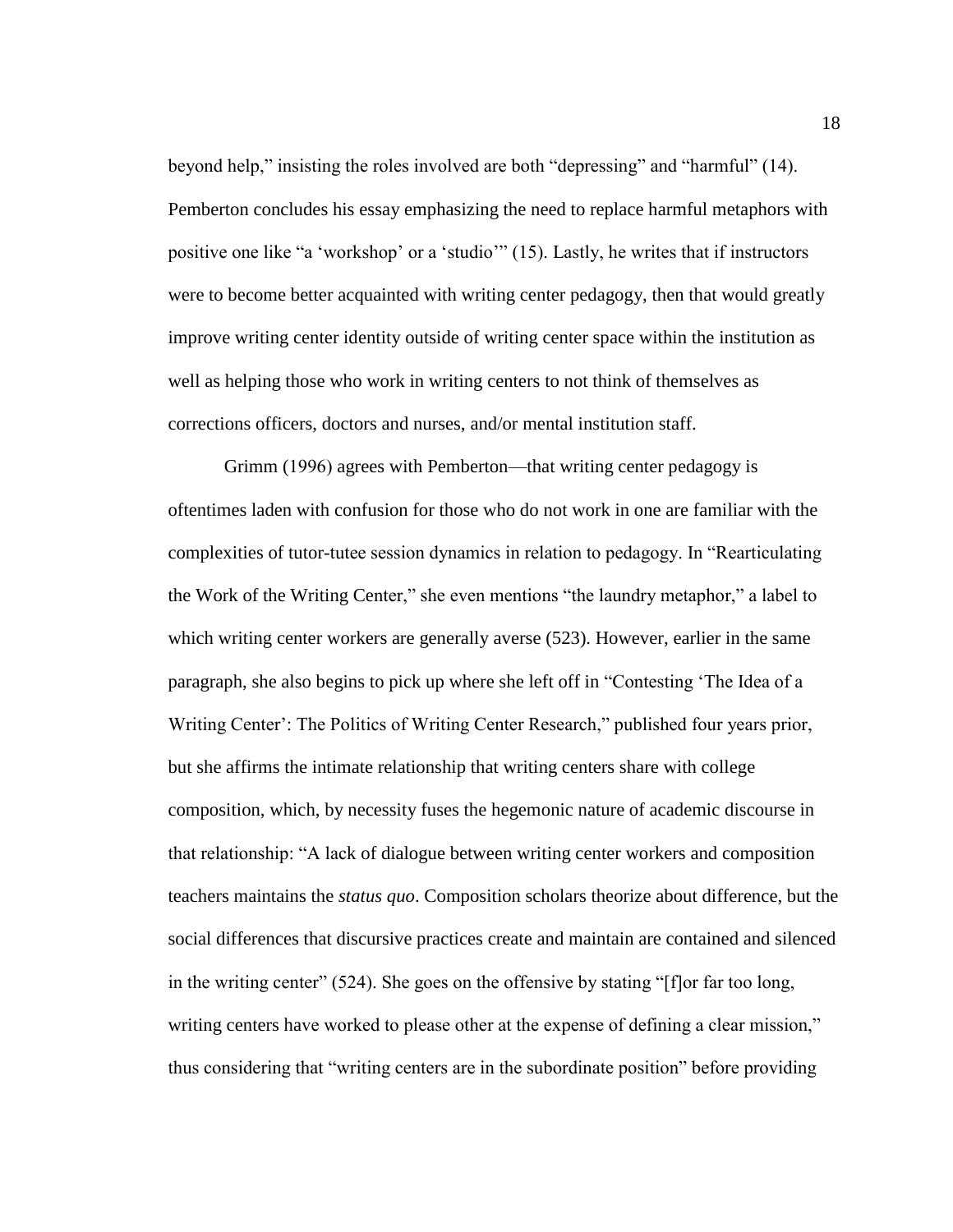"four self-help axioms to move writing centers into dialogue with composition": "give up protection of old beliefs, understand history, focus change on the self, and share more" (527, 528). The obvious questions are: What do these axioms mean? And how would they work?

To "give up protection of old beliefs" means to critique traditional thinking because such thinking might be a hindrance, and how it might work could be developing new or improved networks. Grimm links the axiom to notions of community. She claims that the ideas and feelings that arise when one thinks about a community such as a sense of belonging and being treated with dignity, for example, do not necessarily transfer to the real, lived experience of being (or attempting to be) in the academic community. She states that "[a]s composition theorists have pointed out, the term community offers little acknowledgement or regard for communities other than the academic one" (529). Hence, while the community metaphor might work well theoretically, it falls short in practice in that the academic community offers little to no comfort for students trying to learn how to speak its language. Grimm believes that when writing centers rethink their position between the student, what the student is supposed to learn, and the student's professor, then writing centers can be places where the tension between the student's community and the academic community with its expectations can be explored.

The second axiom "understand history" means just that: be aware of writing center history. How it could work could be an ever-present flashing warning sign to not remake old mistakes. Grimm reminds the reader of some unsavory elements of writing center history. As previously cited, this is the same history that Bawarshi and Pelkowski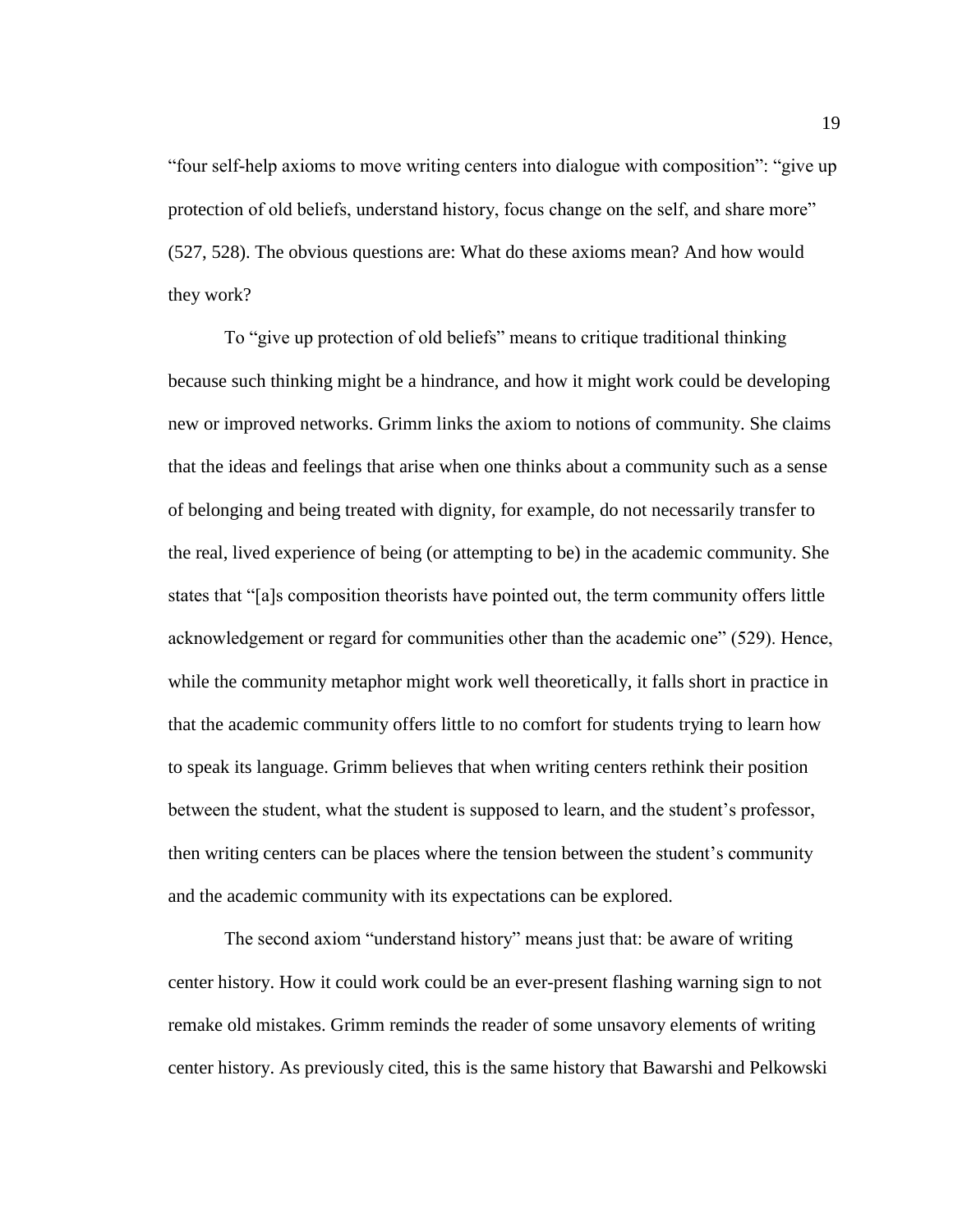mention in "Postcolonialism and the Idea of a Writing Center" and Boquet in "After 'The Idea of a Writing Center'." Grimm claims that it is a "sticky history of remediation.. . . rooted in a time when 'underprepared' students began coming to college and writing centers were created to offer these unfamiliar students one last chance to remove traces of the educational and cultural backgrounds" (530). She highlights that one way writing centers attempted to save face was by adopting buzzwords that came with the process movement in composition, such as collaboration and student-centered; such were terms "suitably neutral vocabulary to describe their work" (532). She admonishes writing center workers to acknowledge writing center history—as unsavory as it might be—but come to terms with the reality of it in ways that inspire positive change both for being a site in which students and tutors alike to be critically reflective thinkers as well as for furthering writing center scholarship.

What "focus change on the self," means is to stay focused on the tasks of writing center work, and how could work would be honing writing center pedagogy. Grimm acknowledges writing centers have been in precarious positions in the past, but she warns against altering writing center practices because of internal institution pressures. She claims that writing centers "are accustomed to frequently checking to see how they are regarded by others and adjusting their behavior and adapting their services to improve this regard" (534). She reminds the reader of Vygotskian pedagogy and writing center pedagogy are in agreement in that "intellect develops as a result of interaction with others, [and that] justifies writing center practice more powerfully than a list of multiple services provided" (535); context for those serviced provided are understood to be the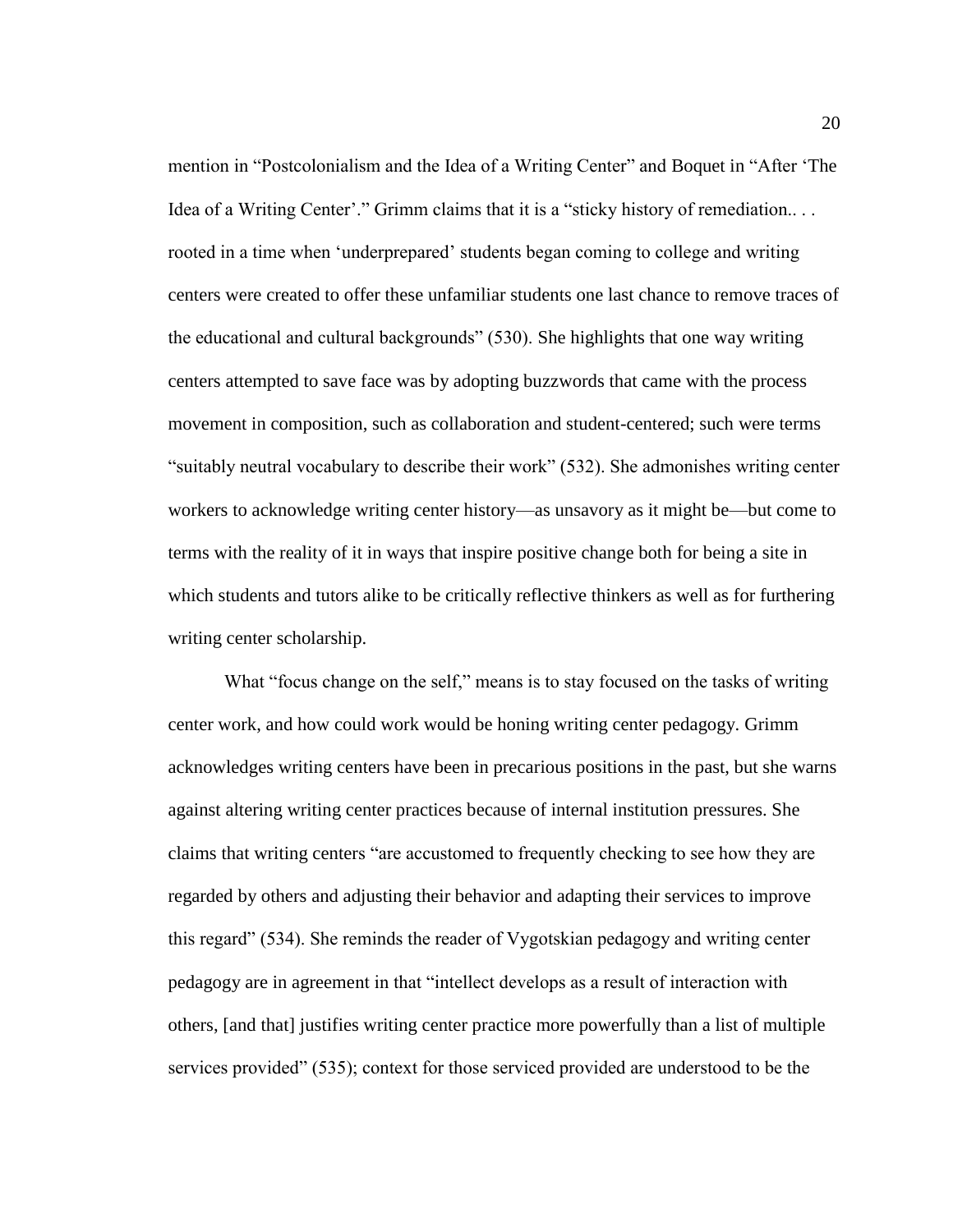services changed in order to pacify powers that be involved in institutional changes. While what she has articulated up to this point positions in which the writing center self are more geared toward *not* changing, she provides an example of when change is in order, emphatically asserting:

> Writing centers are not immune from the distortions in communication that occur because of social conditions, but because of the more intimate relational nature of their work, they are better positioned to understand the ways that cultural assumptions embedded in educational discursive practices affect performance by positioning some students more favorably than others. (537)

Grimm is alluding to the tarnished history of higher education: open admissions and students whose cultural, ethnic, and linguistic history did not fall in line with institutional expectations and values—the students whom writing centers were borne to help inculturate into the academic world.

Finally, Grimm's axiom of "share more" means not keeping new knowledge sequestered to within writing center space, and how it could work would a practice in democracy. Grimm stresses that writing centers are in a prime position to meet students where they are culturally, ethnically, and linguistically, and writing centers can learn from such students as well. She claims that "writing centers need to 'share more' of what they learn from the students who reveal the invisible borders to discourse communities, students whose lived experience reveals the contradictions in our democratic discourse about literacy" (539). She later adds, "[t]he ability of writing centers to explain [and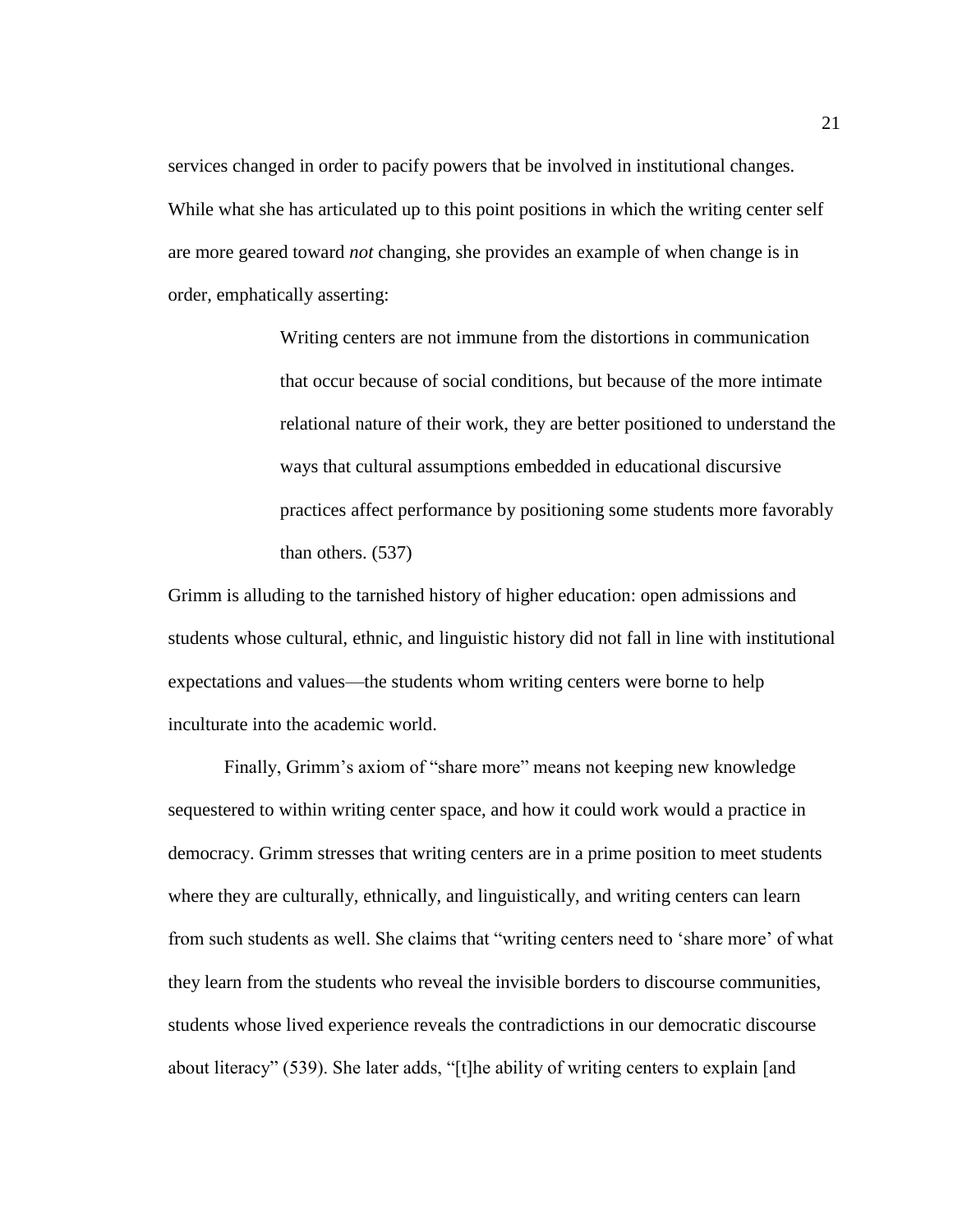share] their understandings is limited by the language of power, the discursive hegemony" (541), "[a] writing center that emphasizes articulatory practice seeks to maintain openness" (545). In other words, in spite of obvious limitations, writing centers should, nevertheless, explore ways to share more, which could include furthering scholarship, networking within and from individual institutions with faculty, administration, students whenever the occasion presents itself, making the writing center a more democratic space, where voices that were once disregarded—or even worse, silenced—are now heard in the process.

Ellen Mohr (1999) published "The Writing Center: An Opportunity in Democracy" in *Teaching English in the Two-Year College* (TETYC). In the article, she asserts that when a writing center is "functionally healthy, [it] provides a dynamic setting where diverse voices can be heard, various perspectives explored, and myths about discourse and writing dispelled" (419). Two themes, which she links to notions of democracy in writing center context, recur throughout her article: Paulo Freire's approach to pedagogy to which she applies to peer tutoring. Rather quickly (in the third paragraph), she introduces Freire, his view of education, and the banking model of education metaphor, applying it to the college and/or university institutional setting: professor as the one with the knowledge (intellectual capital), depositing into the student to eventually figuratively withdraw it by way of quizzes and/or exams. She states, "In this metaphor, the writing center might be the receptacle through which the treasure is poured of considered just another depositor." An important distinction is *through which* is not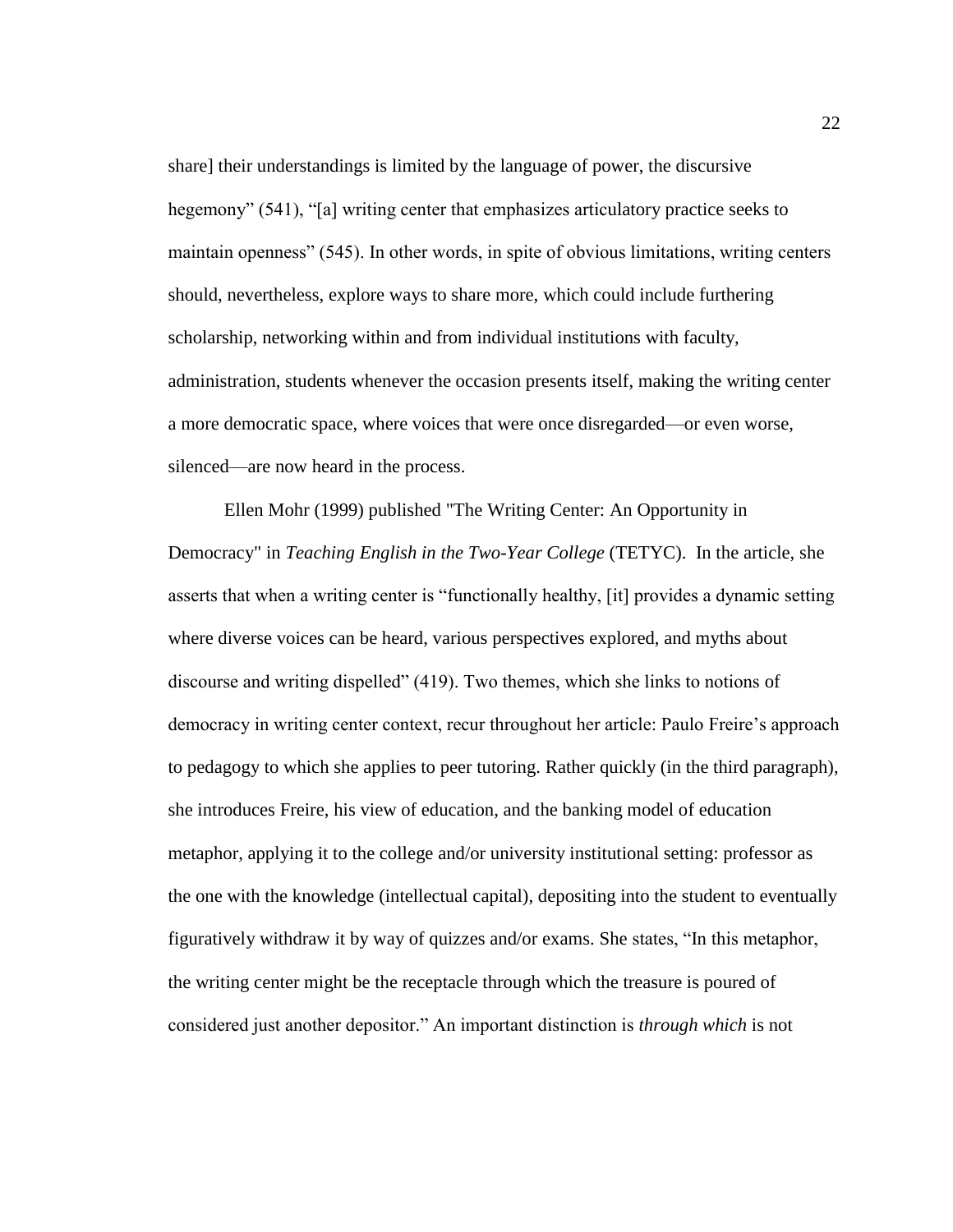necessarily the same as *into which*; *through* indicates an in-out flow while *into* implies a true container with a bottom. Mohr, though, states that the writing center could be both.

She goes on to mention that Freire "would love the ideal of a writing center" (419), highlighting a key component of Freire's critical pedagogy as well as echoing North's "Idea" by claiming "the primary service of the writing center [is]—dialoguing with students about assignments" (420). Through dialogue, a tutor helps tutees find and assert their voices in addition to helping them make connections, and the result is "writing becomes the vehicle to self-awareness" (421). Where Grimm is skeptical of notions of community in "Rearticulating the Work of the Writing Center," ultimately finding the term problematic with what can be misleading connotations, Mohr embraces ideas of community. She recognizes the writing center as possessing specific jargon and therefore claims that a writing center represents a discourse community, insisting "[a]s a discourse community—one where language is at the root of what occurs—tutors seek a common or universal language which will set their students at ease rather than marginalize them." Apparently, this universal language—whatever that is—provides a pleasant deviation from communicating within the constraints of academic discourse. Here, she invokes Freire's critical pedagogy again: "Freire says that some students (the oppressed) are marginalized by their inability to connect to the academic world, to fit-in, to 'talk the talk' of academia" (424). Marginalized and/or pejoratively labeled students should be able to identity the writing center as a safe haven in which they can talk to tutors about their writing. With democratic notions of a writing center, Mohr claims, "Nowhere in academia is a setting more open for honest discourse than in a writing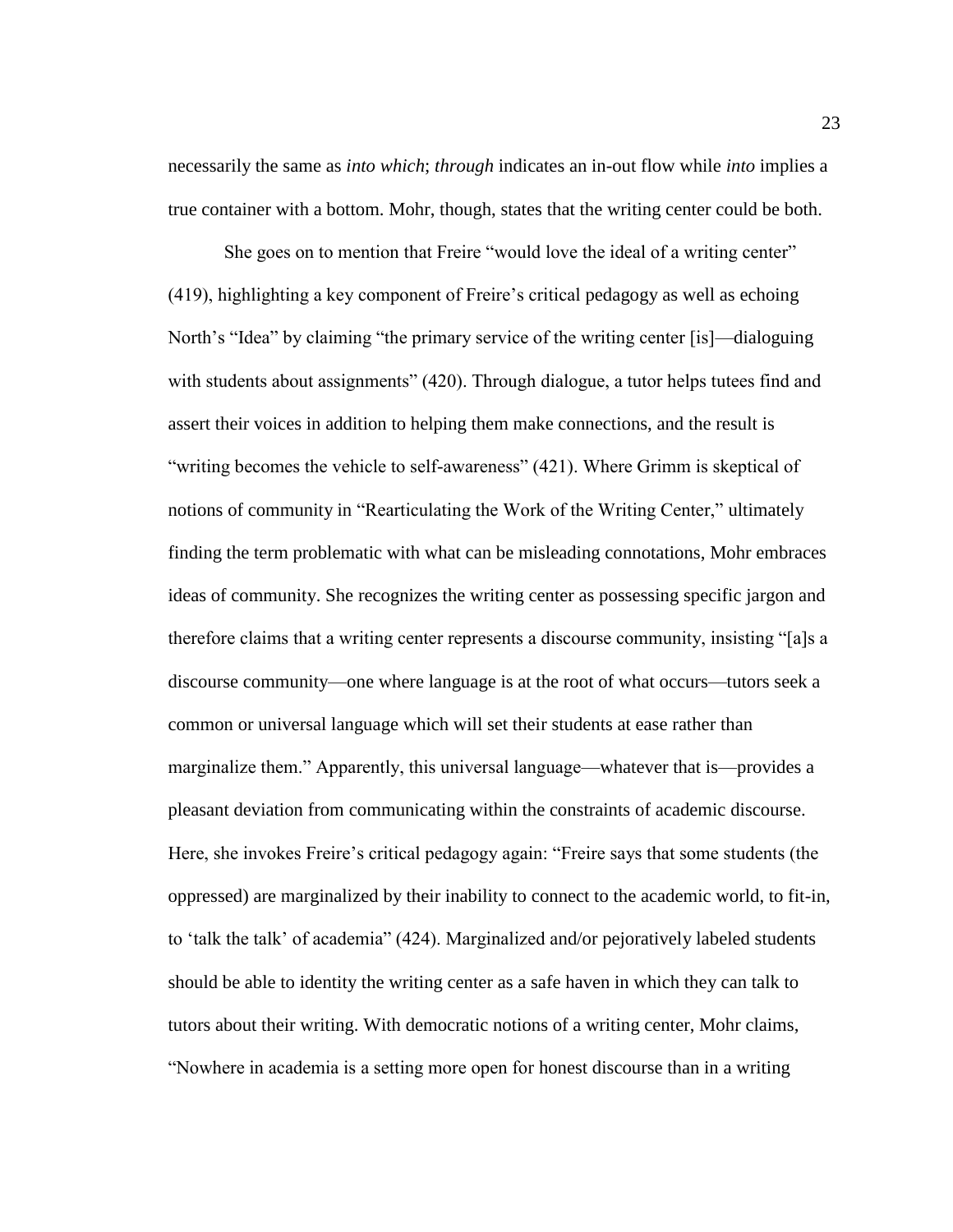center" (422). Ultimately, Mohr positions the writing center, along with its democraticness and adherence to protocol hierarchy process—"purpose of assignment," "focus," "organization and development," "paragraphing, sentence construction, word choice, and style" (423)—as a space for student acculturation for the benefit of its institution. She maintains that the above-mentioned process "makes the writing center successful and unifies the institution's attitude toward the need for writing practice in all classes." She further contends that "writing center tutors attempt to socialize the language misfits—the ones whose writing has made them feel less than adequate in the classroom or in the community." According to Mohr, this type of writing center is a writing center practicing democracy. Not all writing center scholars would agree with Morh's idea of democracy in writing center context, however.

Shannon Carter (2009) problematizes the notion of democracy as it pertains to writing centers in "The Writing Center Paradox: Talk about Legitimacy and the Problem of Institutional Change." She draws from the scholarship of "feminist political theorist, Chantal Mouffe, [that] neither absolute equality nor plurality are possible in any democratic system" (133). In light of this, Mouffe coins the phrase "'the democratic paradox' and insists [it] is the essence of a 'well-functioning democracy' that supports pluralistic goals'." Carter applies Mouffe's democratic paradox to writing center work, relabeling as "the writing center paradox." Because a democracy involves people, a majority and at least one minority, it involves varying opinions, tensions and therefore issues of power—to which Carter superimposes into academic settings with the function(s) of the writing center. She affirms that "all pedagogical issues are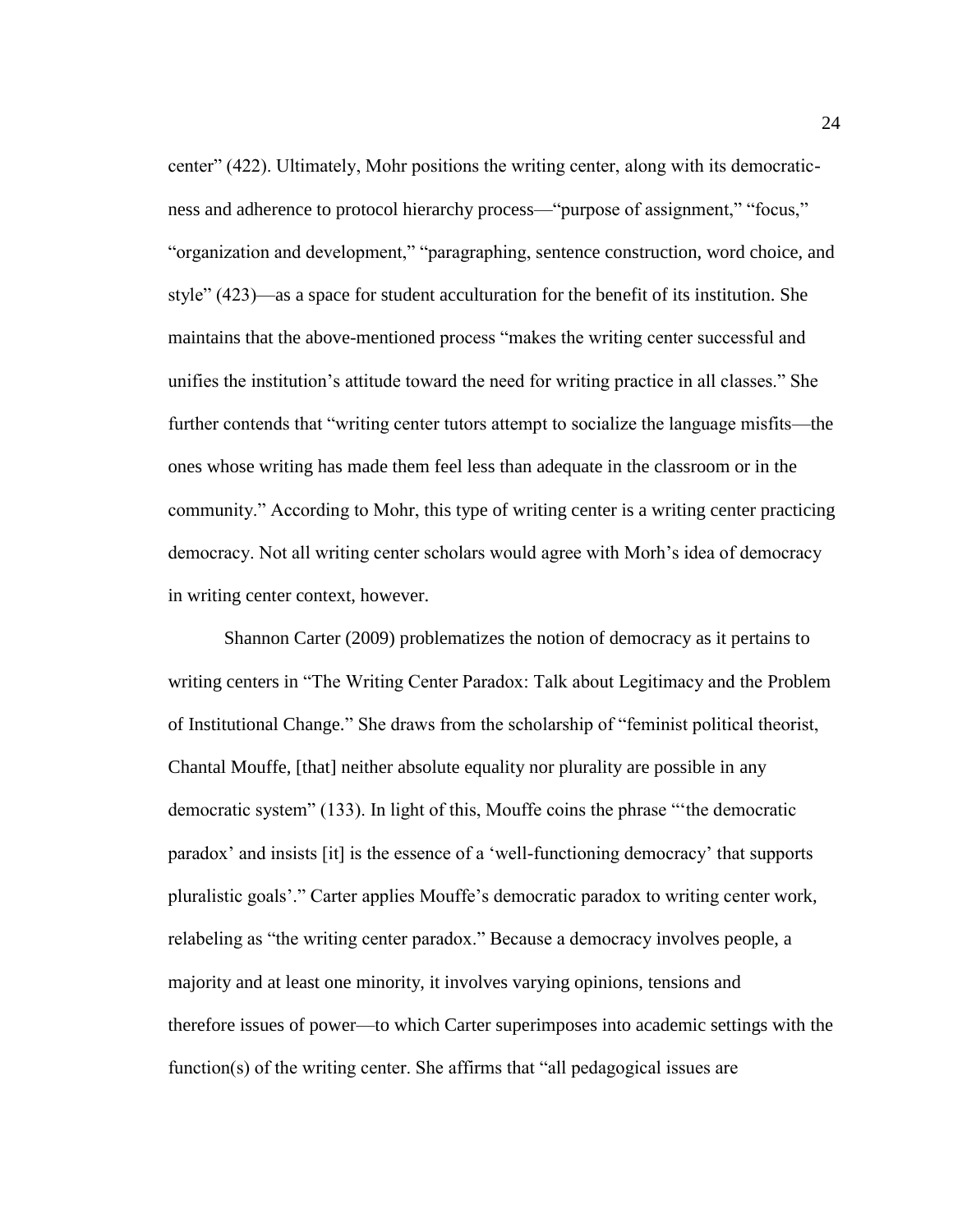simultaneously political ones . . . [and that] social, ethical, and political issues are at stake" (135). A writing center is a rhetorical space, and part of what goes on in a writing center is conversation; some, at the *very* least, deal with the hegemonic nature of academic discourse in their various assignments from various professors who varying discipline-specific ideas of how they want their students to conform to the various hegemonic constraints. In the reality of this scenario, Carter concisely articulates the complexity of writing center work: "We represent the student, not the teacher. We represent the system, not the student. We represent neither, and we represent both" (136). Also, this scenario serves as the springboard into Carter's critique of the writing center paradox.

Due to the dialogic nature of writing center work, it is no surprise that Carter references Stephen North's "Idea" and his emphasis on tutors talking to student writers. North states, "The essence of the Writing center method . . . is talking" (443), further adding in the same paragraph that the effectiveness of writing center tutorials "is our style of live intervention, our talk in all its forms." Carter, agree with North regarding the importance of dialogue, but she also makes a departure:

> [U]nlike North, I argue that embedded in that "talk" is the democratic paradox inasmuch as the writing center functions as a democratic institution representing both our students and the literacy demands of the academy, especially as we resist the autonomous model of literacy dominating most rhetorical spaces over which we are not in control. I call this the "writing center paradox" and contend that the problem with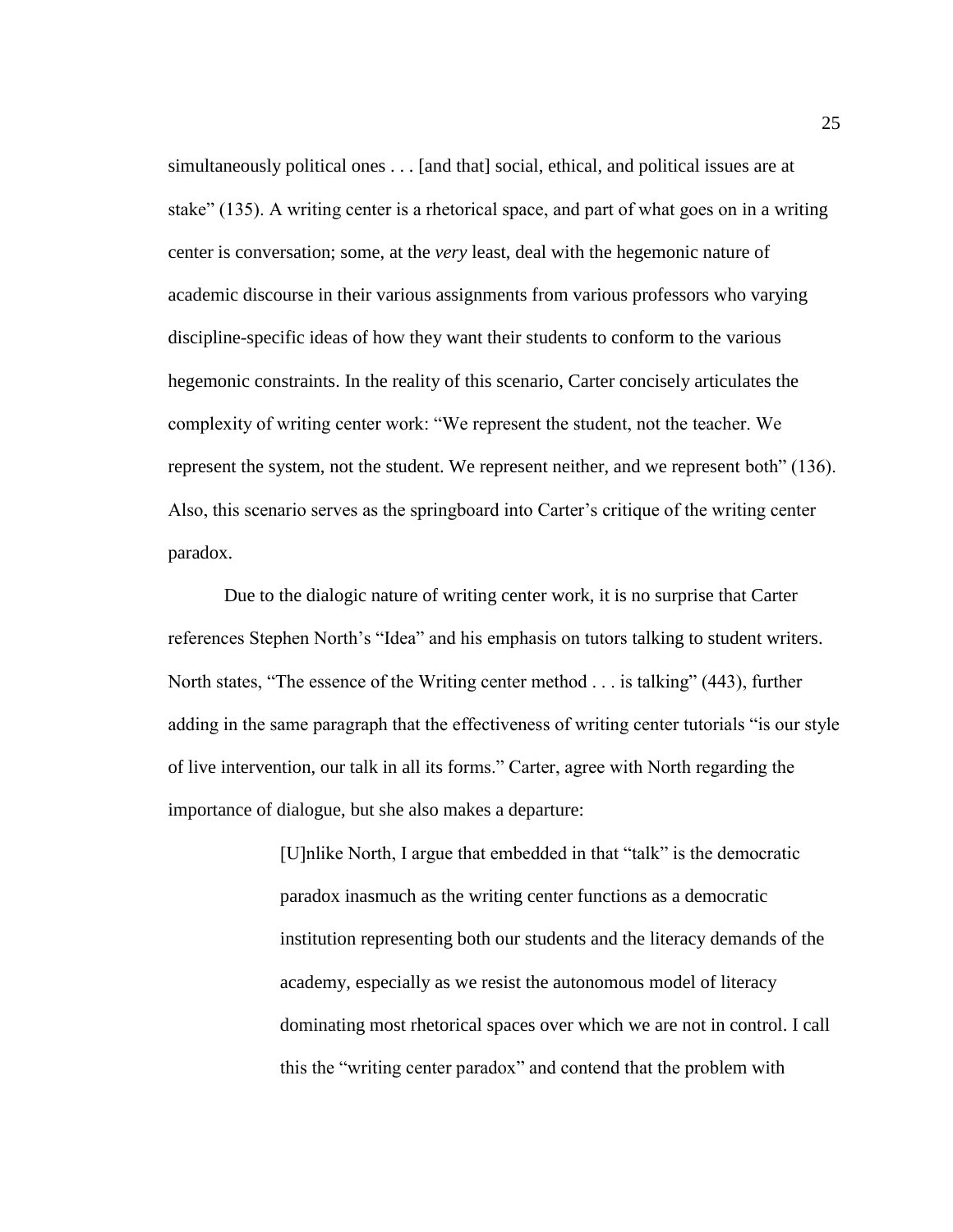articulations of value is that most attempt to reconcile this paradox by either offering equity as the most valuable identification for writing center work or plurality as the primary goal. (138)

Carter does not attempt to solve this paradox, nor does she "defend writing centers" (139) although she does speculate that "[w]riting center legitimacy may well rest in this paradox—of literacy, of democracy, or writing center identity"; instead, she "investigate[s] the rhetorical construction of writing centers as 'valuable' and the consequences—and possibilities—in that construction." She explores how the paradox can be rhetorically beneficial in five concentrations.

The first concentration is "Talk about Equity (and Assimilation)" (139) in which she invokes, among others, Nancy Grimm's scholarship, namely from *Good Intentions: Writing Center Work for Postmodern Times* (which is included next in this literature review) that both equity and assimilation are terms drenched in ideology—both in and out of academia (140), but Carter finds herself "at odds with" (146) Grimm's pluralistic theory, finding it too structurally difficult to implement. Second is "Talk about Diversity" (142) in which she writes of her aspirations as the director a writing center from a *tenuretrack* (emphasis mine) position point of view: "I began the process of shifting the Center from what I perceived to be a program that emphasized the way a writer approached his or her individual writing process to one more invested in the way the writer approaches academic literacy as a cultural construct" (143). Third is "Talk about Choice," and here, she revisits the writing center paradox, meshing it in with notions of democracy—that due to the nature of how a democracy functions, "a collective identity" (146) manifests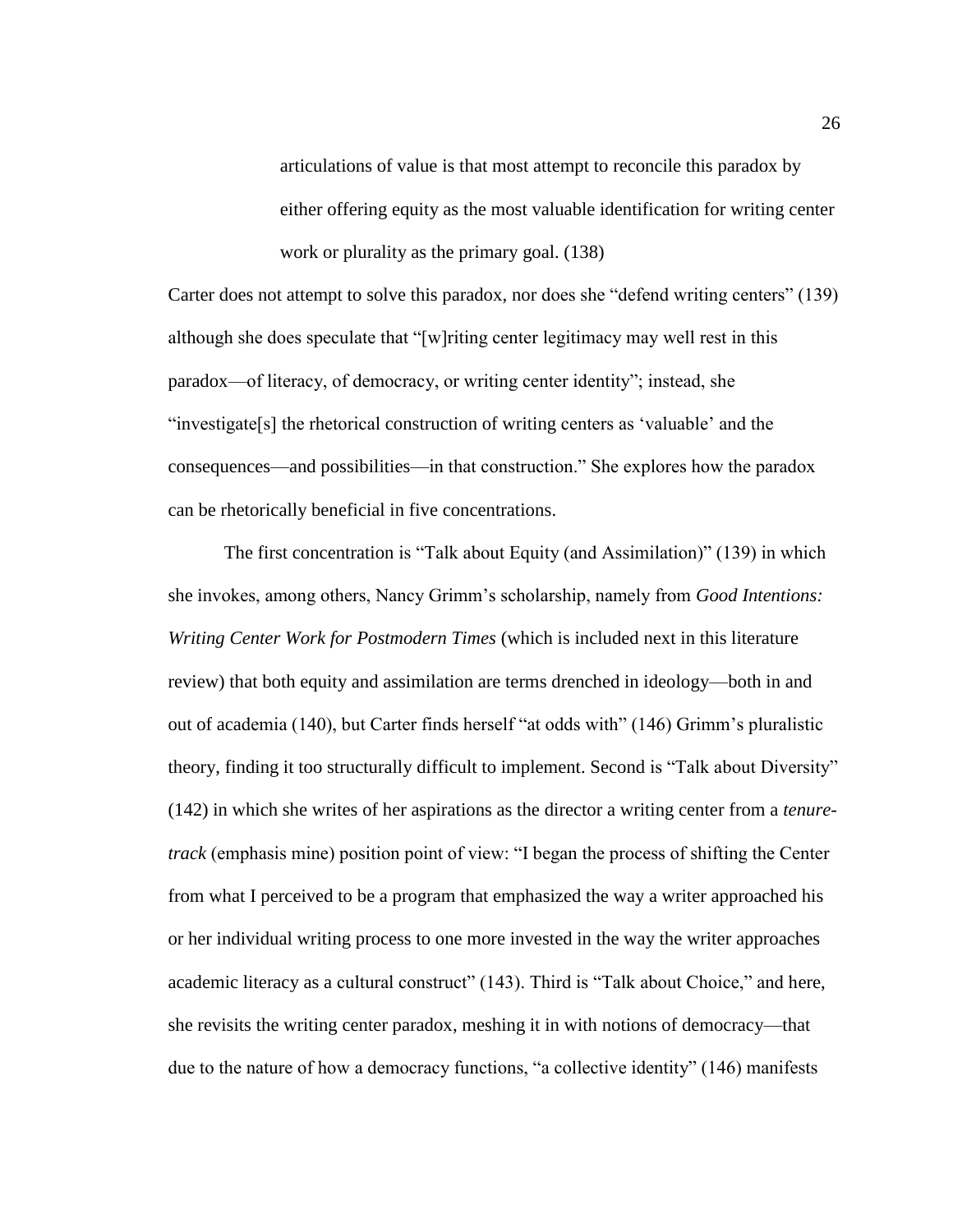by necessity. She insists that "if difference is not an a priori condition but a politicized one, 'everyone' simply *can't* [emphasis hers] be afforded equal representation . . . at the same time and all the time." Fourth is "Talk about Compromise" (149) in which she reminds the reader of Mouffe's scholarship. Carter agrees that compromise is a necessary element of a functional democracy—but also warns against creating an us-versus-them mentality; in taking up such a construction, the likelihood is high that meaningful dialogue will wane. Finally, the fifth concentration is Keep Talking" (149) in which she claims, "The validation systems we've used to legitimize writing center 'talk'—at least since North's 'Idea'—may be understood as either 'moral-universalistic' or 'ethicalparticularistic'. (149, 150). The moral-universalistic system is the approach to viewing democracy in the us-versus-them mindset; in this binary, the collective majority regards itself as the morally *right* group while the collective minority is regarded by the collective majority as the morally *wrong* group. However, "the ethical-particularistic validation system looks to the ways in which the current hegemonic order may be unethical in that it endorses a particular worldview and a particular literacy and excludes all others" (150). Carter holds that writing center should uphold both systems because doing so perpetuates the writing center health value. To clarify, in the next paragraph, Carter states that "we may allow ourselves to articulate in moral-universalistic terms when (as we must attempt to validate the writing center in terms the current system may value), while at the same time adhering to ethical-particularistic principles in those spaces where doing so is possible (and profitable)," which would then mean that close attention must be paid to ever-shifting rhetorical circumstances.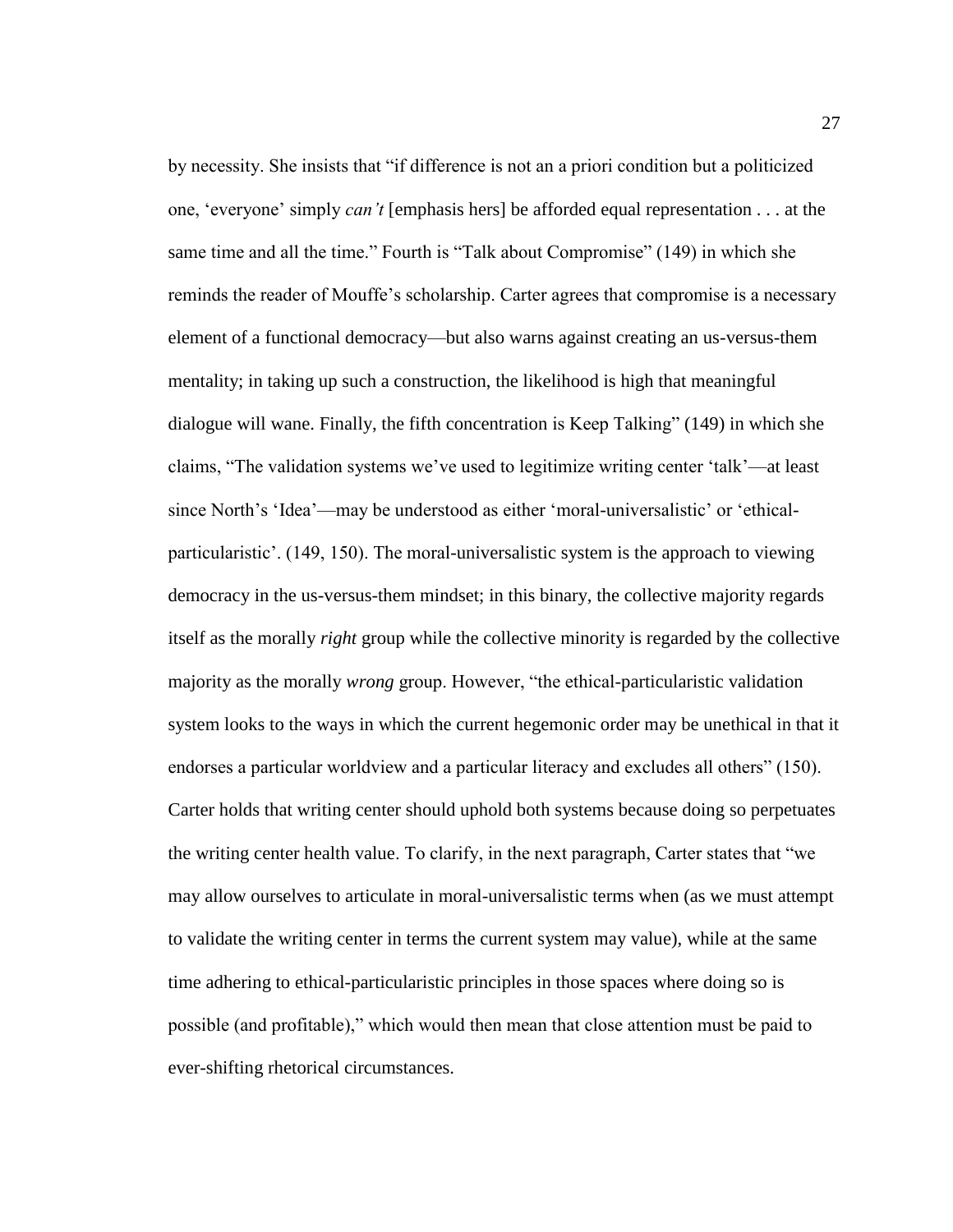For Grimm (1999), in *Good Intentions: Writing Center Work for Postmodern Times*, the writing center has a moral obligation to recognize the deception of the literacy myth and the harm that this myth can inflict on students. She quickly stresses her stance on the complicated relationship that a writing center has between literacy learning and the institution in which it is learned. She insists that "[L]iteracy is supposed to guarantee access to education and jobs, [but] at the same time it works as a gatekeeper, preventing access and demanding submission to a standard in exchange for a passage" (xii). She is speaking of the hegemonic nature of academic discourse as well as the merit fallacy which, as it applies to students, purports that if the student studies hard enough, gains access through the academic gate thereby succeeding, then that student's future is favorable.

Grimm expounds on the merit-based notion of guaranteed success in the second chapter: "Literacy Learning in Postmodern Times: Coming to Terms with a loss of Innocence" (27). She states, "The common assumption is that the more a student thinks, talks, writes, reads, and values like the dominant culture, the more rewards he or she will reap" (29), and she goes on rather quickly to link that ideology with the deficit model pedagogy.

> I believe writing centers can do a better job of supporting students if we stop locating literacy problems in individuals and instead locate them in cultural constructions. But the dimensions of this argument are complex. To locate literacy problems in cultural constructions, we must abandon positions of innocence guaranteed by the literacy myth and come to terms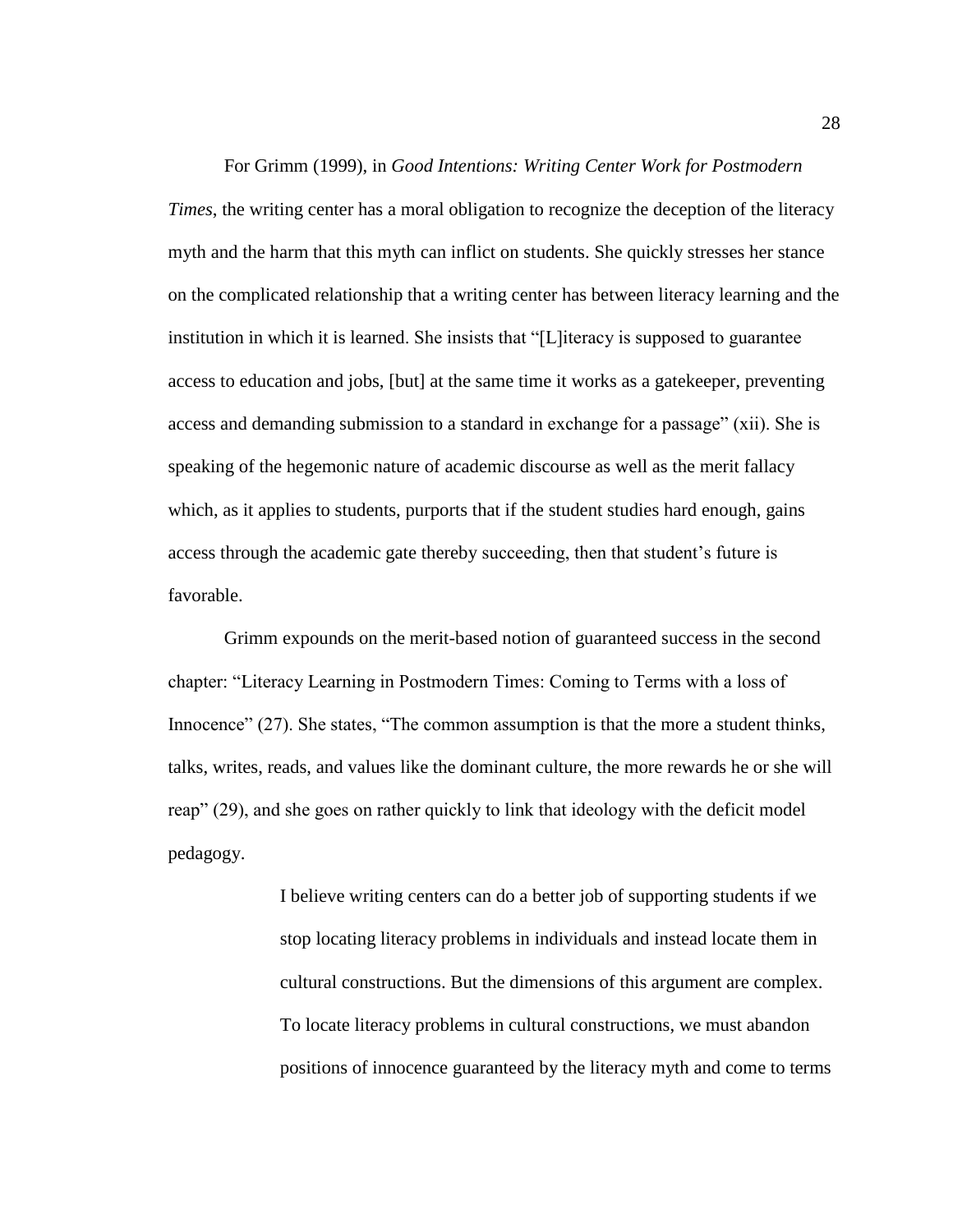# with the political implications of writing center work. (29) Furthermore, because literacy education is not politically neutral, she insists that literacy be approached ideologically.

She crafts this argument by drawing from scholarship of Brian Street, a literacy researcher, who claims there are two models of literacy learning: "autonomous and ideological" (30). The autonomous model teaches literacy as, "culturally neutral, individually acquired and context-free." The ideological model, however, "recognizes that literacy has political significance, that the teaching of literacy is caught up in stratified social structures, and that forms of literacy . . . cannot be isolated and taught as neutral and separate skills" (31). Grimm does not subscribe to the autonomous model, linking it to current, mainstream literacy education in the U.S., preferring the ideological model because, at least in part, it educates the learner beyond mere literacy skills and into educating them why *things* are the way that they are—and the powers involved into keep *things* the way they are. Fortunately, writing center workers are in a favorable position to practice the ideological model—and tutors can be "more *direct* about academic expectations [with their tutees] without being *directive* [emphases Grimm's]" (34). In other words, there is no wrongdoing when a tutor directly sheds light on why academic discourse is hegemonic, and the tutor can do so without usurping the writer's assignment.

To revisit "Postcolonialism And the Idea of a Writing Center," Bawarshi and Pelkowski also take up academic literacy and its association with ideology, echoing both Grimm's stance in "Contesting 'The Idea of a Writing Center': The Politics of Writing Center Research," (1992) and *Good Intensions* (1999). They draw from Edward Said's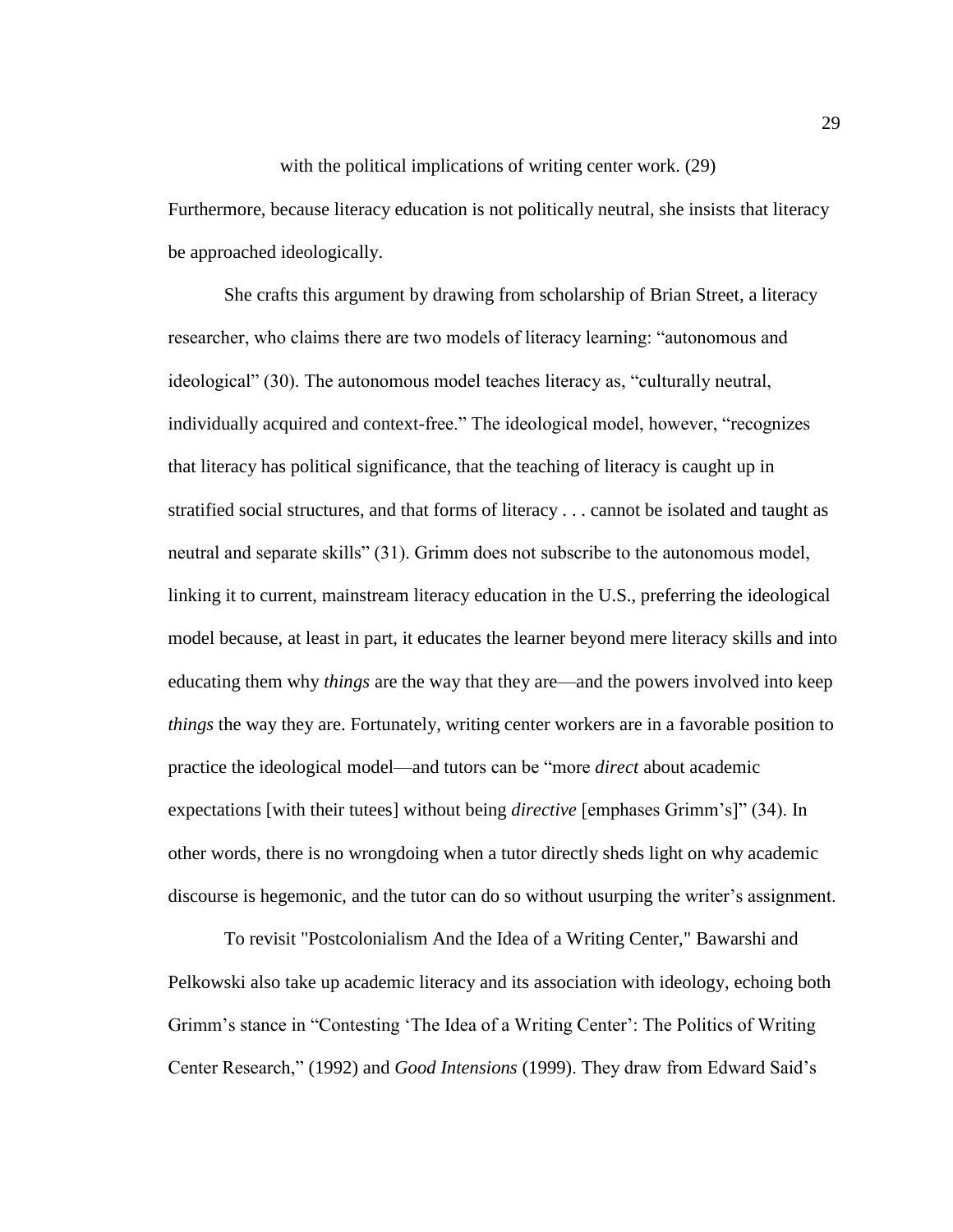postcolonial scholarship asserting (in the academic sense), "that hegemony succeeds when it convinces members of a culture that its affiliative structures—for example, the Eurocentric literary canon it privileges and teaches in the university at the expense of other, non-Eurocentric texts—are legitimate representations of natural, filial systems," and (in the cultural sense) is seemingly inseparable from its educational practices so that "dominate culture becomes legitimatized when it is made to appear as if it were based on certain, natural, commonsensical principles" (43). To obtain a clearer picture of what these mean, three terms that Said uses need qualified: filial and affiliative structures, and acculturation. Filial structures deal with how people interact and "construct personal relationships" with each other. Affiliative structures deal with "the means by which knowledge, power, consciousness and ideology are reproduced and maintained within a culture." Acculturation is a means "of validating the academic culture to itself" by and through its "rhetoric of belonging." Hence, it should be no surprise when students, who are marked as Other, have problems acculturating into academic discourse. A critical consciousness is needed but developing one does not merely manifest; it needs taught, built upon, and nurtured.

Bawarshi and Pelkowski argue for a writing center critical pedagogy that takes into account the importance of tutors developing a critical consciousness to better serve their tutees. They "propose a writing center strategy in which under-represented students, especially those marginalized by race, class, and ethnicity, are encouraged to adopt critical consciousness as a means of functioning within the university and its discourses" (43). From this point onward, the authors critique North's "Idea" in the postcolonial vein.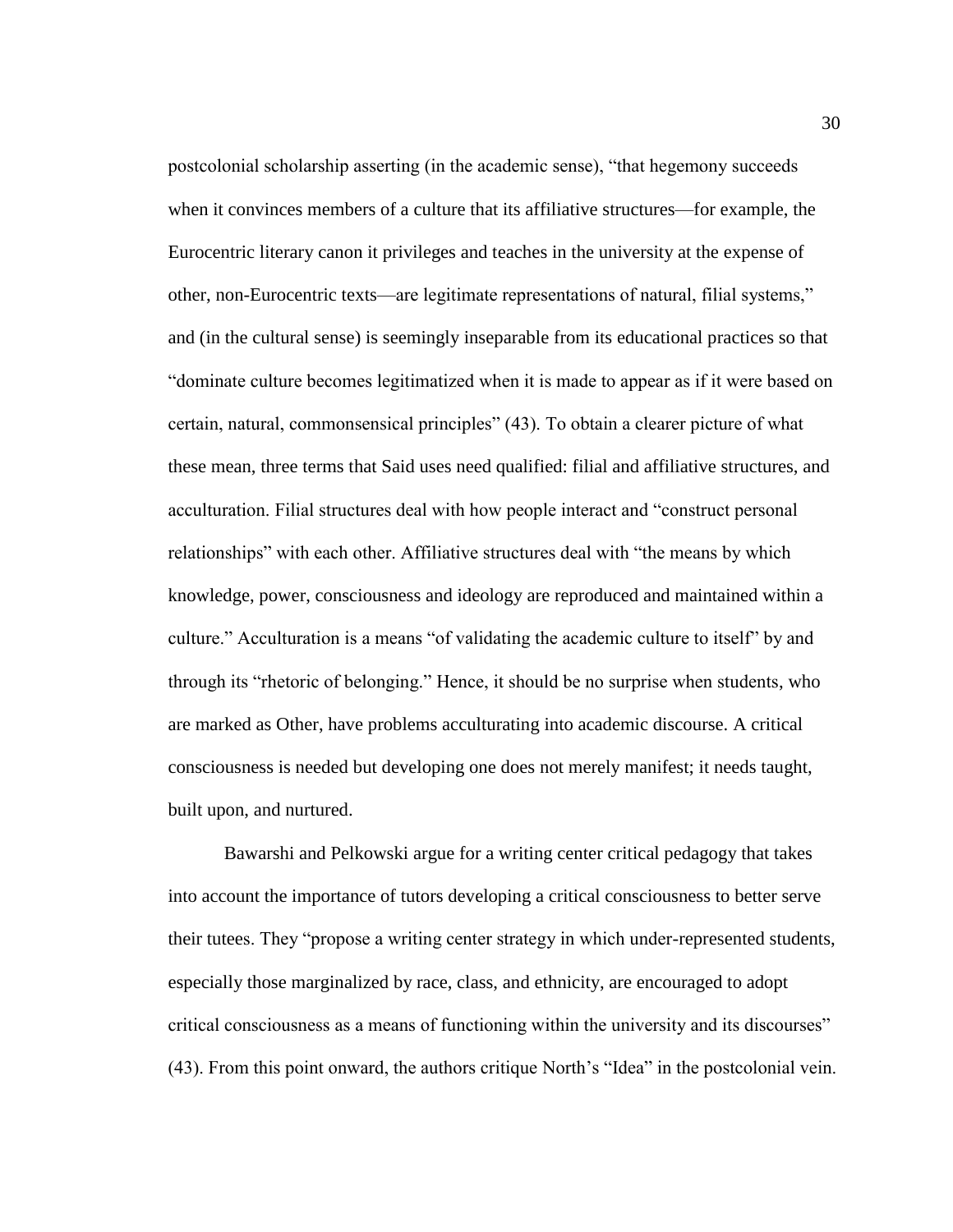For example, they claim that the means by which North describes the role of the tutor to help produce a change in the writer without critical awareness of *what* the change means is colonialist rhetoric (45), especially in terms of conforming to academic discourse in general (46). Furthermore, the contend that "the 'old' current-traditional and 'new' process-oriented versions of the writing center as described by North are ultimately in the business of acculturation," that "the idea is the same: the change is meant to transform the student and his or her text into the acceptable standard of the university." While helping the writer negotiate the demands of academic discourse—with the goal that the writer become self-efficacious—in her or his academic endeavors is a worthwhile thing to do, doing so without a critical consciousness merely keeps the status quo. Bawarshi and Pelkowski insist, "A primary goal of the postcolonial writing center . . . is to teach students how to retrace the formal and textual effects of academic discourses to their rhetorical and social sources.. . . Marginalized students—actually, students in general are rarely if ever exposed to this kind of explicit instruction" (54), and when this type of critical literacy is practiced, students who visit the writing center are at least introduced to how writing works in different academic conventions (55). The authors believe that this aspect of critical pedagogy should occur in writing center pedagogy, which promotes critical consciousness in the writer as well.

Laura Greenfield (2011) takes a critical look at racism reified linguistically in *Writing Centers and The New Racism* in the chapter titled "The 'Standard English' Fairy Tale: A Rhetorical Analysis of Racist Pedagogies and Commonplace Assumptions about Language Diversity." She insists that "teachers and tutors should ultimately be concerned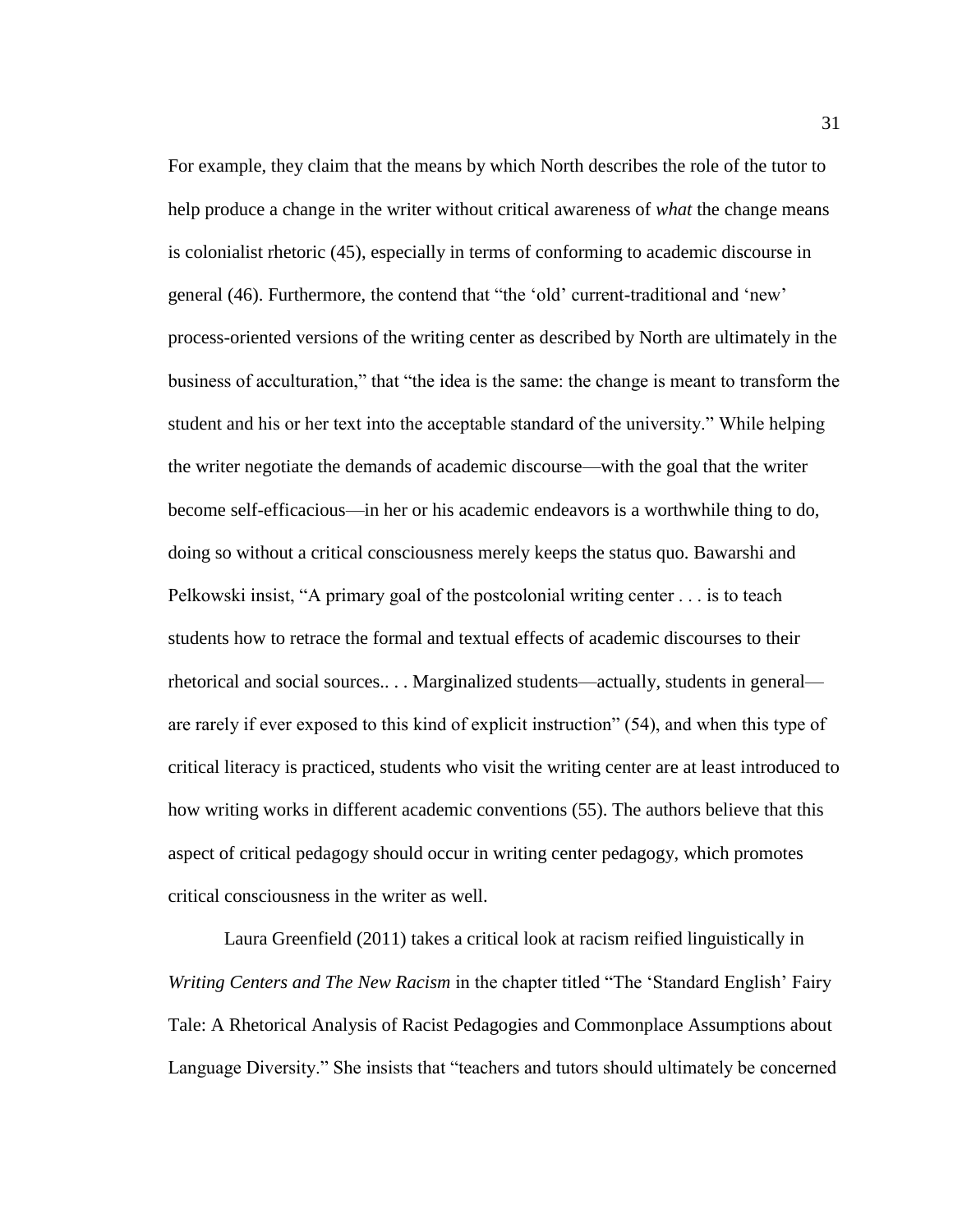with helping [students] develop a critical consciousness . . . cultivating in them a sense of agency in combating, linguistically and otherwise, the injustices they encounter," and that "until our institutionalized racism is eradicated, practices that advocate the reaching of any privileged language will be—by definition—contributing to a system of inequity" (58). Greenfield attacks the notion of Standard English, pointing out that languages change over time, and "linguists reject the idea that languages can be arranged in any sort of hierarchy of intelligence," (35) even though people tend to maintain that "correctness" (in this case Standard English) resides in one language but not the others. Her stance is that, since this flawed idea of properness in one language versus improperness of others exists in White, social class structures and therefore institutionally-preferred academic language, racism exists alive and well linguistically. She claims, "It is no coincidence that the languages spoken by racially oppressed people are considered to be inferior in every respect to the languages spoken predominantly by those who wield systemic power: namely, middle- and upper-class white people" (36). She also supports that claim using as an example "Hawaiian Creole English (also known as Pidgin English)" (37) is a language whose origins come from American colonialism, and despite being labeled as "broken English," it "is in fact highly governed by logical rules." Hence, some languages die, but a language that is alive is a language that changes over time. Because languages evolve, Greenfield proclaims, "Living languages cannot be standardized," (39) and therefore Standard English cannot exist; however, that does not register with most people, and even if it does, they tend to disregard such reasoning in order to cling to their belief that both Standard English actually exists and is superior.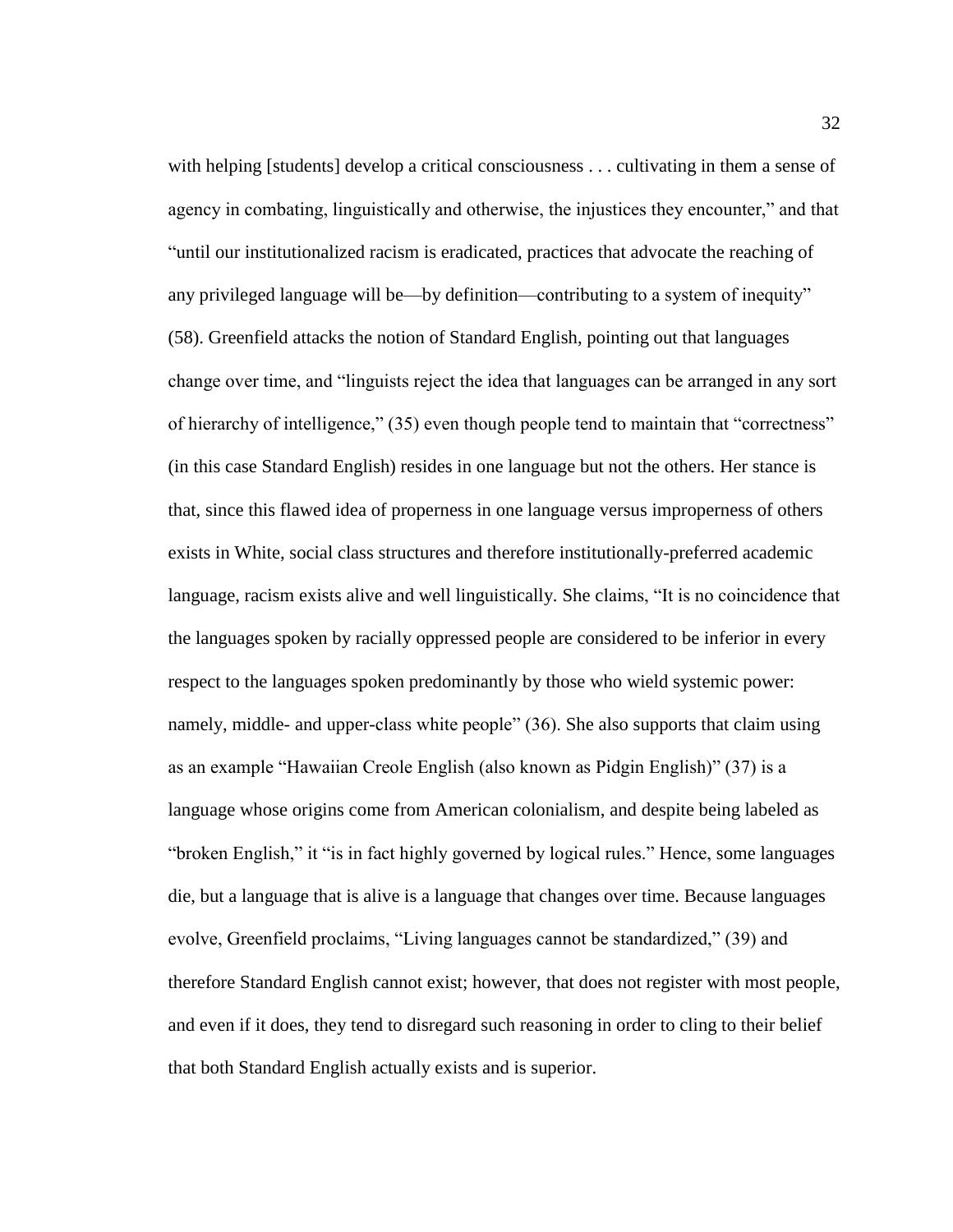The Standard English fallacy is fused to a belief in merit-based success. Recall that Grimm (1999) in *Good Intentions* as well as Barwrshi, and Pelkowski (1999) in "Postcolonialism And the Idea of a Writing Center" also call attention to the literacy myth. According to Greenfield:

> [T]he idea of a standard language as an equal-opportunity tool for advancement works as a perfect foil for the institutionalized racism actually to blame for contemporary racial inequalities. As a rhetorical tool, the evocation of a "Standard English" and all of its corollary linguistic impossibilities gives the false impression that the language practices of individual people of color, rather than the racist practices of American institutions, are responsible for these inequalities. (39)

To restate, for the institution to pontificate that there is Standard English and demand its usage, when in reality there is not, is both a lie and hegemonic, is racist, and places the problem in its students.

One way that the Standard English myth, along with the racism that is linked to it, is perpetuated through language is by constructing a fear of miscommunication. Speaking about the use of Ebonics, Greenfield holds, "When the threat of 'miscommunication' is used as a scapegoat for enforcing racist attitudes about a speaker and her [or his] perfectly comprehensible differences in speech, racism is perpetuated" (48, 49). She goes on to say that she does not think the speaking of Ebonics, or any of its variants, that is the real issue; it is the fact that Ebonics is primarily spoken by African Americans—that the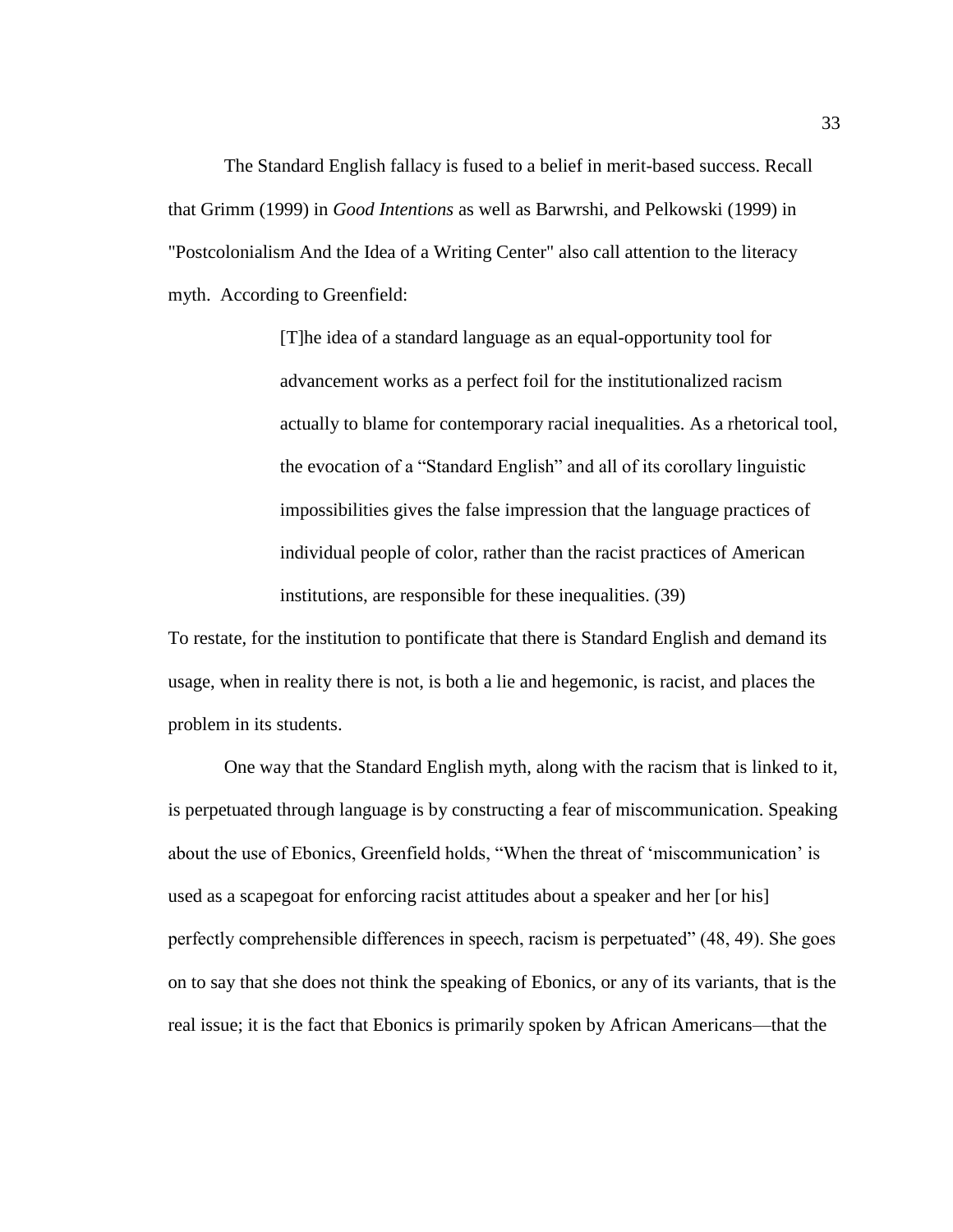language is associated with marked, stigmatized bodies whose histories have been de/undervalued (50).

Numerous problems exist by maintaining that there is such an English as Standard English. Racism is perpetuated; voices are dismissed and silenced; students are told that learning it will give them upward class mobility because it is a neutral tool, when it clearly is not neutral. However, "evidence continues to suggest that people's prejudices towards certain speakers carry more weight than the speakers' facility with language itself" (54). These are some of the reasons Greenfield urges for conversations centered around these points "become part of the curriculum, so that students' choices about language are based on their own critical thinking, not on the instructors' personal biases" (58), and because writing center work is a convergence point where multiple assignments originate from multiple instructors from multiple disciplines, writing tutors regularly encounter students' language choices.

Harry Denny (2010), in *Facing the Center: Toward an Identity Politics of One-to-One Mentoring* is also concerned with elitist attitudes about supposed proper academic prose. Where Greenfield argues from a race standpoint, Denny argues from a class standpoint, which also includes race. He states, "a humanities crisis grew in the late 1960s as students came to see coursework increasingly irrelevant to their own experiences and needs, and professors came to view the humanities as intellectually dead" (66). Why? The reason, at least to some degree, is because more and more working-class students enrolled in universities. As of the time Denny's book was published, 2010, he claims, "First-generation students, academics, and administrators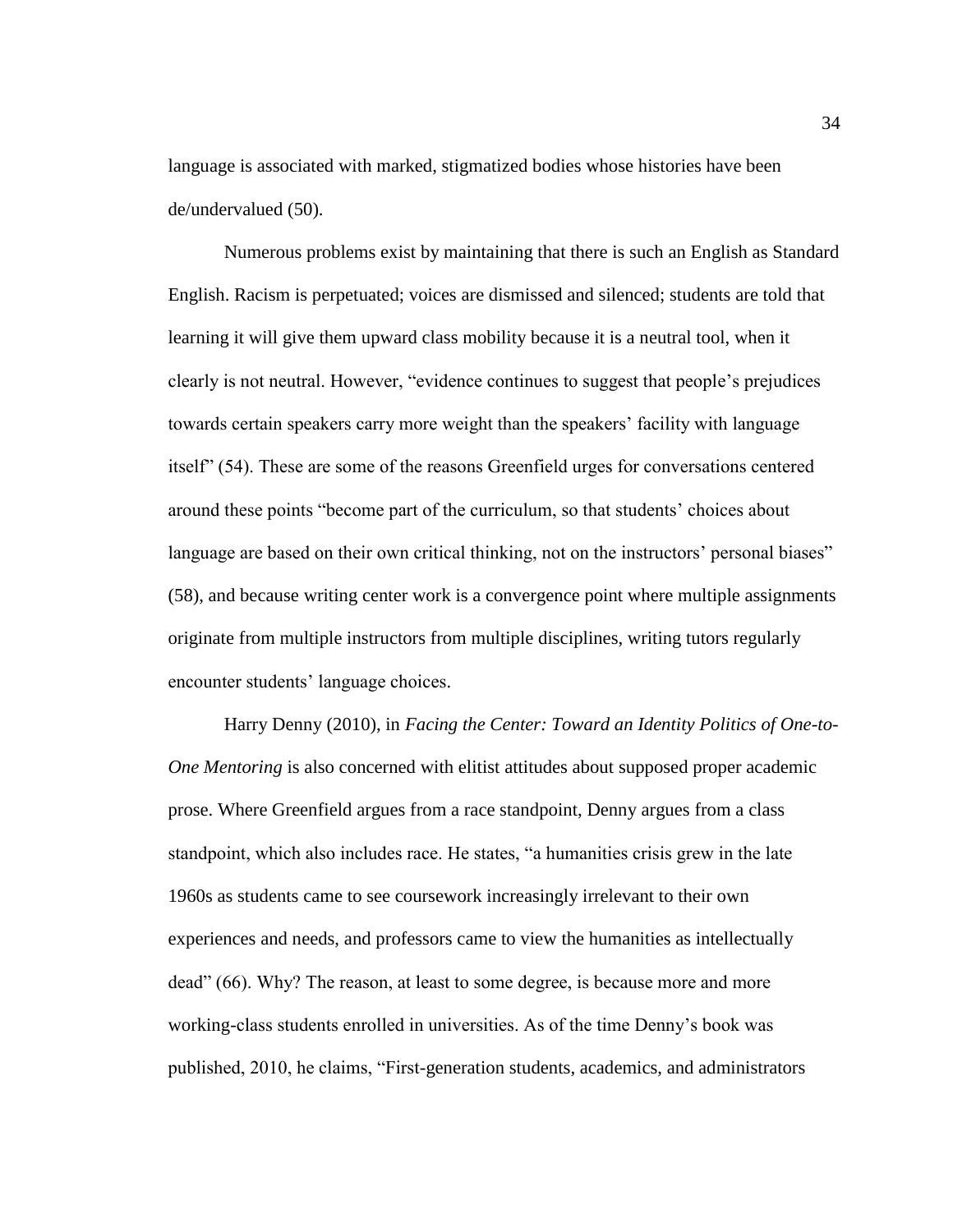represent nearly three generations of formerly excluded people now gaining wide access to education," and because of this, "[a]dvocates of 'maintaining' standards fear the prestige of college education will be soiled, its gatekeeping role to greater earning power and job security diminished and downgraded" (63). Some of that fear stems from numerous educators' adherence to the belief that Standard English exists.

As Greenfield previously pointed out, Denny reiterates it in his own way. He states, "As any linguistic historian of English will confirm, the language is elastic and evolving, so for anyone to posit any common use of it as static is foolish; to teach any group of students . . . that in order to be successful they must surrender whatever Englishes they possess for some transitory 'standard' version is wrong and unethical" (73), yet that is what many students are continuously required to do, and many of those same students find themselves in the writing center trying to make their professors happy with their various discipline-specific assignments; each of which comes with its own discipline-specific expected writing conventions.

Denny supports the fact that there is "potential [both] for activism and transformation through pedagogy exists in helping students . . . become aware of both the practices of domination . . . and the possibilities for opposition and resistance" (72). Becoming aware of how domination manifests and perceiving ways in which to combat it requires developing critical consciousness. In addition to that he "is in favor of "advocating attention to the 'reality' that institutions that we participate in are committed to and structured for manufacturing difference and policing it, just as we who mentor must work to counter and mitigate it" (70). In other words, he supports weaving critical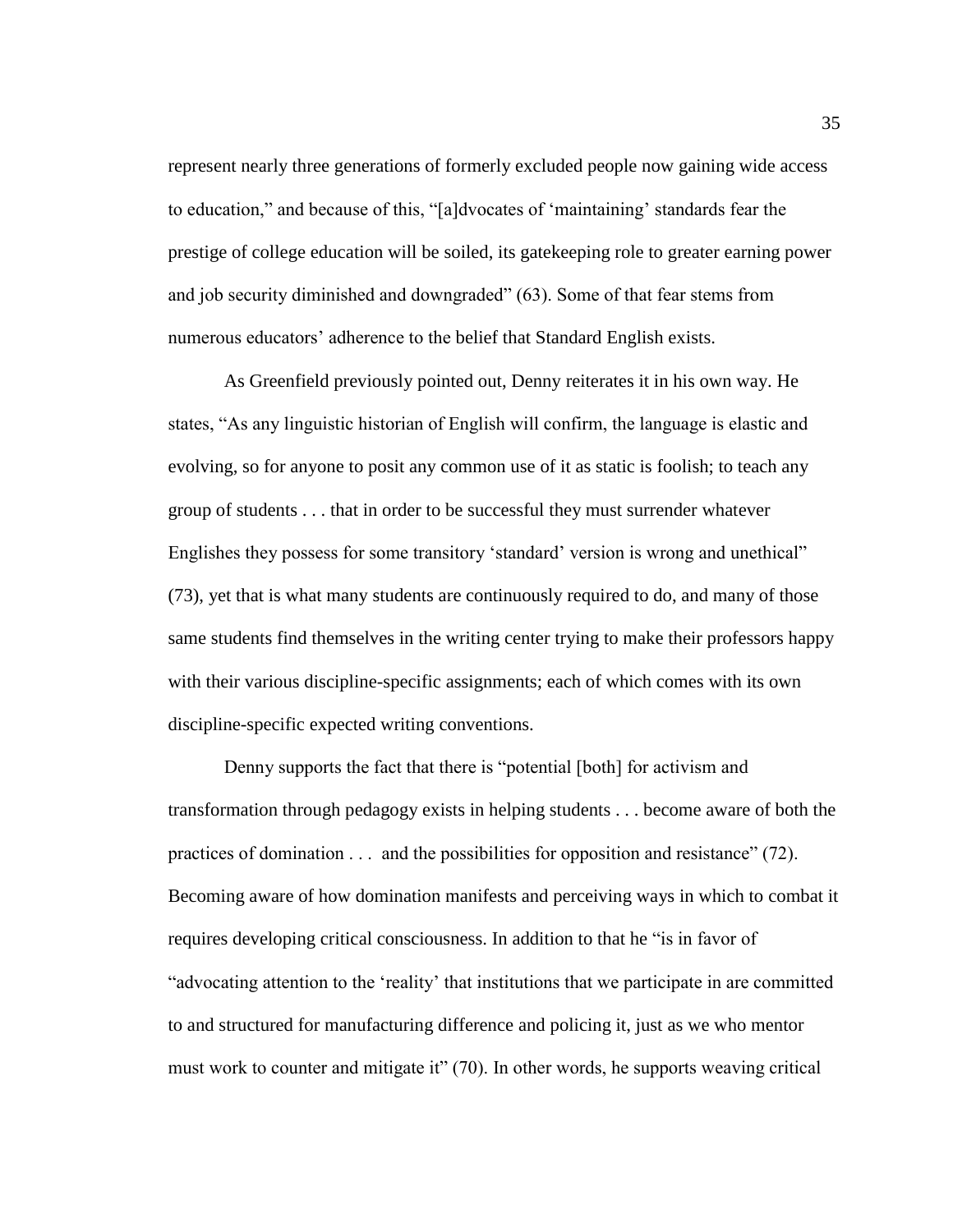pedagogy into writing center pedagogy.

Lori Salem (2016) conducted a critical analysis on why some students choose not to visit the writing center in "Decisions...Decisions: Who Chooses to Use the Writing Center?"; in it she affirms that "[w]riting centers are one of the few places where college students have the opportunity to choose the type and amount of writing instruction they will receive, [and] their choices can reveal how society shapes understandings of implicit ideas about writers, writing, and writing instruction in higher education" (150). Salem understands, that from a student's point of view, their motivation for going to the writing center might be solely for the hope of getting a better grade on her or his paper, or that they might choose not to visit because due to the remedial stigma that continues to haunt writing centers. (151). However, from a director's point of view, "[s]tudents' choice to visit . . . is also understood as an endorsement of the writing center itself, [which] can be seen in the market-based logic of evaluating the writing center bases on usage." She mentions North's "Idea"—that some students are required to visit, which North argued against. Addressing instructors, he said, "You should not scrawl at the bottom of a failing paper, 'Go to the Writing Center.' [Y]ou are essentially out of line" (440) because, Salem interprets "they were trampling on the writing center director's efforts to promote a more positive version of the writing center" (152). This type of situation, of course, sends the remedial message to the student and does not aid in distancing the writing center from a history that it had rather not continue to be associated with, so she asks a valid question, one that has been asked repeatedly by numerous writing center workers: "[W]hy do we still regularly encounter faculty, students, and administrators who have 'incorrect' views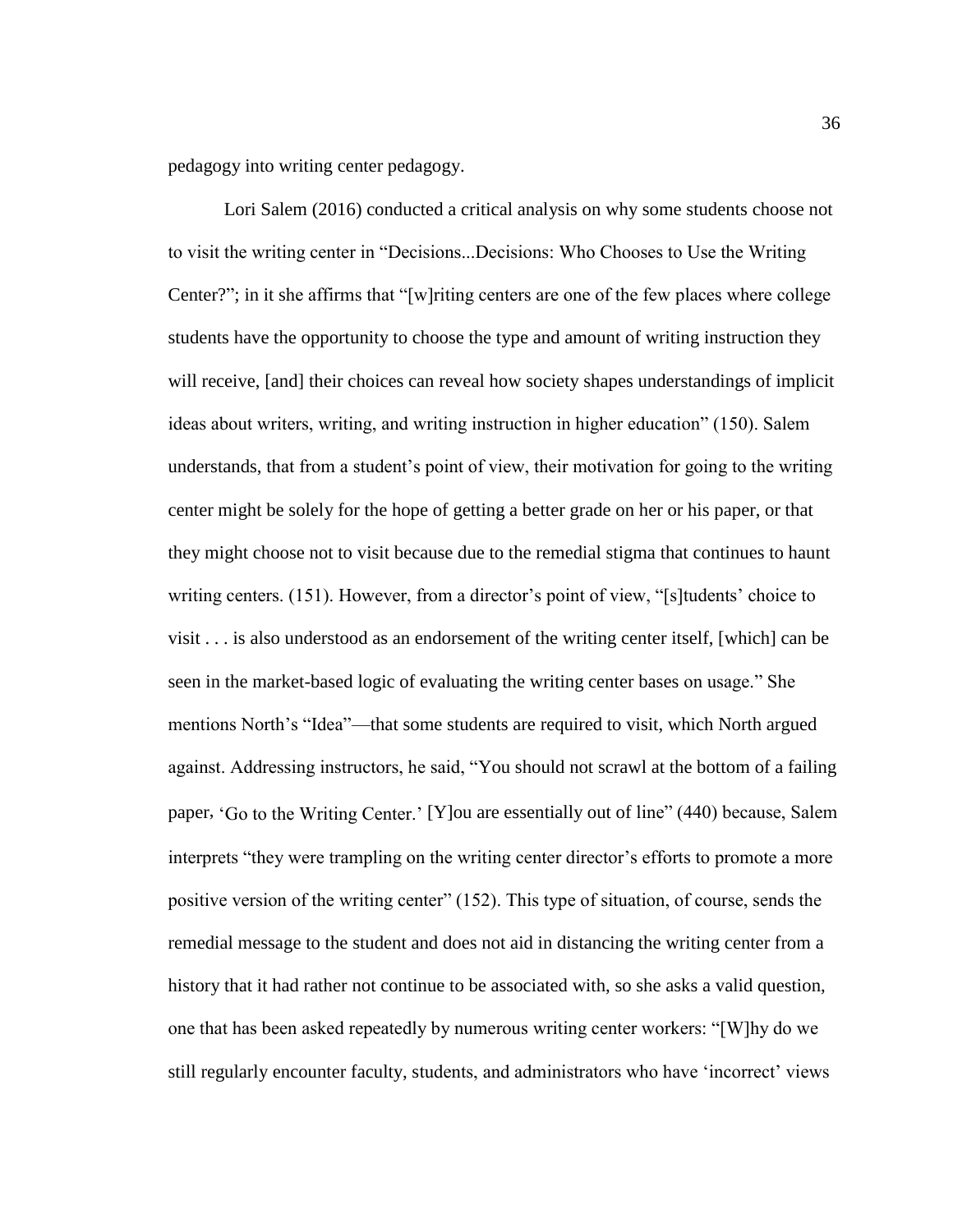about the writing center?" (153)—to which she states that articulating what a writing center *does* is easier than articulating "what visiting a writing center *means* [emphases Salem's]." Recall Shannon Carter's statement in "The Writing Center Paradox: Talk About Legitimacy and the Problem of Institutional Change": "We represent the student, not the teacher. We represent the system, not the student. We represent neither, and we represent both" (136). Salem's claim is eerily similar to it in that multiple possibilities of identity are in view, and in this case, ideas of choice are involved.

Salem conducted research using data collected from 4,204 incoming, first-year students at Temple University in 2009. She states that the data "included information about students' prior academic performance, financial status, beliefs and preferences, and demographics. The over the next four years, I noted which of these students came to the writing center and which did not. In the end, 22% . . . visited the writing enter at least once, while . . .78% did not" (154). Her interpretation of the data suggests:

> that students' decisions about seeking tutoring were in place *before* [emphasis Salem's] they come to the university.. . . All of those "correct" messages that we give, and all of the "incorrect" messages that worry about, do not determine students' choices about the writing center. This is not to say that we have no influence at all on the decision, But the roots of this decision . . . were based on students' lives and experiences before college. (155)

Salem does acknowledge that this research and her conclusions deal with only this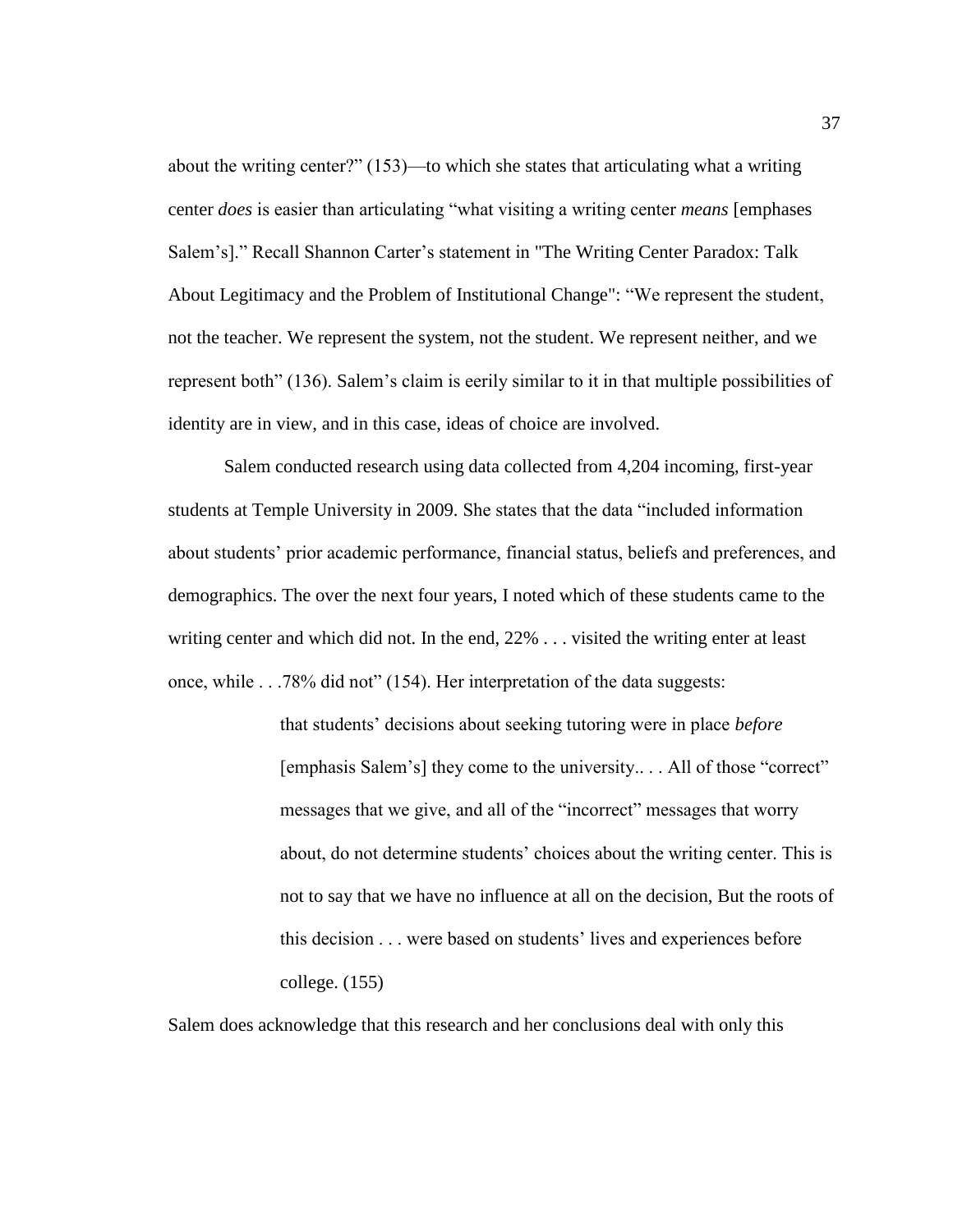dataset and only at Temple, but they are provocative. She goes on to expound on students' experiences prior to enrolling in the university.

Students' choices to visit the writing center involve multiple factors. One factor is self-confidence. For example, generally, if students performed poorly on the SAT, then they are more likely to choose to go to the writing center—especially when the low score is "combined with less privileged identities" (158). She adds that, while choosing the visit the center is a personal choice, it is likely that the choice "is rooted in deeper social factors such that not everyone is equally likely to 'want' to visit.. . . [and that] the choice to use the writing center is raced, classed, gendered, and shaped by linguistic hierarchies" (160, 161), and Grimm, Denny, and Greenfield would certainly agree.

The implications of such conclusions point to ongoing, systemic issues that in U.S. academia. As Bawarshi and Pelkowski (1999) pointed out, these issues have been present since at least the 1920s; as Grimm and Denny pointed out, socioeconomic class disparagements have not been resolved; and as Greenfield pointed out, biasness and racism march onward linguistically. Salem emphasizes that the data in her study "show us that the inequality that stubbornly pervades the rest of the American education system also shapes writing center work" (161). Writing center scholarship has come a long way since North's "Idea." Scholars have problematized what *talk* means in one-to-one tutoring context. They have questioned what a change in the writer could/should mean. Writing center identity has gone from a gatekeeping, marginal-student tracking and *fixing* entity toward a more critically conscious, counter hegemonic entity, whose praxis leans more toward critical pedagogy.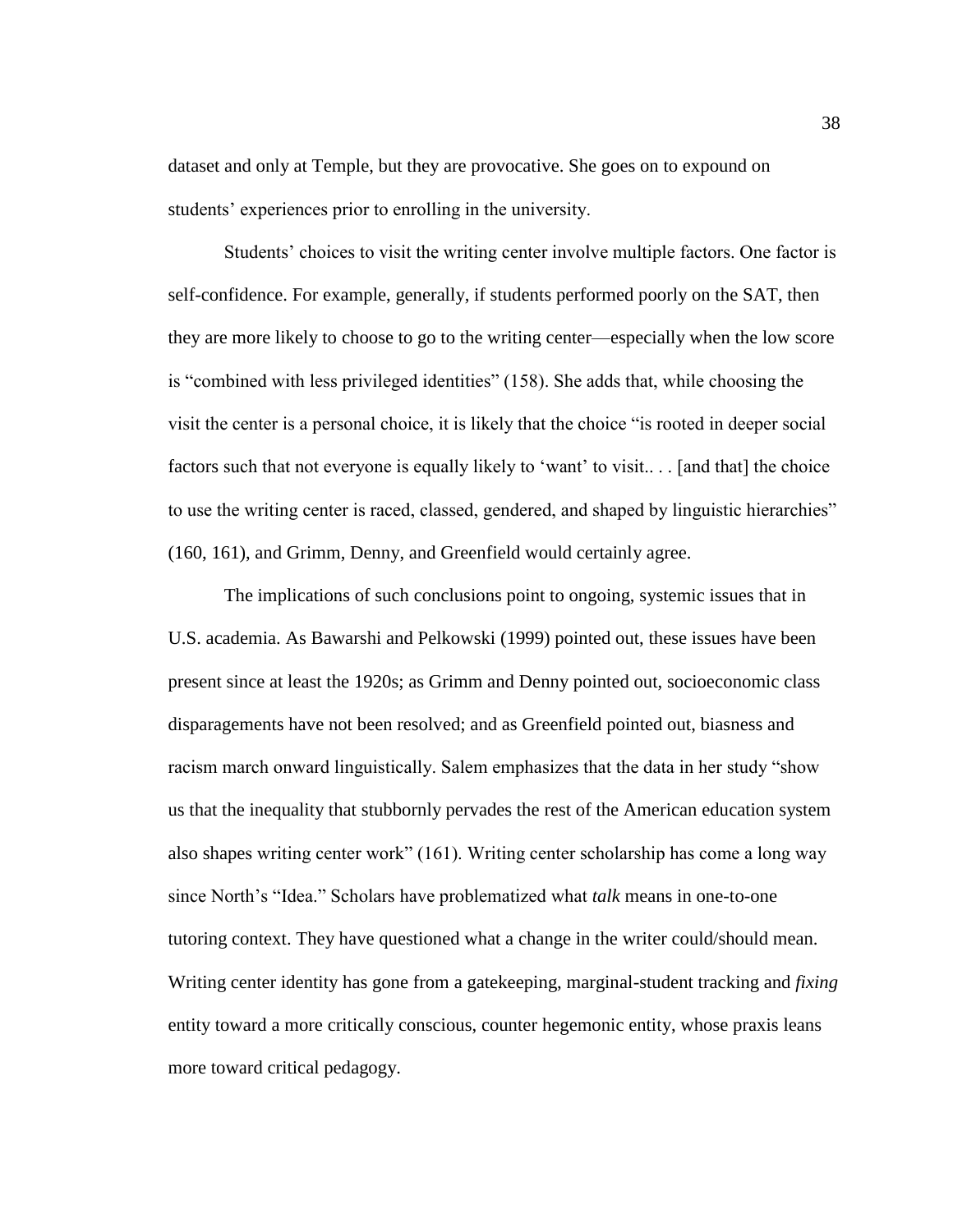In "Chickens, Eggs, and the Composition Practicum," Anne Trubek (2005) illuminates the tension between pedagogical theory and practice—as they pertain to composition practicum in relation to writing center tutor training. As an aide to help the reader understand this tension, she gives new life to a dead metaphor, which in this case functions rather well. She states, "The syllabus . . . lies between the abstraction of theory (and scholarly essays) and practice (teaching tutors, tutors tutoring. And that is the cause of my chicken/egg dilemma" (162). In this metaphor, chickens are theories, and eggs are practices. In other words, the question of *which came first, the chicken or the egg?* becomes *which comes first, theory or practice in writing center tutor training?* I am taking the position that prospective tutors should be introduced to theory first in order for them to begin to have an idea of how to practice tutoring. Additionally, whatever texts are used by tutors should be explicitly linked to the theories informing them.

Trubek presents an issue closely related my current research in writing center theory. My research question is this: "How much emphasis is placed on critical pedagogy in writing center tutor training handbooks?" From the outset, my current stance is that critical pedagogy is not adequately emphasized in them. I realize *adequately* in this context is nebulous. Nevertheless, therein lies my wiggle room for arguing that critical pedagogy must be implemented and explicitly emphasized in writing center tutor training.

In order to understand the extent to which critical pedagogy is stressed in texts that are meant to train writing center tutors, I now turn to an analysis of tutor training handbooks: one market-based and used in multiple countries and four institution-specific.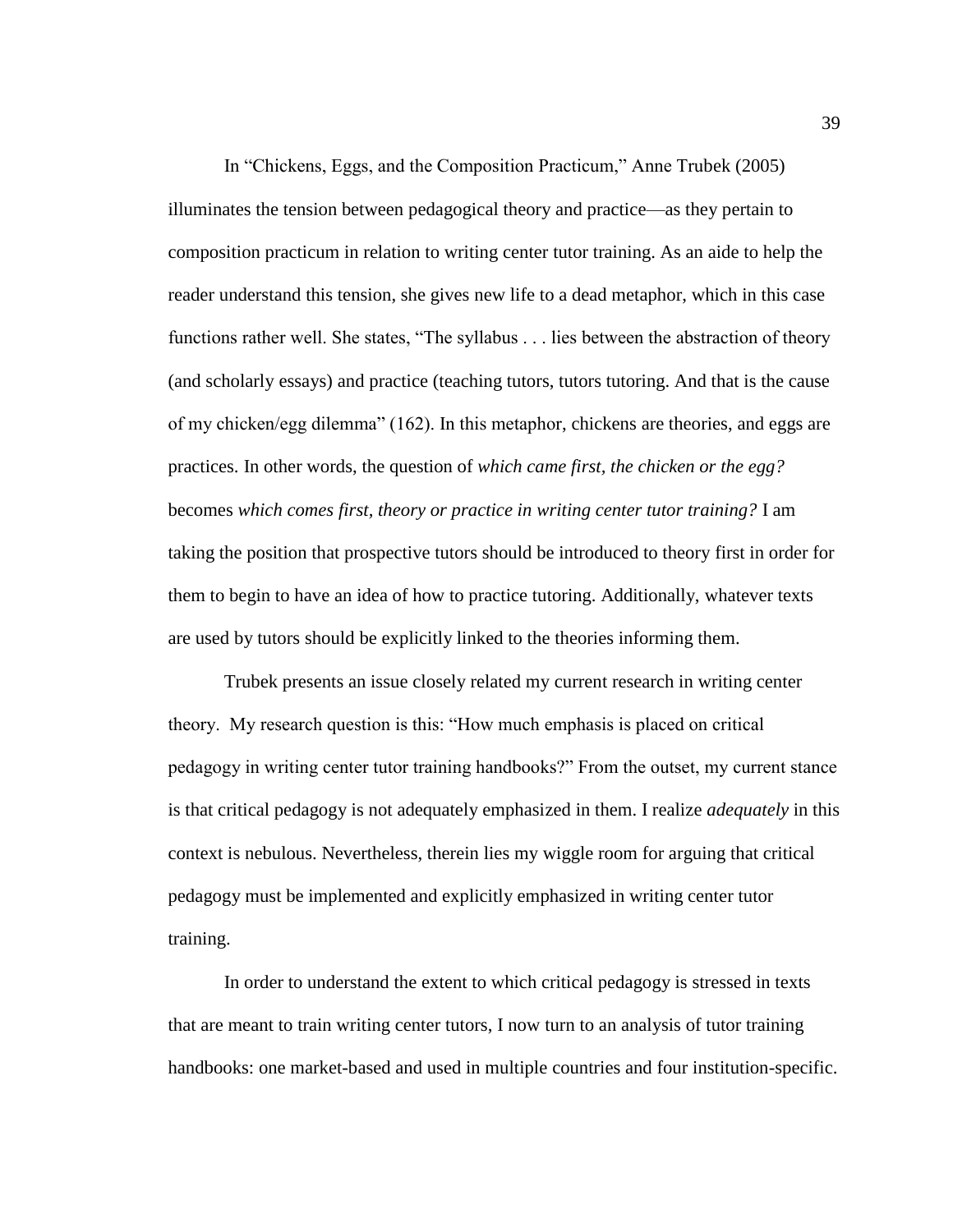In the following chapter, I describe why I chose these five handbooks and not other ones. I also provide student demographics of the four, four-year institutions whose writing centers made their institution-specific writing center tutor handbooks available online to the public. Additionally, I provide material taken directly from each of the four writing center's mission statements.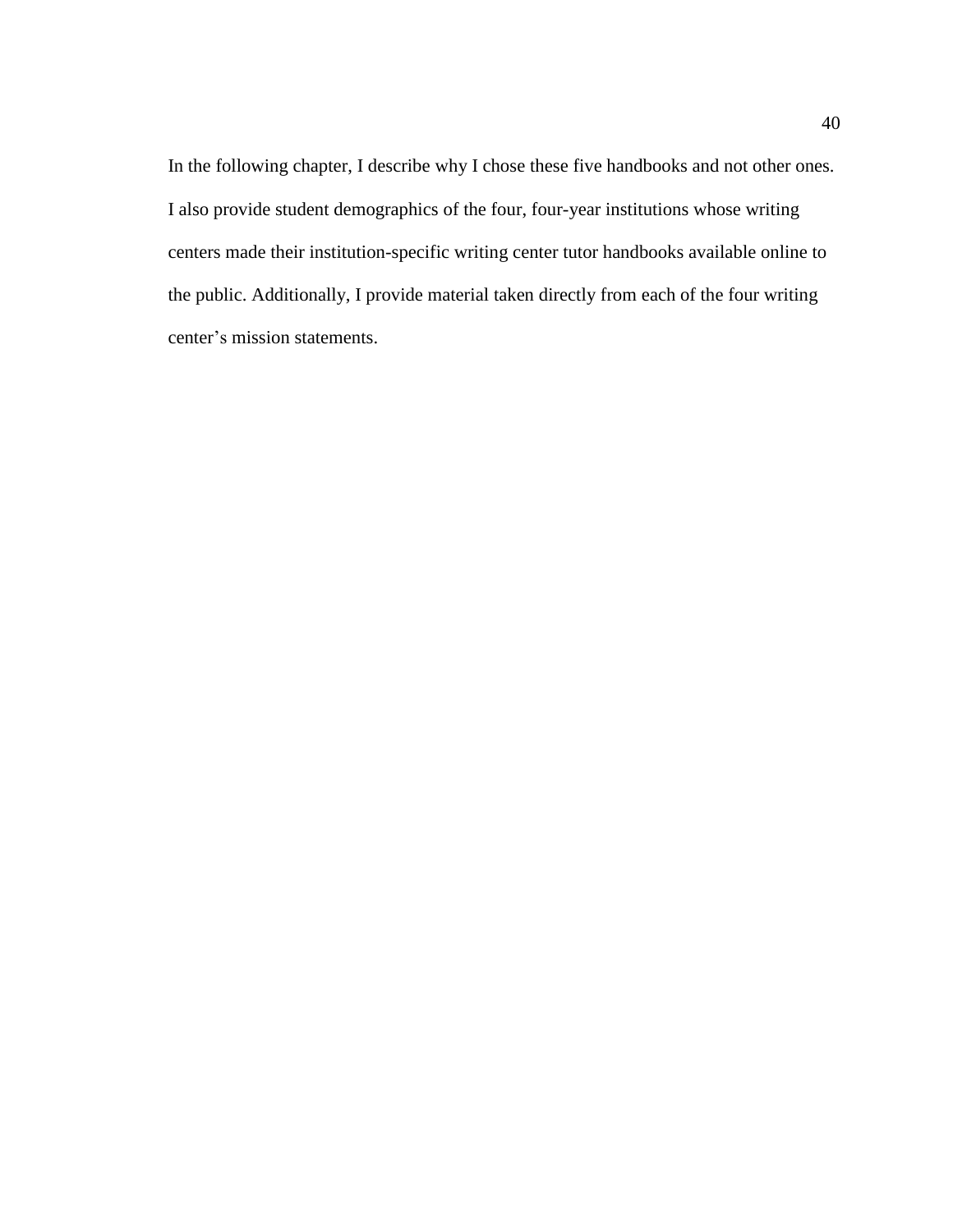## METHODOLOGY

My research question for this project stems from my experiences and reflections as a writing center peer tutor: To what extent is critical pedagogy emphasized in writing center tutor training handbooks? My work as a peer tutor began at College of the Redwoods, a community college, in the spring of 2011. The tutor training course required successfully satisfying both lecture and lab elements. The lecture element included reading and in-class discussions of various scholarly articles in addition to *The Bedford Guide for Writing Tutors* (fifth edition), whereas the lab element was actual tutoring in the writing center. During the next six semesters, which includes summer terms, my affinity for writing center work turned into a passion. After graduating from College of the Redwoods in 2013, I transferred to Humboldt State University. In the fall of 2014, I was elated to be offered a peer tutor job in the University's Writing Center (although its official name now is the cozy-sounding Writing Studio). I successfully satisfied all academic requirements for earning a Bachelor of Arts degree in English with an emphasis in Writing Practices and a minor in English Literature at the end fall 2015. Envisioning life as being markedly dull separated from writing studio work, I began graduate school in the 2016 spring semester in the endeavor to earn a Master of Arts degree in English with an emphasis in Composition Studies and Pedagogy. As a graduate student, I continued to work in the HSU Writing Studio.

In the spring of 2017, I was assigned to read *Pedagogy of the Oppressed* by Paulo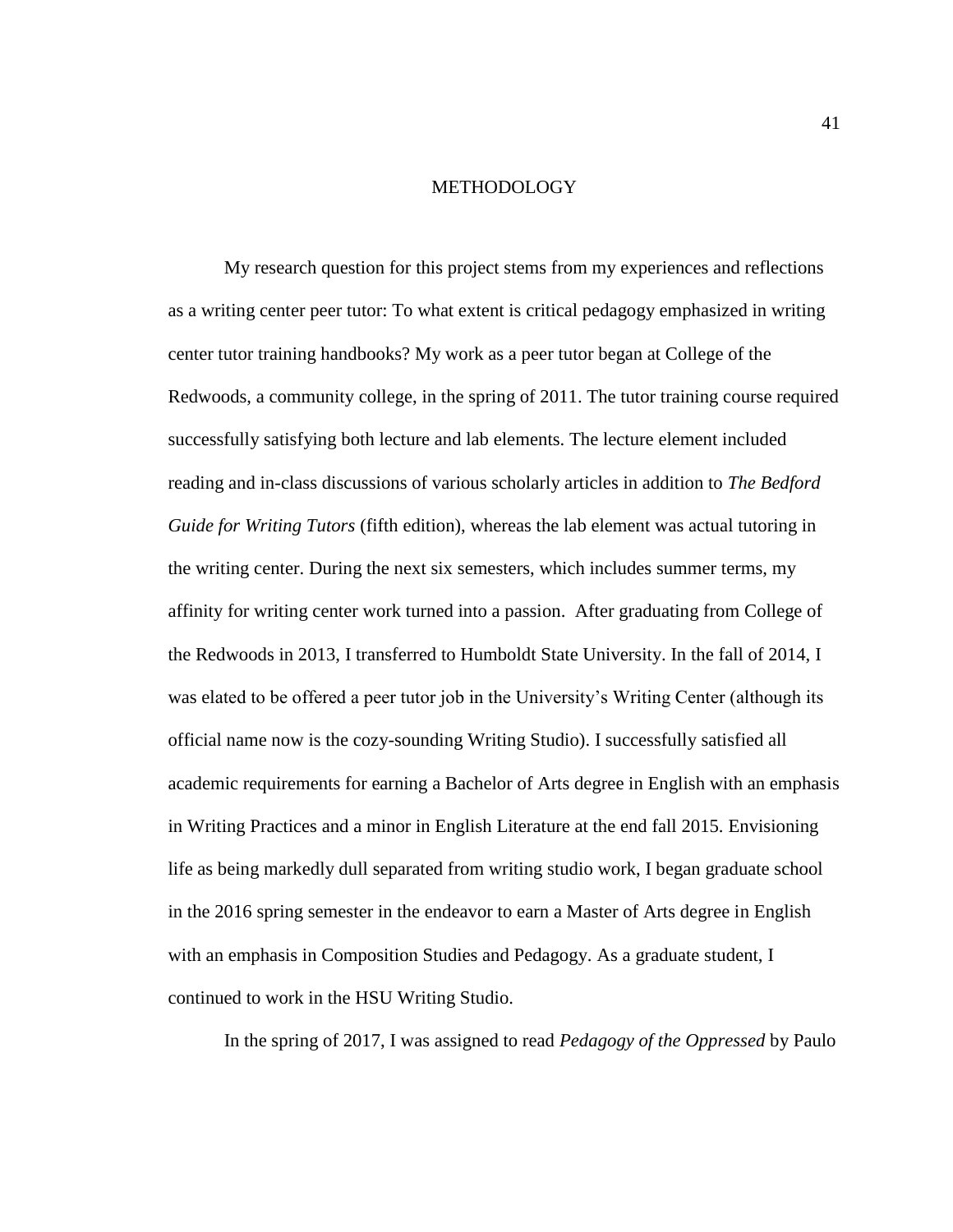Freire, which served as my initial introduction to critical pedagogy. I began to notice that there are similarities between critical pedagogy and my work in the Writing Studio. Shortly after we had finished reading *Pedagogy of the Oppressed*, the professor instructed everyone to find a scholarly article, having to do with some kind of reading or writing education, and post it in the class' online forum so that everyone could read it and then discuss it in a future class meeting. I chose Shannon Carter's "The Writing Center Paradox: Talk About Legitimacy and the Problem of Institutional Change" article, which served as the exigence that caused me to re-conceptualize writing center work in general and my relationship to it in particular.

I say "in particular" because, while on the job, I was beginning to see students' writing assignments in various disciplines as genres in which students struggled to write in expected academic voices; some grappled with discipline-specific academic discourses more than other students. I also noticed that I could recall that none of my writing center training at College of the Redwoods of Humboldt State included an emphasis on critical pedagogy. This led me to investigate the extent to which critical pedagogy is infused in writing center tutor training, policy, and work. As I read more deeply in Carter's article, I began to understand that notions of identity were at the heart of Humboldt State's Writing Studio's position within the university, and the Studio's identity subjectively depends on who conceptualizes the Studio's function. Because I worked there, what was my own identity as a writing consultant? I experienced somewhat of a personal-fused-with-work identity crisis. This led me to consider whether writing center tutor training handbooks included critical pedagogical emphasis. From that point on, I decided to embark upon a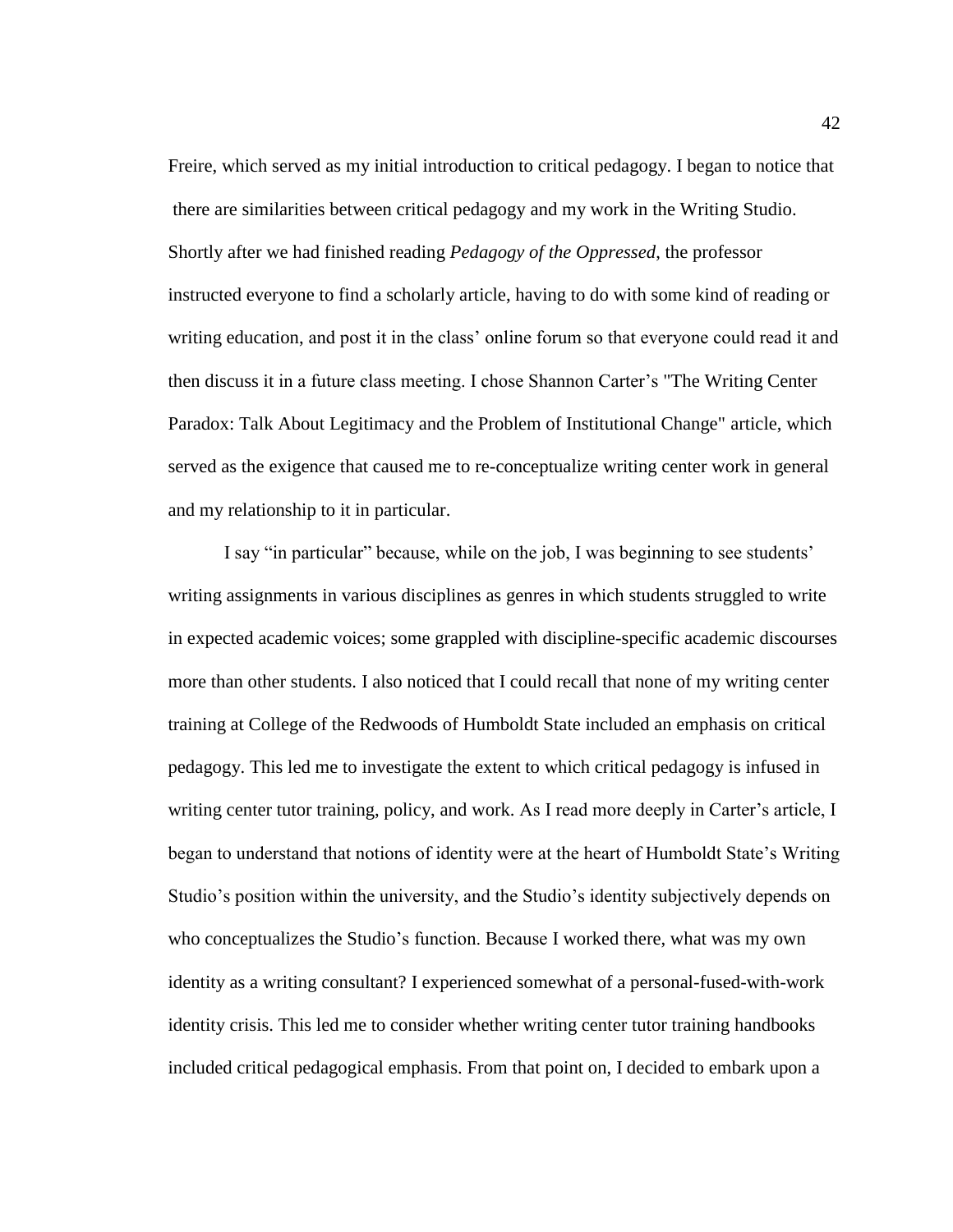deep, serious, and deeply-serious study on writing center scholarship.

At the outset of all of the reading I knew I had to do in order to become current with writing center scholarship, I found Stephen North's "Idea of a Writing Center." I asked our Writing Studio director if she had heard of Stephen North, and her reaction to that question confirmed how little I knew about writing center scholarship. From North's "Idea," I found read closely every article that I could find about scholars' responses and to North's article. Eventually, I branched away from articles about the "Idea" and into books about writing center pedagogy written single and multiple authors. Because I had a lot of catching up to do on critical pedagogy scholarship, I began reading texts from scholars in that field as well. While I was sorting through all of this new (for me) information, I was agreeing with the writing center scholars whom I had after: critical pedagogy should most definitely enjoy a seat of honor in writing center theory. The question I needed to find the answer to is "Is critical pedagogy reflected in writing center tutor training?

In order to answer my question, I turned to writing center tutor training handbooks. To understand the extent to which tutor training handbooks emphasized (or not) critical pedagogy, I examined five specific texts: *The Bedford Guide for Writing Tutors* (sixth edition), *The Tutoring Book* (Spring 2015 Edition) from California State University Sacramento, the *Writing Tutor Guide to Professionalism and Policies* (revised March 2013 edition) from Eastern Oregon University, *The QEP Writing Studio Tutor Handbook* (2012-2013 edition) from Elizabeth City State University, and the *Working with Writers: UIC Writing Center Handbook* (2107 edition) from University of Illinois,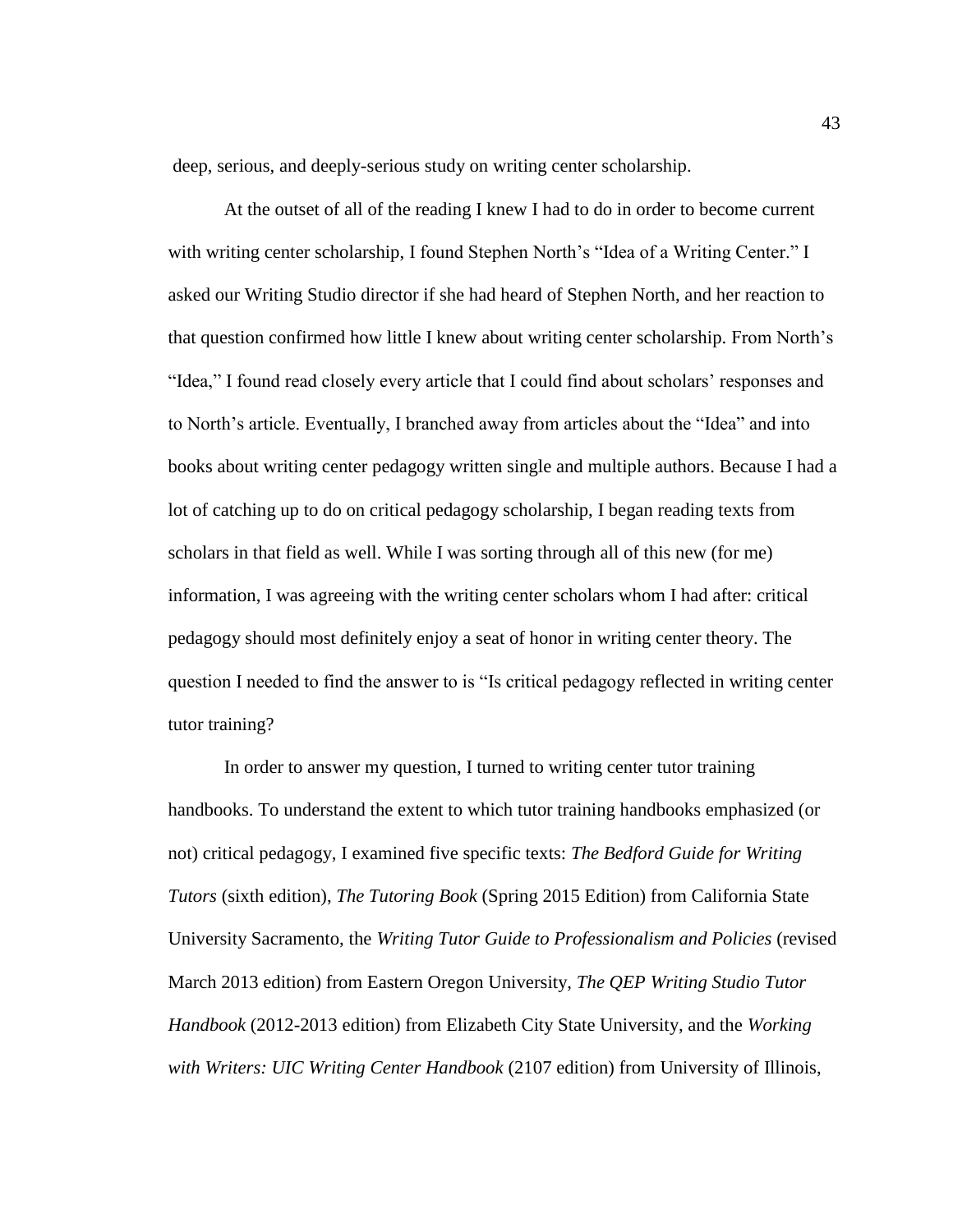Chicago. The *Bedford* is the newest edition on the market, and the institution-specific handbooks are texts the most recent ones posted on the web. The four institution-specific handbooks were downloaded as pdf documents.

I chose the *Bedford* as the more generally used tutor training textbook because it is not an institution-specific text but is broadly used across various institutions with writing centers, both nationally and internationally. As I mentioned previously, *Bedford'*s fifth edition was the market-based handbook that my professor required for my tutor training course at College for the Redwoods. Additionally, in the "Preface for Writing Center Directors" of the sixth edition of the *Bedford*, Leigh Ryan confirms *Bedford*'s common usage: "[T]his book is used widely in a range of schools and countries" (xi). However, because initial analysis of the *Bedford* provided limited information to aid me in answering my research question, I also turned to institution-specific handbooks to see how local contexts took up critical pedagogy in tutor training.

There were thousands of colleges and institutions that I could have looked at for handbooks for their writing centers, community colleges included. I narrowed my search to four-year public universities that have similar populations to Humboldt State University to see if they had a writing center, and then to see if they had a posted digital copy of a tutor training handbook. Because I have been a writing tutor in HSU's Writing Studio, I am invested in the student population and demographics of this type of institution. Additionally, HSU's Writing Studio does not have its own handbook, and it was useful for my writing center research, as well as my tutoring praxis, to look at handbooks at institutions with similar size and demographics. Most initial passes revealed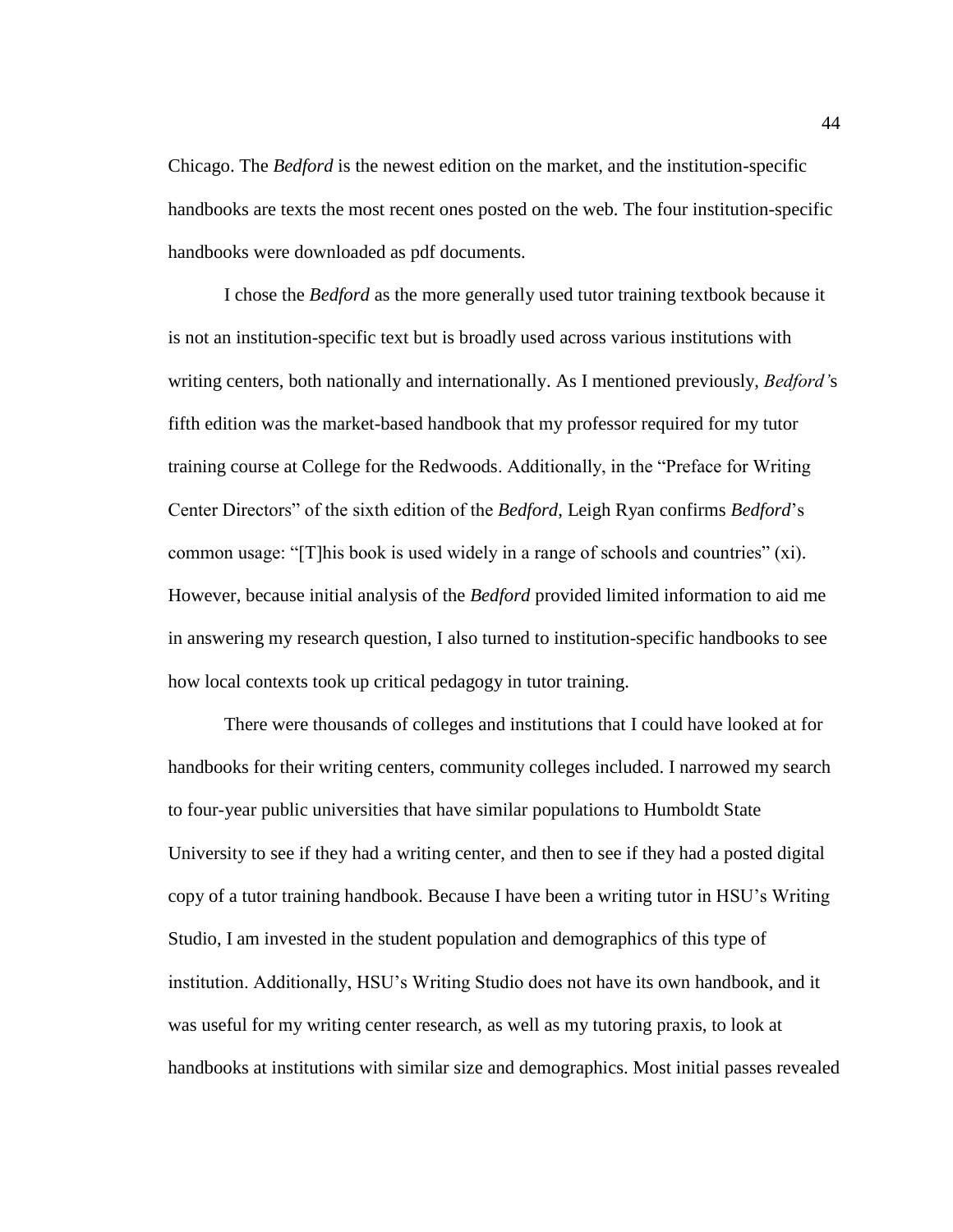that institutions of similar size demographics had writing centers but no posted handbook. I then began to broaden my search to look at bigger institutions with larger student populations, doing the same search for writing centers that had their own posted handbook. As I began to find posted handbooks online at various institutions, I narrowed to choose institutions with posted handbooks that served students who are similar to HSU's student population: students who are categorized as underrepresented, minority, multilingual, and/or first-generation.

I organized my collection of handbooks in such a way that would, hopefully, allow me to obtain the clearest glimpse of critical pedagogy emphasis in writing center tutor training from coast to coast—while acknowledging the limitations of posted tutor training handbooks for four-year public universities. For example, one tutor training handbook in this analysis comes from Sacramento State University. SSU is quite a bit larger than Humboldt State University, but both institutions are linked together by being in the California State University system. The three remaining handbooks were chosen because they represent public four-year institutions in the West, Midwest, and East of the United States. Each of these schools have somewhat similar student demographic profiles to that of Humboldt State. For example, even though Elizabeth City State University's student population was markedly small to that of Humboldt State's student population, ECSU's African American population was 976 while Humboldt State's was 282. While these four institutions differ in size and total student population, there were enough similarities between them that they shaped a useful data set.

In order to gain a frame of reference for the demographics of the four selected

45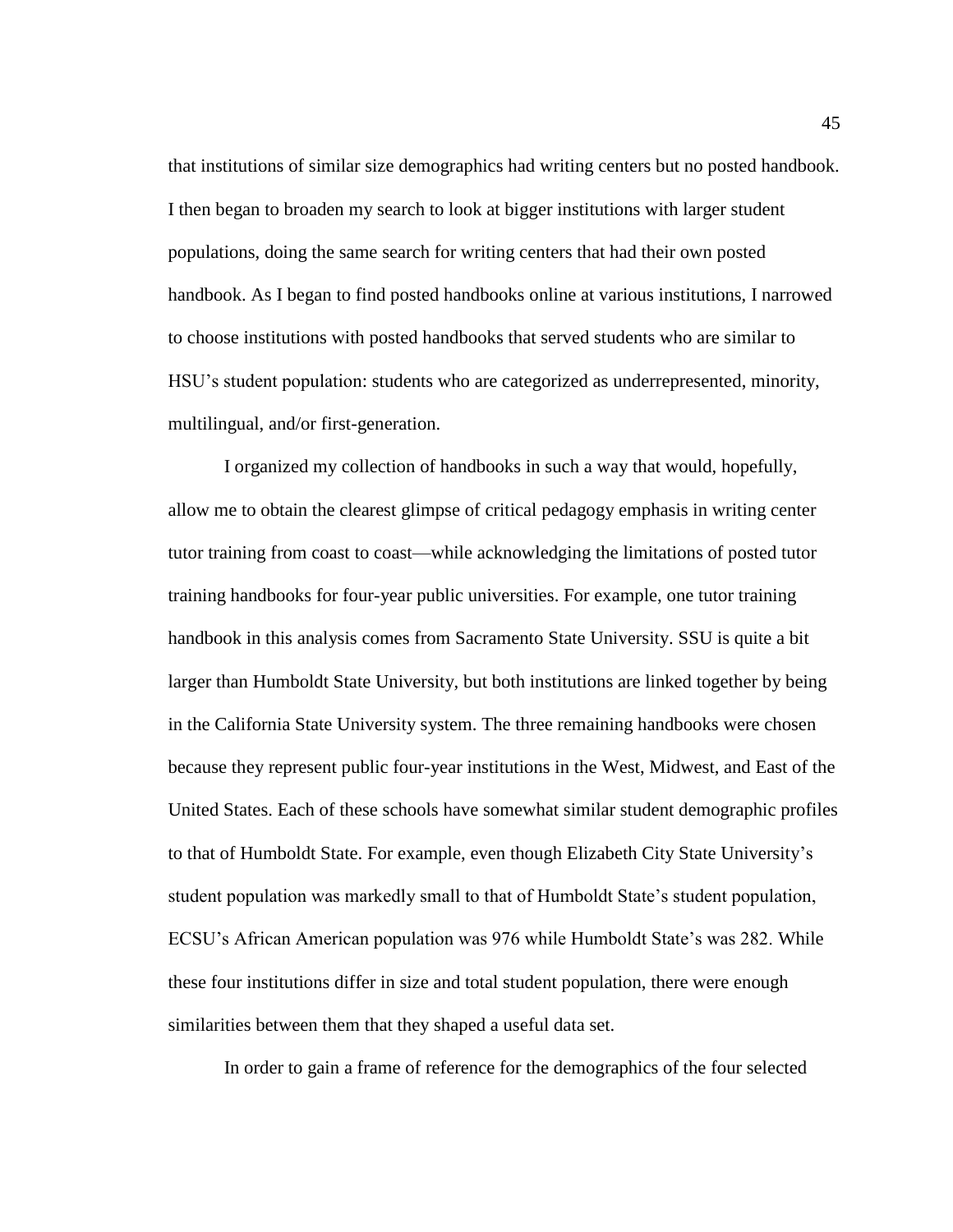institutions compared to the demographics of HSU, I have included them for the 2017 fall semester. The demographics for the four selected institutions, however, are what have been listed for the 2016 fall semester. The one-year difference should not make a considerable difference for the purposes of this project.

Humboldt State University's student population for fall 2017 was 8,347 ("Enrolled"). The first sentence of HSU's Writing Studio's webpage states, "The Writing Studio provides free writing support for HSU students at any stage of the writing process. Writers at all skill levels and in all majors can benefit from visiting the Writing Studio" ("Learning Center").

Sacramento State University's total student population, according to "The Fall 2016 Sac State Students" form, was 30,510. According to "What is the University Reading and Writing Center?" page, their center's mantra is similar to HSU's: "In a collaborative and supportive environment, our peer tutors offer help with reading and writing at all points in the process, from initial planning and organizing through developing and revising a paper or understanding difficult texts" ("Writing Center").

Eastern Oregon University's total student population, according to the "2016 University Evaluation: Eastern Oregon University," by the Higher Education Coordinating Commission, the student population totaled 3,176 for the Fall 2016 term. EOU's writing center's mission statement is, "The mission of the EOU Writing Center is to promote students' confidence in their practice of writing processes and critical thinking, and to support faculty across the university in teaching writing in their disciplines" ("EOU Writing Center").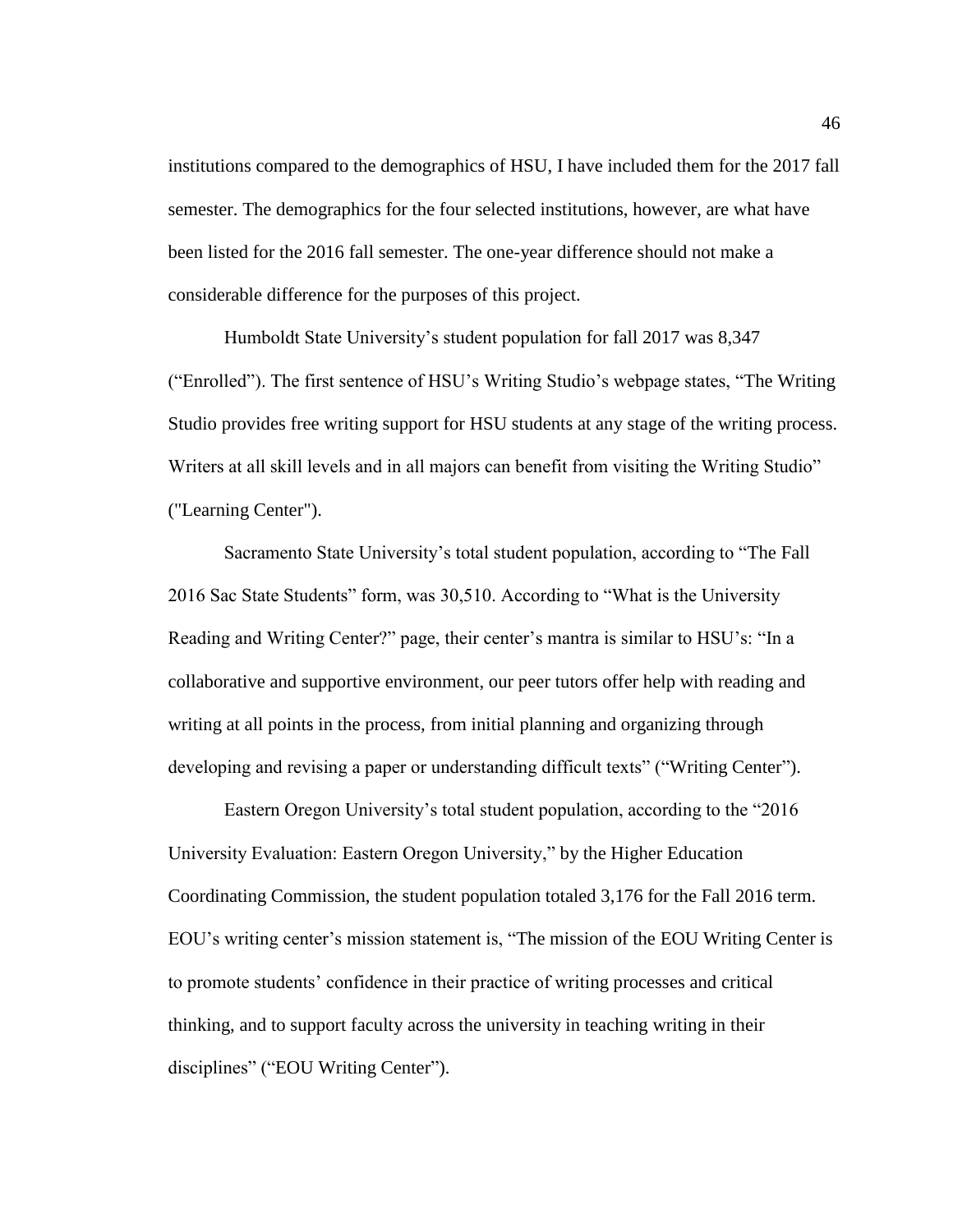Elizabeth City State University's total enrollment for fall 2016, according to their "By the Numbers" page was 1357. When one goes to the ECSU Writing Studio webpage, one is presented with a list of frequently asked questions ("FAQ"), ten of them. The question whose answer most closely resembles statements from Humboldt, Sacramento, and Eastern Oregon is "**Why should I go to the writing center?": "**Revision and peer editing are essential to developing a successful draft. The writing studio provides students with a safe environment to receive feedback on a draft, ask questions, and correct major issues before turning in the assignment for a grade. It is a unique opportunity for students to learn from their mistakes with the support of a community of writers" ("Frequently").

University of Illinois in Chicago, according to National Center for Education Statistics Institute of Education Sciences, the fall 2016 total enrollment was 29,120. As for their Writing Center, when one views their webpage, the viewer/reader is asked a similar question to that of ECSU: "What can I expect when I come?" ("Writing"). The answer is also similar to that of ECSU: "You and the tutor will begin by choosing priorities. You can expect tutors to treat your questions with care and respect. Tutors provide options, resources, and support for making improvements. Of course, the final responsibility for revising assignments remains with you.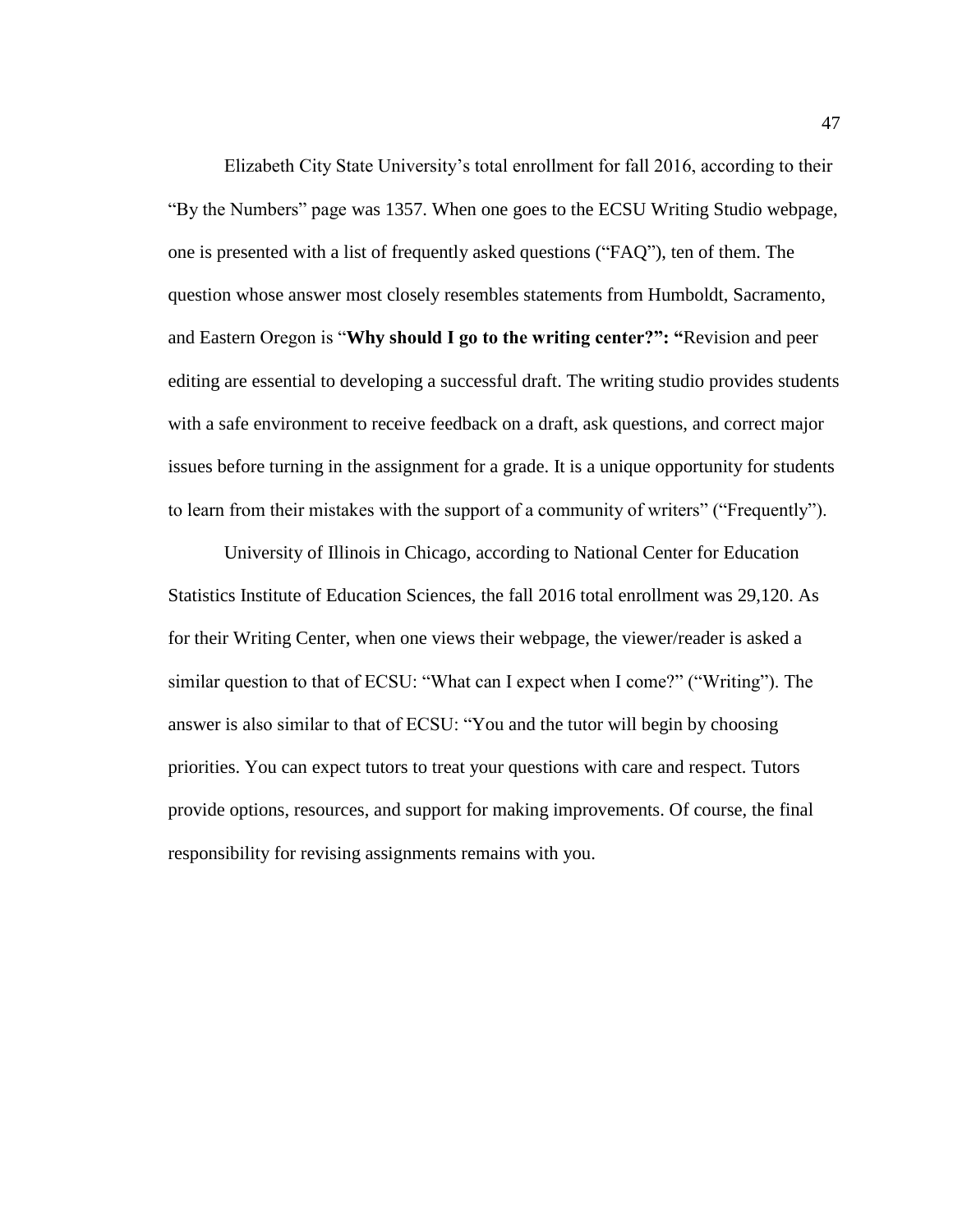| Humboldt State<br>University<br>(by number) | Sacramento<br><b>State</b><br>University<br>(by number) | Eastern Oregon<br>University<br>(by number)                     | Elizabeth<br><b>City State</b><br>University<br>(by number) | University of<br>Illinois, Chicago<br>(by percentage)     |
|---------------------------------------------|---------------------------------------------------------|-----------------------------------------------------------------|-------------------------------------------------------------|-----------------------------------------------------------|
| American Indian<br>(97)                     | African<br>American<br>(1,719)                          | Non-Resident<br>Alien $(45)$                                    | <b>Black</b> (976)                                          | American Indian or<br>Alaskan Native<br>$(0.1\%)$         |
| African<br>American (282)                   | American<br>Indian $(103)$                              | American<br>Indian/Alaska<br>Native (68)                        | White $(234)$                                               | Asian (22.1%)                                             |
| Hispanic/Latino<br>(2,814)                  | Asian (6,141)                                           | Asian $(55)$                                                    | Asian $(6)$                                                 | <b>Black or African</b><br>American (8.2%)                |
| Asian American<br>(248)                     | Latino (8,983)                                          | <b>Black Non-</b><br>Hispanic (78)                              | American<br>Indian $(6)$                                    | Hispanic/Latino<br>$(30.7\%)$                             |
| Pacific Islander<br>(17)                    | Pacific<br>Islander (223)                               | Hispanic (213)                                                  | Hispanic (34)                                               | Native Hawaiian or<br>other Pacific<br>Islander $(0.1\%)$ |
| Two or More<br>Races (580)                  | Foreign<br>(1,012)                                      | Pacific Islander<br>(41)                                        | Nonresident<br>Alien $(2)$                                  | White (32.0%)                                             |
| White (3,569)                               | Multiracial<br>(1,891)                                  | Two or more races,<br>Underrepresented<br>Minorities (107)      | Native<br>Hawaiian or<br>Other Pacific<br>Islander $(1)$    | Two or more races<br>$(3.1\%)$                            |
| Unknown (595)                               | Other (1,819)                                           | Two or more races<br>not<br>Underrepresented<br>Minorities (23) | Two of More<br>Races $(16)$                                 | Race/ethnicity<br>unknown $(0.8\%)$                       |
| Nonresident<br>Alien (145)                  | White (8,619)                                           | White Non-<br>Hispanic (2,393)<br>Unknown (153)                 | Unknown<br>(85)                                             | Non-resident alien<br>$(3.2\%)$                           |
|                                             |                                                         |                                                                 |                                                             |                                                           |

Table 1. University demographics (by number or percentage)

I conducted a thorough analysis of each of the five handbooks, coding systematically for words that either directly—or potentially indirectly—provide an answer to my research question. I looked specifically for the term *critical pedagogy* in these handbooks because my research question is concerned with critical pedagogy as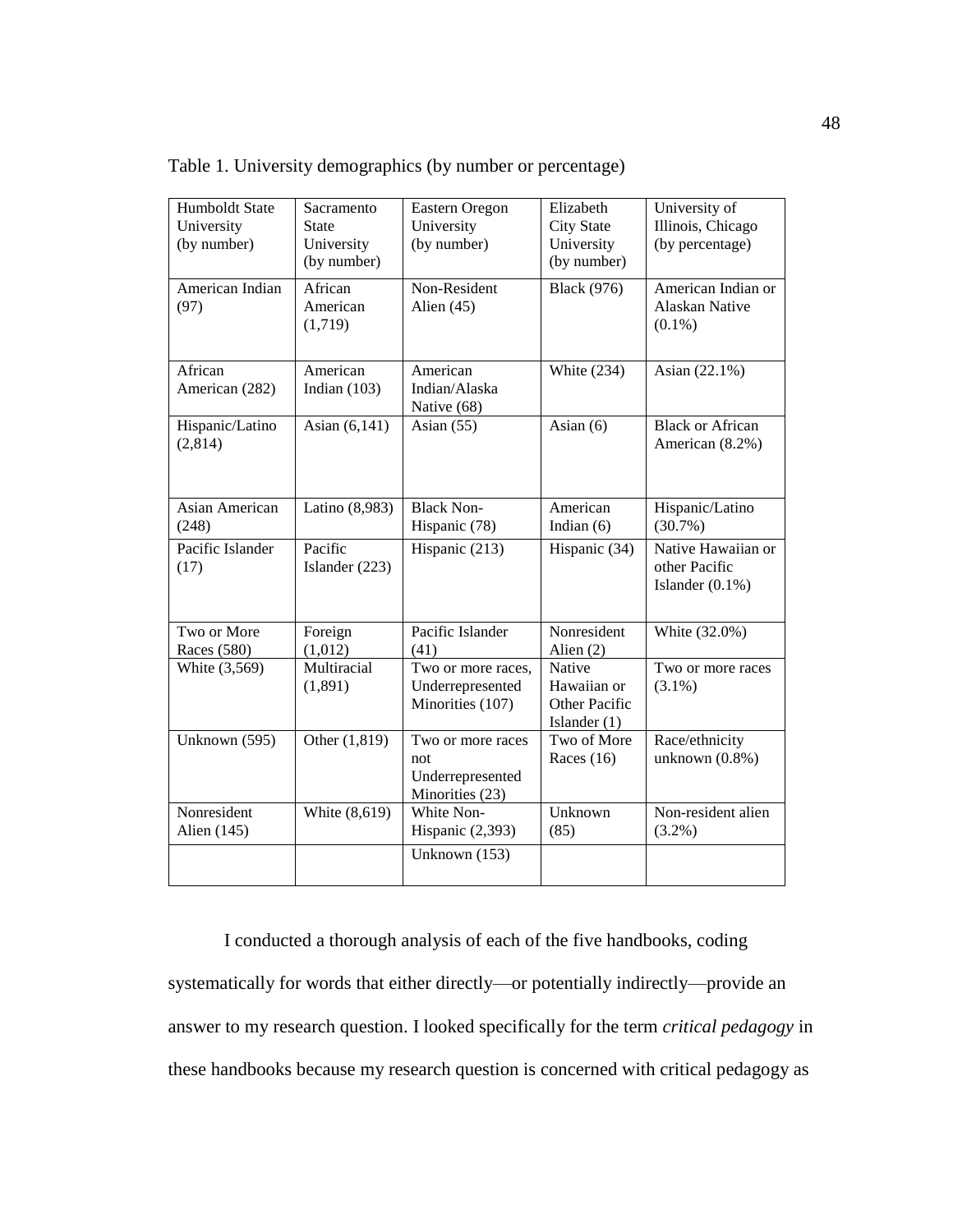part of writing center tutor training. I do, however, realize that critical pedagogy is sometimes insinuated by using other words, so I also looked connected terms. I conducted my analysis by looking at all part of these handbooks, and (if included) the Table of Contents, Works Cited list, and/or Index. My secondary search terms were *critical*, *pedagogy*, *philosophy*, and *theory*. I should also note that I added derivatives of the terms in my findings. For example, when I found *theoretical* or *theoretically*, likewise for the other three terms, I included them. On the one hand, all four terms potentially signify critical pedagogy. However, on the other hand, they might not signify critical pedagogy, but might act as signs for a different writing center/tutoring strategy of some kind, even one that has nothing to do with critical pedagogy. Hence, when those terms appeared, I examined them in context. Additionally, while a more comprehensive textual analysis of more market-based, as well as more institution-specific handbooks, would have likely been extremely personally fulfilling, I neither have the credentials, nor the funding and time to conduct such a study. Hence, I should note that I selected only these five search terms and only these five texts to keep the scope of this project to a feasible and manageable level.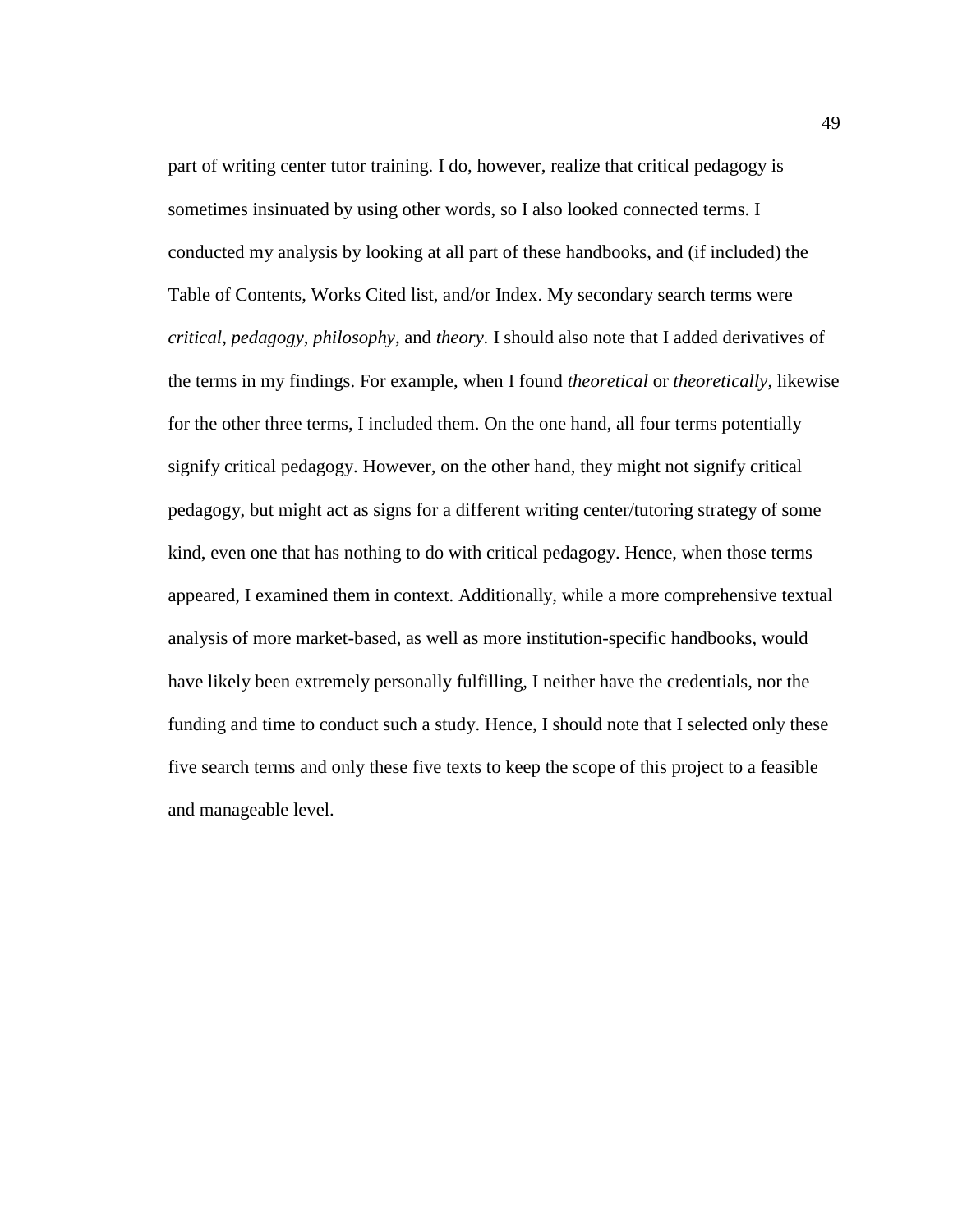#### **FINDINGS**

While I am not performing a genre analysis on the five tutor training handbooks, mentioning similarities and differences between the five texts is appropriate. The *Bedford Guide for Writing Tutors 6th edition* is mass marketed, reaching an extremely broad audience: writing center directors and staff who work in a multiplicity of writing centers on a global scale. The handbook includes suggestions on topics such as tutor etiquette, advice on how to conduct writing center research, submitting conference proposals, as well as providing tutor exercises for on-the-job scenarios. Each of the four institutionspecific handbooks is unique to its institution—not for sale on the market—presumably written by professionals and students who work in that writing center/studio. The similarities with the *Bedford Guide for Writing Tutors 6th edition*, The *Writing Tutor*  Guide to Professionalism and Policies, The QEP Writing Studio Tutor Handbook, and *Working with Writers: UIC Writing Center Handbook* contain information on tutor ethics, responsibilities, and administrative policies. Each text can be thought of as a kind of institution-specific writing center manifesto.

In the table below are the results of my findings for my coding terms, according to the methodology described in the previous chapter. Below the table are my comments regarding the analysis of the search terms in context.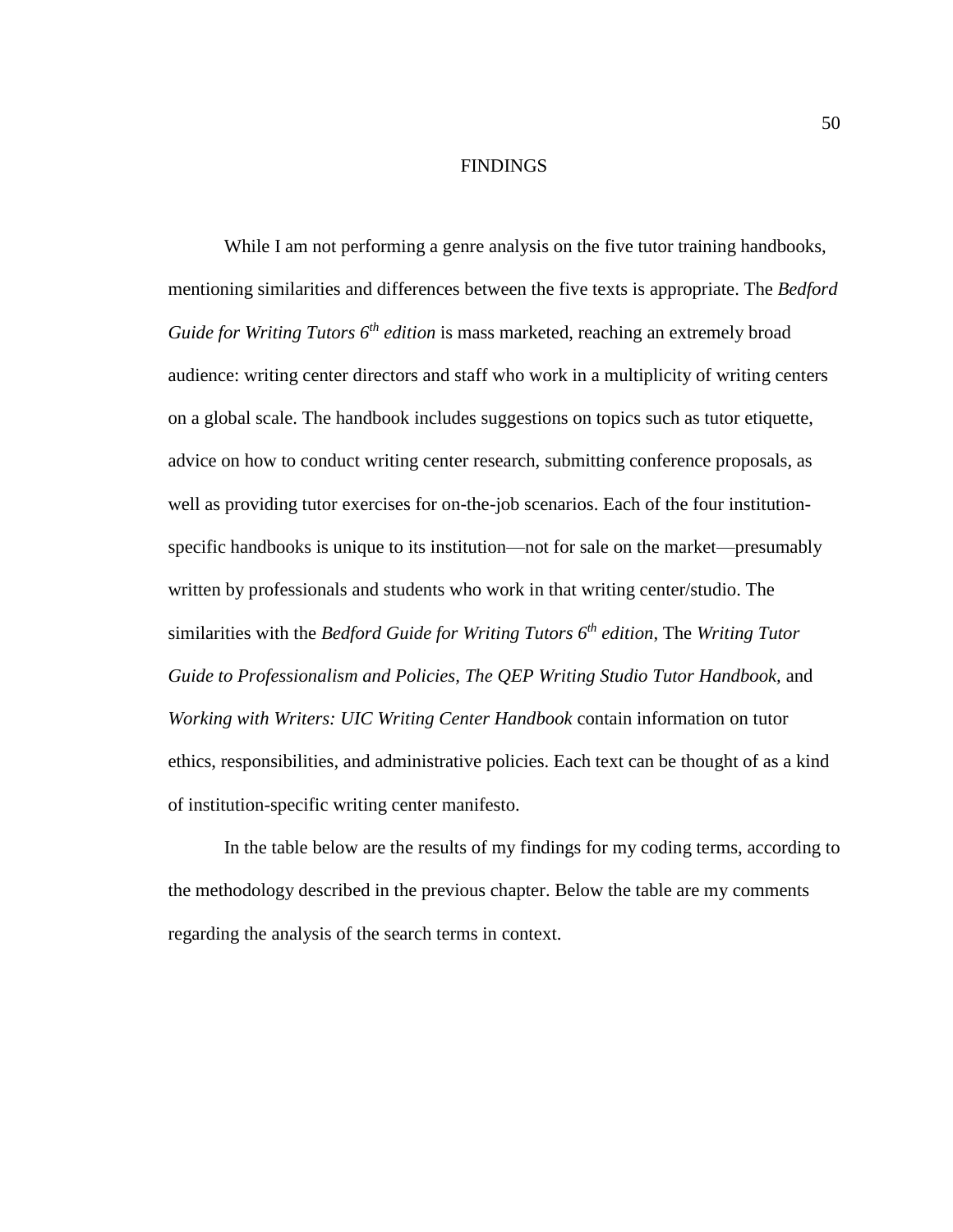| <b>Critical Pedagogy</b> | Critical       | Pedagogy       | Philosophy     | Theory         |
|--------------------------|----------------|----------------|----------------|----------------|
| Page #                   | Page #         | Page #         | Page #         | Page #         |
| (occurrences):           | (occurrences): | (occurrences): | (occurrences): | (occurrences): |
|                          |                |                |                |                |
|                          | XV(1)          | 111(1)         | XV(1)          | 111(1)         |
|                          | 16(1)          | 115(1)         | 75(1)          | 112(1)         |
|                          | 20(1)          |                | 128(3)         | 113(2)         |
|                          | 21(1)          |                | 129(1)         | 119(1)         |
|                          | 22(2)          |                | 154(1)         | 123(1)         |
|                          | 25(1)          |                | 155(1)         | 124(1)         |
|                          | 113(1)         |                |                | 127(1)         |
|                          | 116(1)         |                |                | 129(3)         |
|                          | 123(2)         |                |                |                |
|                          | 153(1)         |                |                |                |
|                          | 154(1)         |                |                |                |
| Total: 0                 | Total: 13      | Total: 2       | Total: 8       | Total: 11      |

Language of Critical Pedagogy: Findings from *The Bedford Guide for Writing Tutors 6 th edition*

Analysis of *The Bedford Guide for Writing Tutors 6 th edition*

In the *Bedford*, which is a commonly used tutor training handbook, *critical pedagogy* as an entire term does not appear. This is interesting because it implies that in the United States and other countries writing center tutors-in-training are not being introduced to critical pedagogy. However, *critical* appears more than any other search term. Upon closer examination, though, these occurrences do not point to critical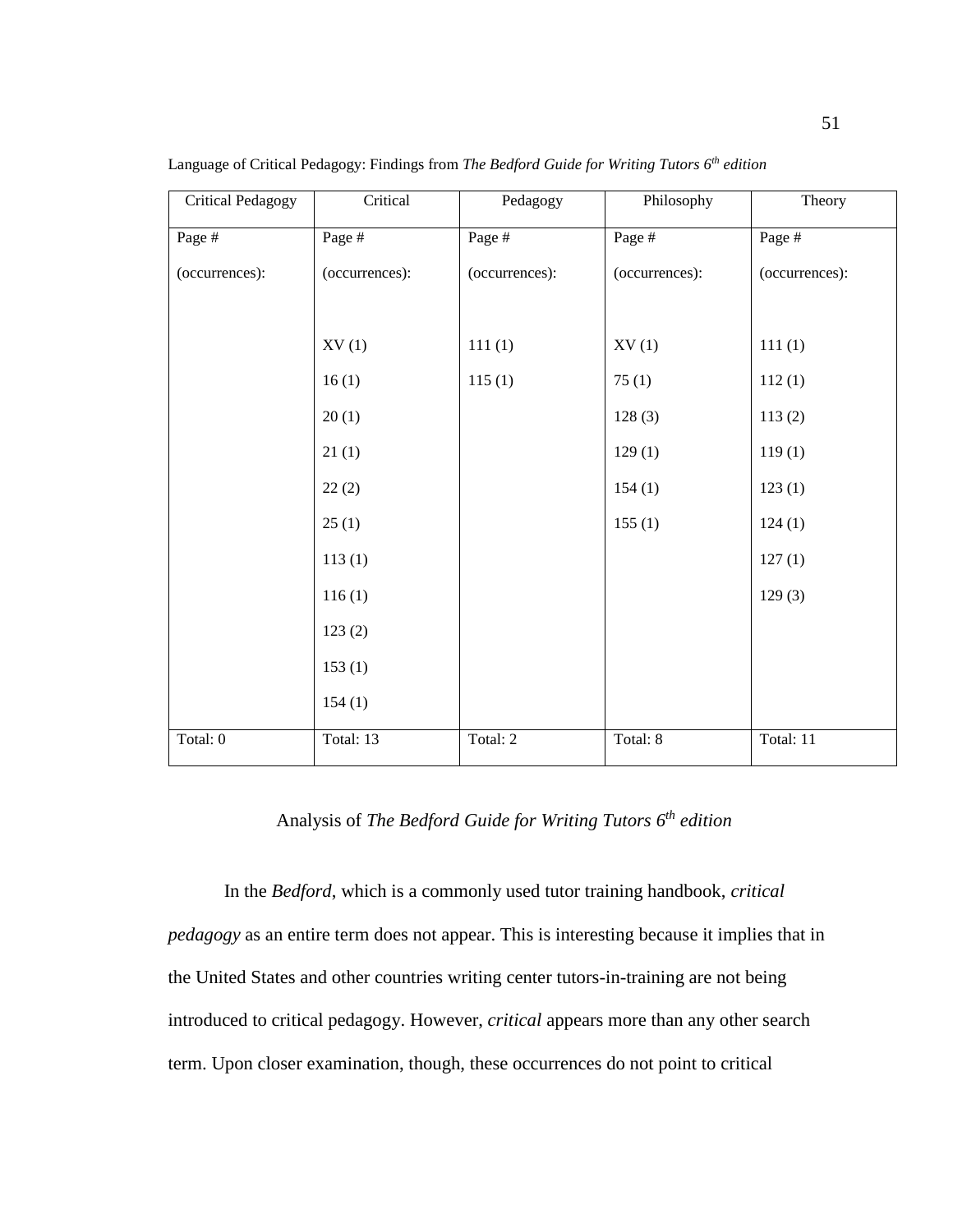pedagogy. One example is when one looks up critical in the Index: "critical awareness, developing, 22" is listed (153); once there, the researcher will find that *critical awareness*, as authors Leigh Ryan and Lisa Zimmerelli qualify the term, deals with audience and textual awareness, not the critical self-awareness that critical pedagogy calls for. A snippet from a mock consultation titled "Chat Example: Developing Critical Awareness" is provided: "**Javier** [the tutor and bold in original**] says:** You indicate that the word *Nobody* is important in the poem. Why would that be so? **Jane** [the tutee and bold in original] **says:** Well, it's connected to the feeling of loneliness. Actually, now that I think about it, I think it's tied to sadness, too." The hypothetical dialogue between Javier and Jane continue under chat example "Refocusing" and "Prompting" (23), and Javier's questions do not deviate from prompting Jane's critical audience and textual awareness. This finding shows how tutor critical awareness is not used in a critical pedagogical sense.

Another example is a bit more encouraging because it at least has the nuance of critical pedagogy. It is found in "Exercise 4C: Reflecting on Tutoring Techniques,":

> Reflect on you experiences tutoring writers who have writing anxieties or learning disabilities or who are multilingual writers, basic writers, or adult learners. Make two lists: one of approaches or techniques that you have found especially useful and a second of those that you have found less helpful. Share your lists with other tutors, and discuss why some techniques were more effective than others. (71)

Exercise 4C does, indeed, offer sound advice that should help prospective tutors be aware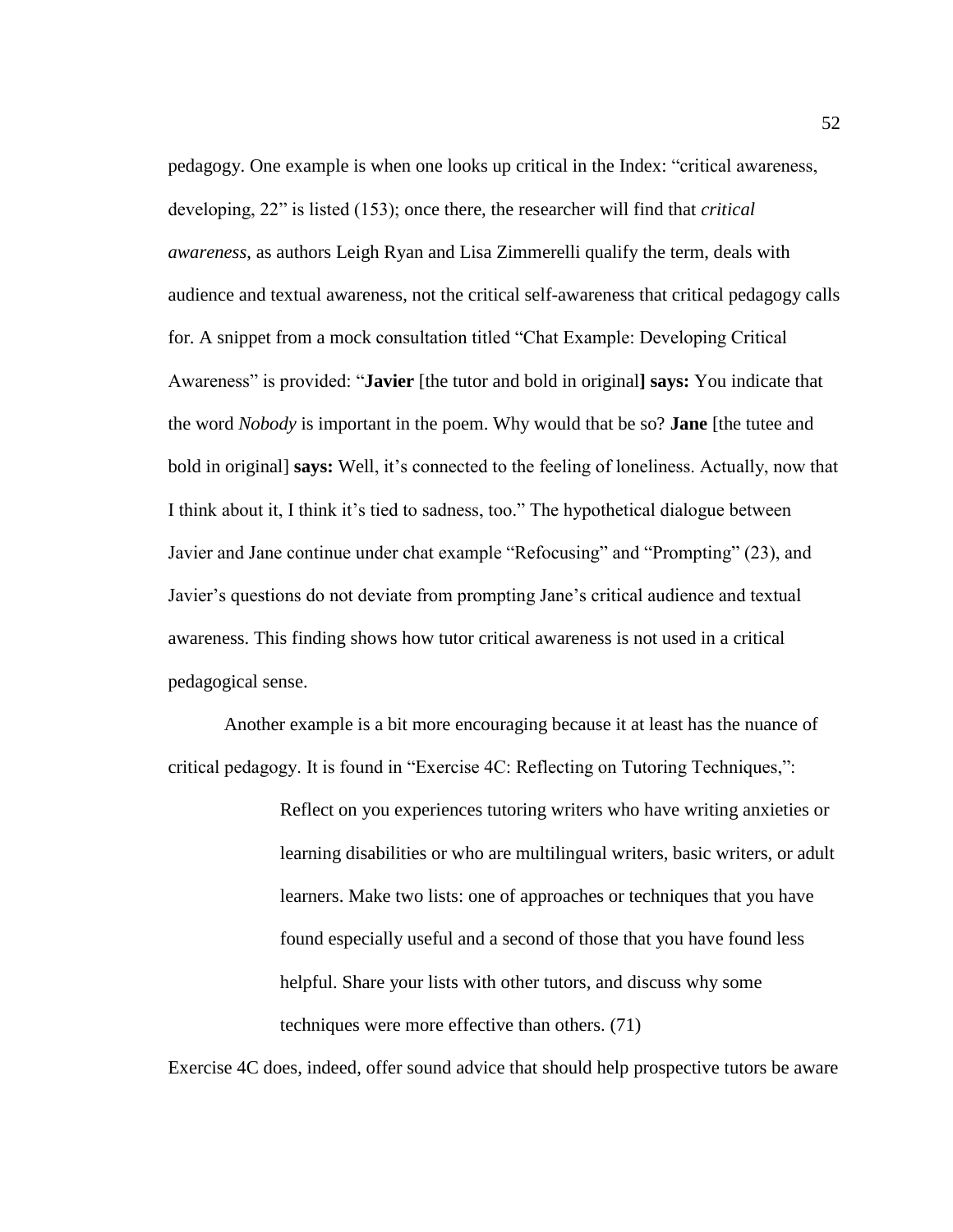that one student writer might respond to one strategy differently than another student writer, but there is also a problem: it is *only* tutor-centered. What Exercise 4C does not do is encourage the tutor to question *why* some students have writing anxieties, *where* did those anxieties originate, and *what* were the catalysts at the time of origination. Simply stated, what pedagogies inform the helpful and less-than-helpful session outcomes? Without a basic introduction to critical pedagogy, the tutor is left with trying to make sense of her or his experiences minus the theoretical tools needed for deeper analysis. If the tutor-in-training has never heard of critical pedagogy and/or does not know what critical pedagogy means, she or he is limited to basic tutoring techniques.

I have listed Sacramento State's *The Tutoring Book* analysis second because, like Humboldt State University, Sacramento State University, is part of the California State University system. *The Tutoring Book* contains 219 pages, and it represents a pronounced difference from the *Bedford* and the other three handbooks. It is an institution-specific anthology made up of tutor-written essays, no more than ten pages each, and it contains no mission statement of information on writing center protocols or policies. Each essay's audience appears to be fellow tutors since all essays discuss general and specific tutoring techniques. Combined, the anthology introduces new tutors to various strategies that more experienced tutors have learned and practiced. Essentially, *The Tutoring Book* is a writing center worker's reference manual, written by tutors who have worked there. The following chart shows the degree to which coded terms appeared in Sacramento State's *The Tutoring Book*.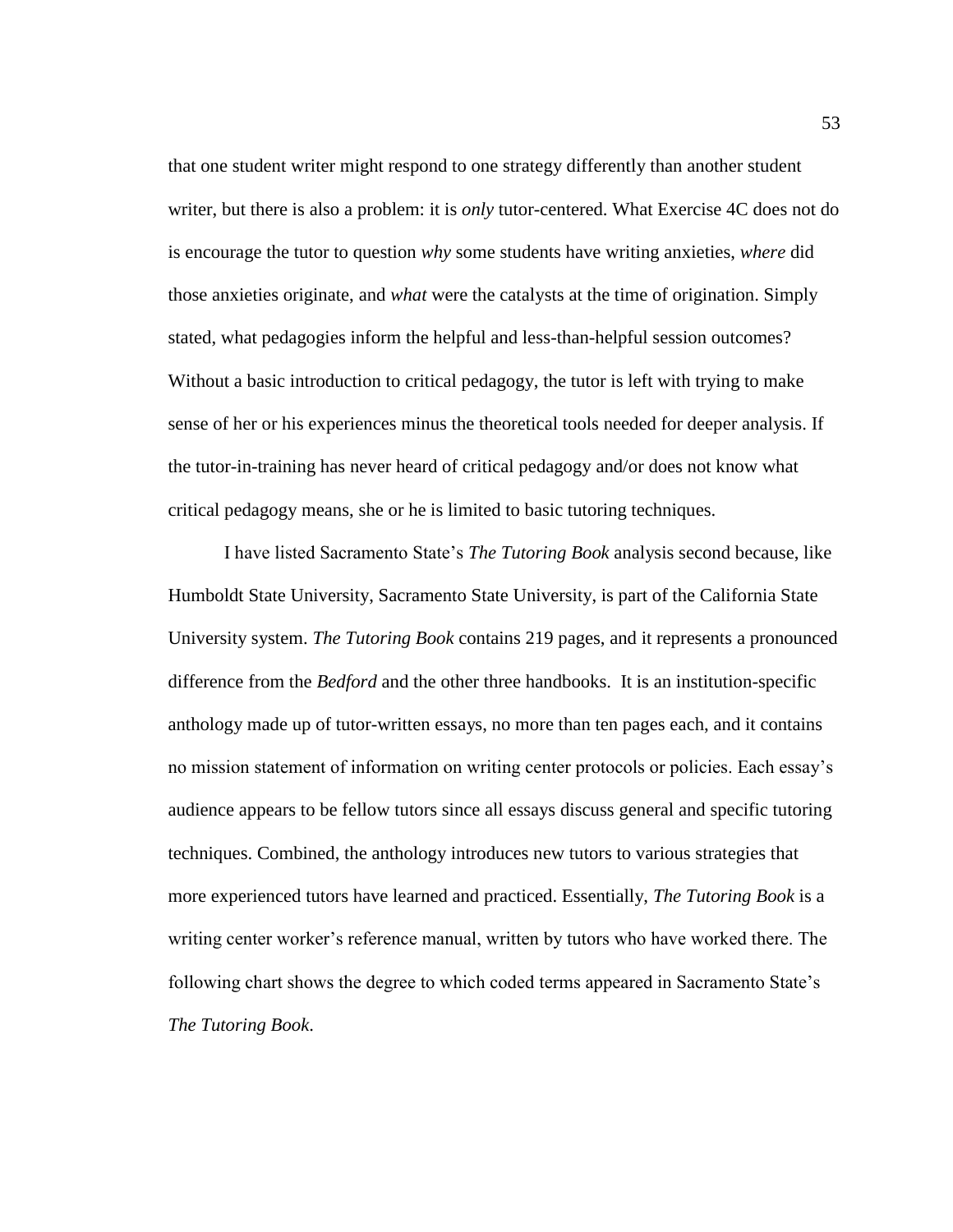| <b>Critical Pedagogy</b> | Critical       | Pedagogy       | Philosophy     | Theory         |
|--------------------------|----------------|----------------|----------------|----------------|
| Page #                   | Page #         | Page #         | Page #         | Page #         |
| (occurrences):           | (occurrences): | (occurrences): | (occurrences): | (occurrences): |
|                          |                |                |                |                |
|                          | 11(2)          | 45(1)          | 13(1)          | 3(2)           |
|                          | 15(2)          | 69(1)          | 22(1)          | 5(1)           |
|                          | 16(1)          | 131(1)         | 66(1)          | 23(1)          |
|                          | 29(2)          | 171(1)         | 125(2)         | 27(1)          |
|                          | 34(1)          | 174(2)         | 126(1)         | 57(1)          |
|                          | 37(1)          | 175(1)         | 145(2)         | 59(1)          |
|                          | 45(1)          | 213(1)         | 193 (10)       | 61(1)          |
|                          | 47(1)          | 215(1)         | 215(1)         | 67(3)          |
|                          | 57(1)          |                |                | 68(1)          |
|                          | 58(5)          |                |                | 97(1)          |
|                          | 73(1)          |                |                | 105(1)         |
|                          | 97(2)          |                |                | 112(1)         |
|                          | 101(1)         |                |                | 131(1)         |
|                          | 108(1)         |                |                | 137(3)         |
|                          | 109(1)         |                |                | 150(1)         |
|                          | 112(2)         |                |                | 171(1)         |
|                          | 113(3)         |                |                | 172(1)         |
|                          | 128(1)         |                |                | 173(2)         |
|                          | 140(1)         |                |                | 174(3)         |
|                          | 148(1)         |                |                | 211(6)         |
|                          | 151(2)         |                |                | 215(1)         |
|                          |                |                |                |                |

Language of Critical Pedagogy: Findings from Sacramento State University: *The Tutor Book*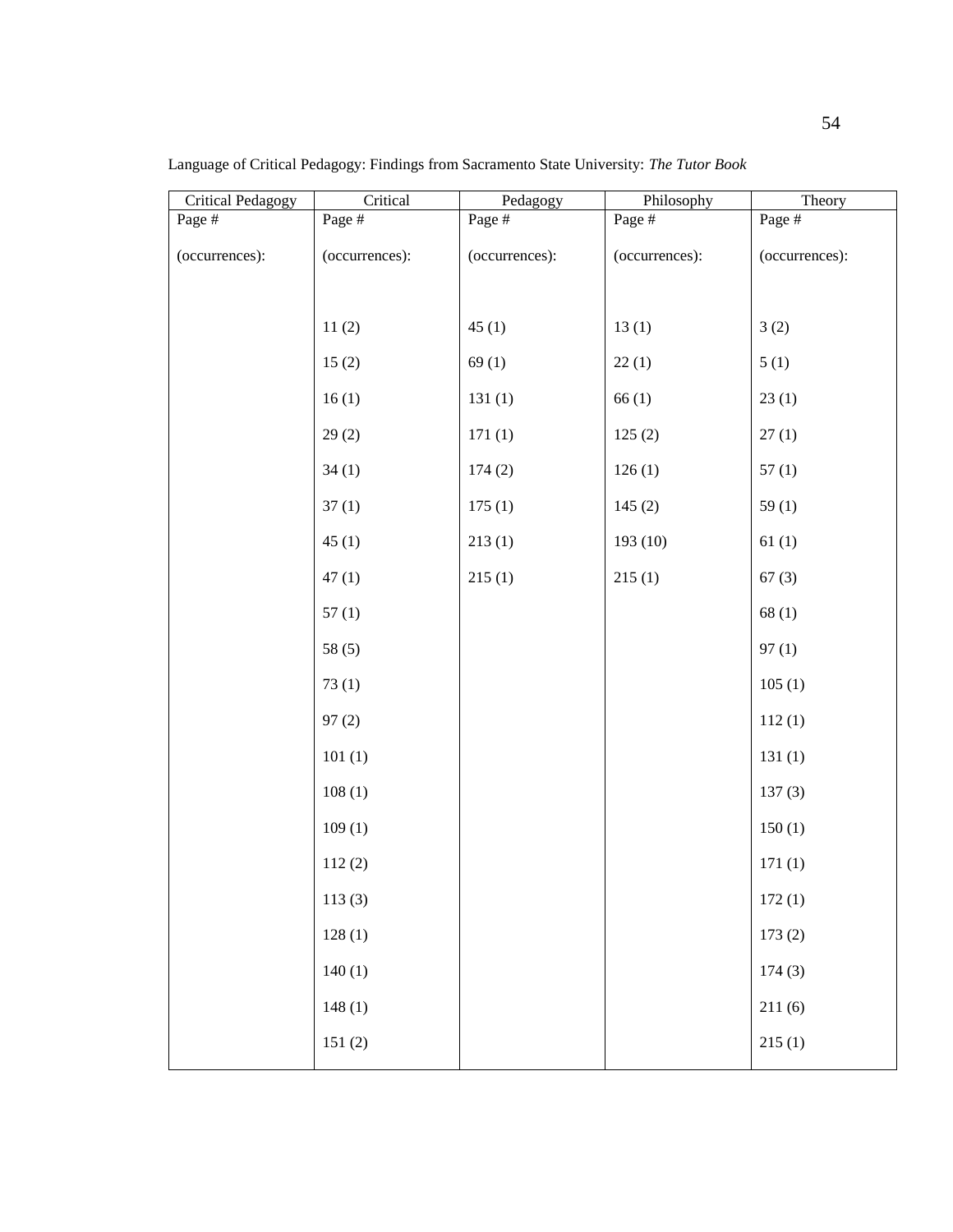| <b>Critical Pedagogy</b> | Critical  | Pedagogy | Philosophy | Theory    |
|--------------------------|-----------|----------|------------|-----------|
|                          | 166(1)    |          |            |           |
|                          | 180(1)    |          |            |           |
|                          | 182(1)    |          |            |           |
|                          | 195(1)    |          |            |           |
|                          | 202(1)    |          |            |           |
|                          | 214(3)    |          |            |           |
|                          | 219(4)    |          |            |           |
| Total: 0                 | Total: 45 | Total: 9 | Total: 10  | Total: 34 |

### Analysis of *The Tutoring Book*

Analysis for The Tutoring Book yielded zero occurrences for *critical pedagogy* as an entire term. The absence of this search term is telling because this handbook contains the most pages of any of other handbook choses for this study. However, analysis does indicate three secondary terms, *critical*, *pedagogy*, and *theory*, occur more often between pages 211 to 219 than anywhere else in the anthology. *Critical* is used there seven times; *pedagogy*, twice; *theory*, seven times. A look at the Table of Contents, provides the answer: Those pages are the only pages under the "Theory" section; and in this section are student essays titled "Social Constructivism in Action" by Leslie Anglesey; "Situated Acts of Writing and Tutoring" by Heather Sula; and "The Birth of the Author: Encouraging an Identity Conducive to the Construction of Subject Positions" by Rebecca Roehr. Below are examples of how each essay applies theory to writing center tutorials.

In "Social Constructivism in Action," Anglesey writes *theory* five times and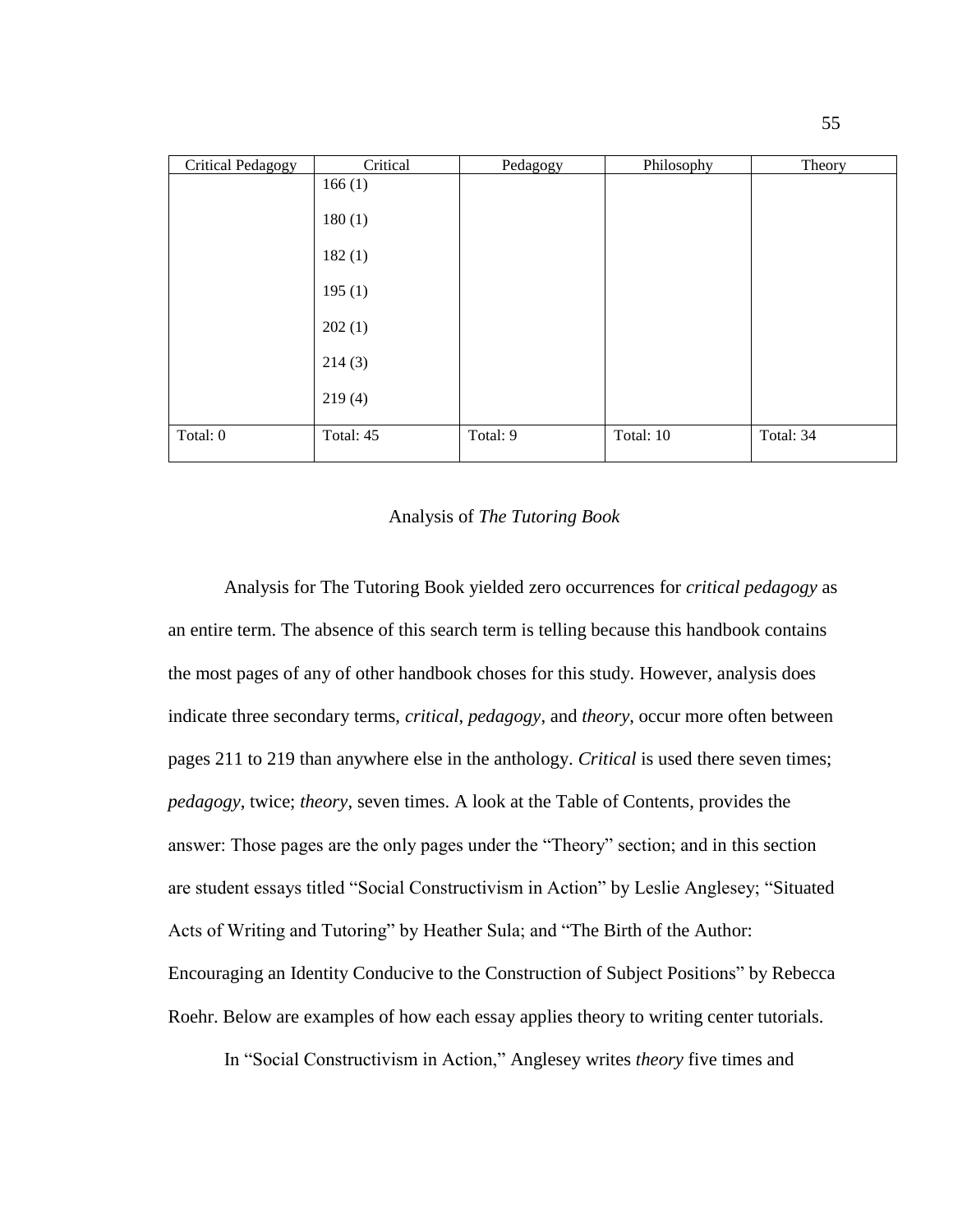*theoretical* once. No other secondary terms are used anywhere in the essay. As the title of her essay suggests, it is about implementing social constructivism in tutoring sessions. She relies on scholarship from Andrea Lunsford's "Collaboration, Control, and the Idea of the Writing Center" essay, included in my literature review, to theoretically underpin an example session that occurred in their writing center. The scenario included creatively intervening into the text of a Lord Byron poem as a way to explore power dynamics through tutor and student writer collaboration. In the spirit of Lunsford's article, Anglesey states, "Rather than dispense an analysis of the poem (which would reinforce the early model of the writing center as a Storehouse of Knowledge, and this model's inherent hierarchy of power), we began to negotiate the meaning of the poem through several practices that reinforce social constructivist theory" (211). When Anglesey mentions "this model's inherent hierarchy of power," she is alluding to the top-down authoritative nature of the Writing Center as Storehouse simile, where knowledge holders of intellectual capital (teachers) make deposits of knowledge in empty vessels (students), and the interest of the deposit is reflected in the form of quizzes and/or exams. In this way, Anglesey's essay possesses elements of critical pedagogy as part of tutor training.

In "Situated Acts of Writing and Tutoring" by Heather Sula, *pedagogy* occurs once on page 213; *critical* or *critically* occurs twice on page 214. Sula uses *pedagogy* to relate writing center tutoring to arguments in an article by Lee-Ann Kastman Breuch (2002) about "post-process pedagogy," which according to Sula, deals with looking at writing through a postmodern lens as "situated." Sula goes on to stress the importance of asking writer center clients cultural-historical, heuristic questions that can help them with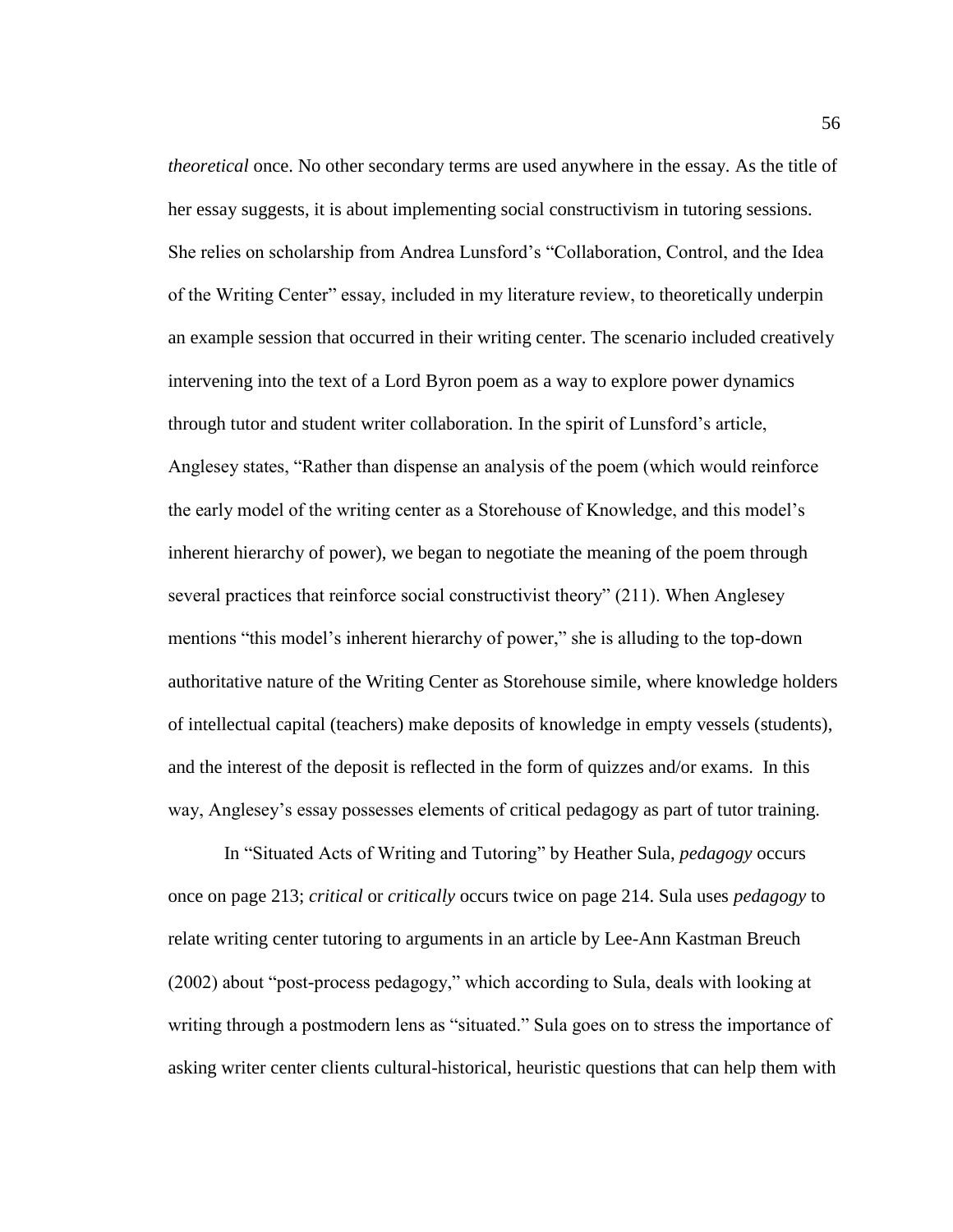some writing assignments. She mentions both Paulo Freire and the importance of problem-posing heuristics as part of writing center work: "Freirean, open-ended problemposing questions, in particular, can be applied to almost any writing situation with deconstructive and demystifying results: why, what, when, for whom, and how? Asking these questions encourages writers to both examine and question the conventions of the writing tasks assigned" (214). On a basic level, Sula promotes what Freire calls *conscientzação*: "the deepening attitude of awareness characteristic of all emergence" (109). Stated more simply, the why, what, when, for whom, and how questions help the writer develop their critical conscious. In fact, one of the instances where *critical* is found is in the phrase "critical consciousness" (214). Sula states that when a writer learns to question the contexts for writing assignments and their relationships to them, that "is one way to encourage critical consciousness." This I essay, too, therefore places emphasis on critical pedagogy as part of tutor training.

Rebecca Roehr's contribution Sacramento State's *The Tutoring Book* is "The Birth of the Author: Encouraging an Identity Conducive to the Construction of Subject Positions." Roehr takes up the topic of student writer identity in relation to the constraints of academic discourse. She cites David Bartholomae's "Inventing the University" (2009) to point out that the double- identity Bartholomae insists students must learn to negotiate in writing assignments is problematic to their identity construction. Bartholomae asserts that students must write like they are already versed in academic discourse, when the reality is that they most often lack fluency in both academic discourse and disciplinespecific conventions—students "must dare to speak [and write] it or carry off the bluff"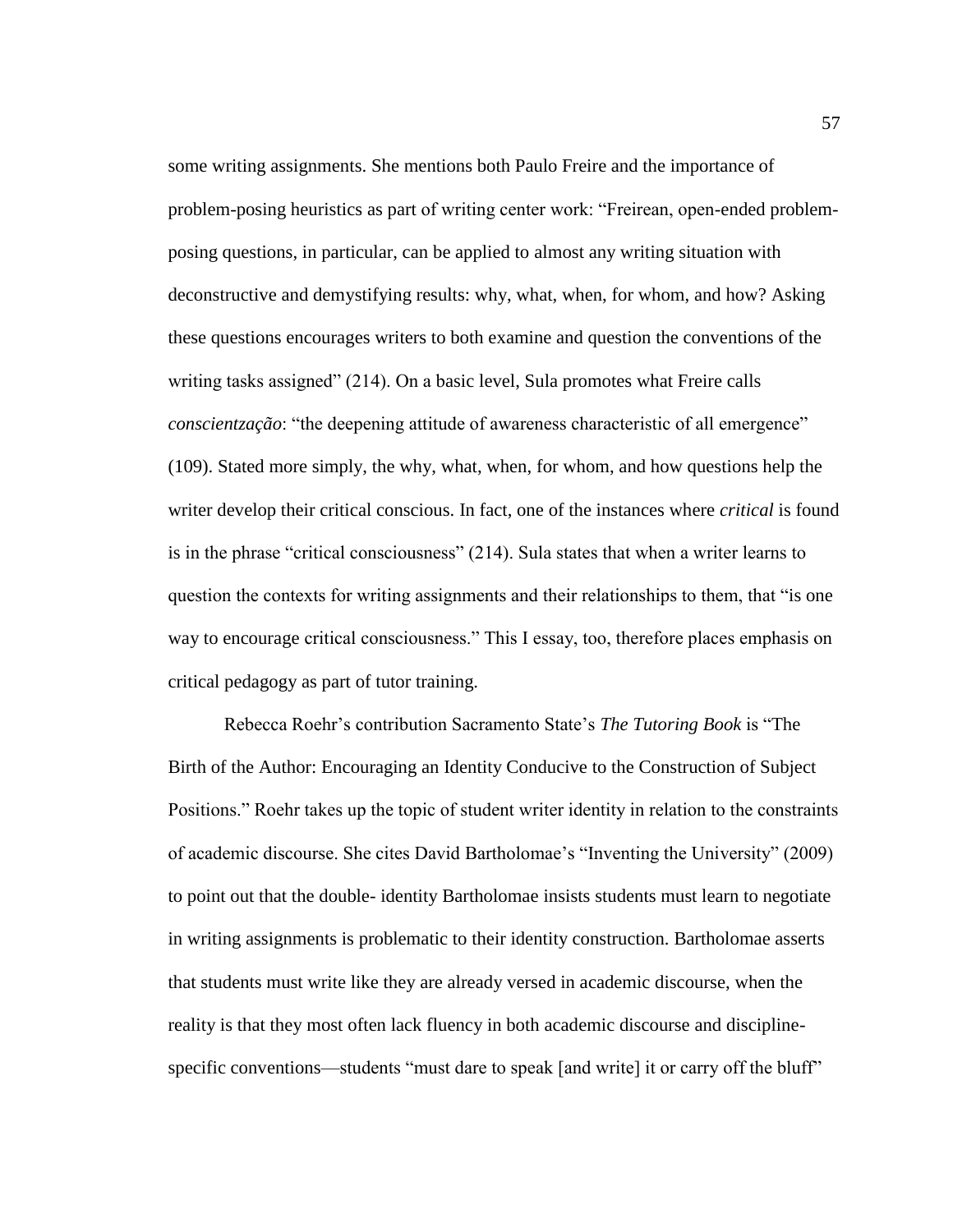(606)—which bears witness a double-identity: a novice writer attempting to be expert writer. Roehr claims, "This is a cruel Catch-22 wherein students must somehow proceed as both 'student' and 'expert' at once" and "[t]he demands of negotiating this doubleidentity make it difficult for students to imagine other possible identities" (216). She further adds, "Perhaps the most frustrating component of this problem is that the bizarre double-identity demand on university students is rarely, if ever, made visible to them." In other words, student writers need to develop a critical consciousness. According to Roehr, constraints of academic discourse can also serve as a constraint on personal identity, or possibly stated more bluntly, *hegemonic* to other identities. Roehr's essay emphasizes a critical approach in writing center sessions in ways that foster student identity, which reflects critical pedagogy, in relationship to academic discourse.

Although the University of Illinois at Chicago's *Working with Writers: UIC Writing Center Handbook* is ordered last in handbooks analyzed, it is both longer pagewise and reflects critical pedagogy, whereas the two remaining handbooks have fewer pages and do not emphasize critical pedagogy. For those reasons, I am placing its coding findings and analysis here as opposed to last. Hence, The *Writing Tutor Guide to Professionalism and Policies* from Eastern Oregon University and *The QEP Writing Studio Tutor Handbook* from Elizabeth City State University appear last in the list. The following table shows the coding results for *Working with Writers*.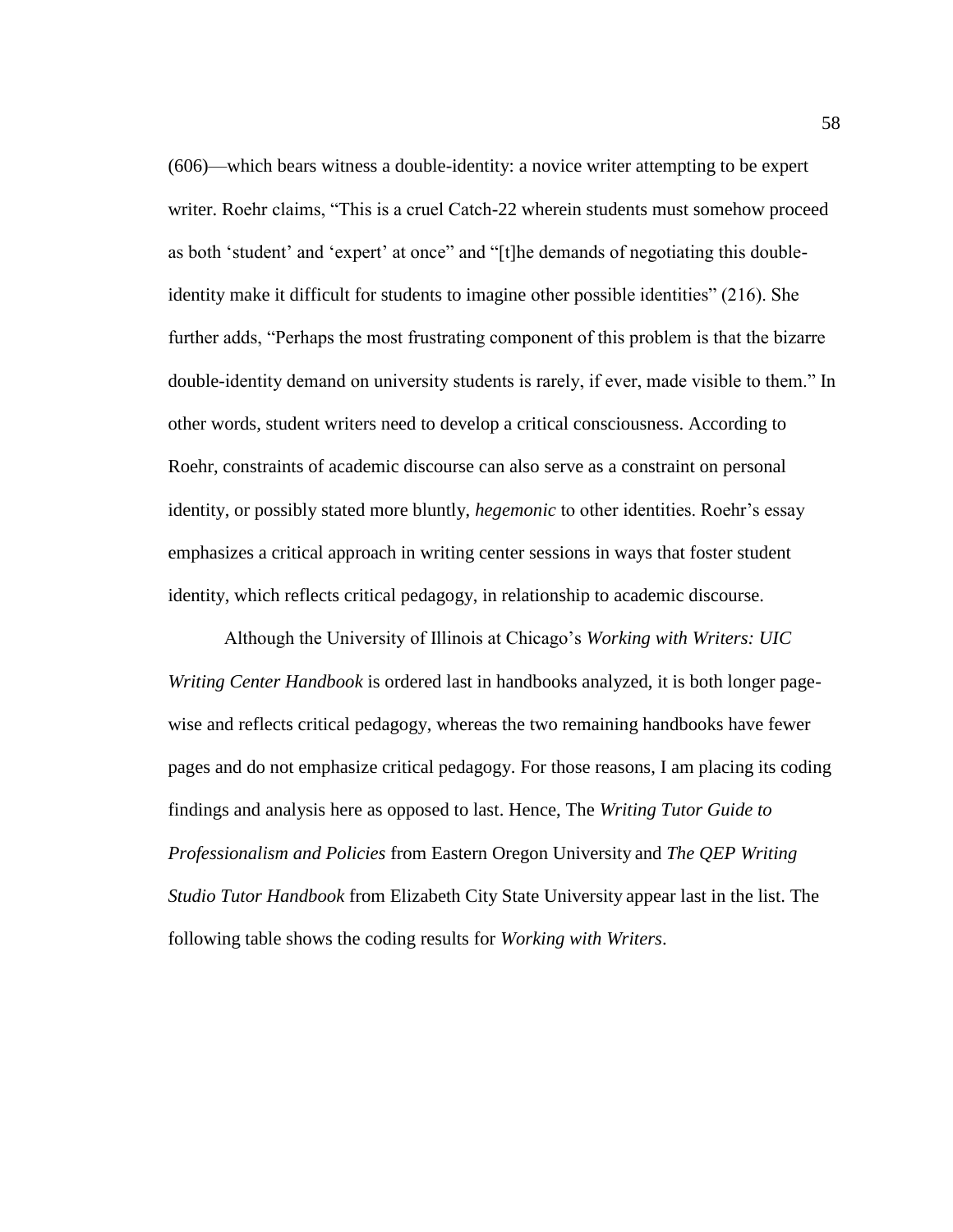| <b>Critical Pedagogy</b> | Critical       | Pedagogy       | Philosophy     | Theory         |
|--------------------------|----------------|----------------|----------------|----------------|
| Page #                   | Page #         | Page #         | Page #         | Page #         |
| (occurrences):           | (occurrences): | (occurrences): | (occurrences): | (occurrences): |
|                          |                |                |                |                |
|                          | 10(1)          | 3(1)           | 21(1)          | 2(1)           |
|                          | 13(2)          | 10(1)          | 25(1)          | 3(2)           |
|                          | 24(1)          | 13(8)          | 27(1)          | 10(6)          |
|                          | 39(1)          | 14(1)          | 35(1)          | 11(7)          |
|                          |                | 20(1)          |                | 14(8)          |
|                          |                | 44(2)          |                | 15(7)          |
|                          |                |                |                | 16(3)          |
|                          |                |                |                | 23(1)          |
|                          |                |                |                | 46(1)          |
|                          |                |                |                |                |
|                          |                |                |                |                |
| Total: 0                 | Total: 5       | Total: 14      | Total: 4       | Total: 36      |

University of Illinois at Chicago: *Working with Writers: UIC Writing Center Handbook*

# Analysis of *Working with Writers*

Analysis of Working with Writers indicated zero instances of *critical pedagogy* as an entire search term. This is particularly interesting because the University of Illinois, Chicago represents the research institution and the non-California State University system institution with the largest student population of universities selected for this study. While the search term *critical pedagogy* was not found in *Working with Writers*,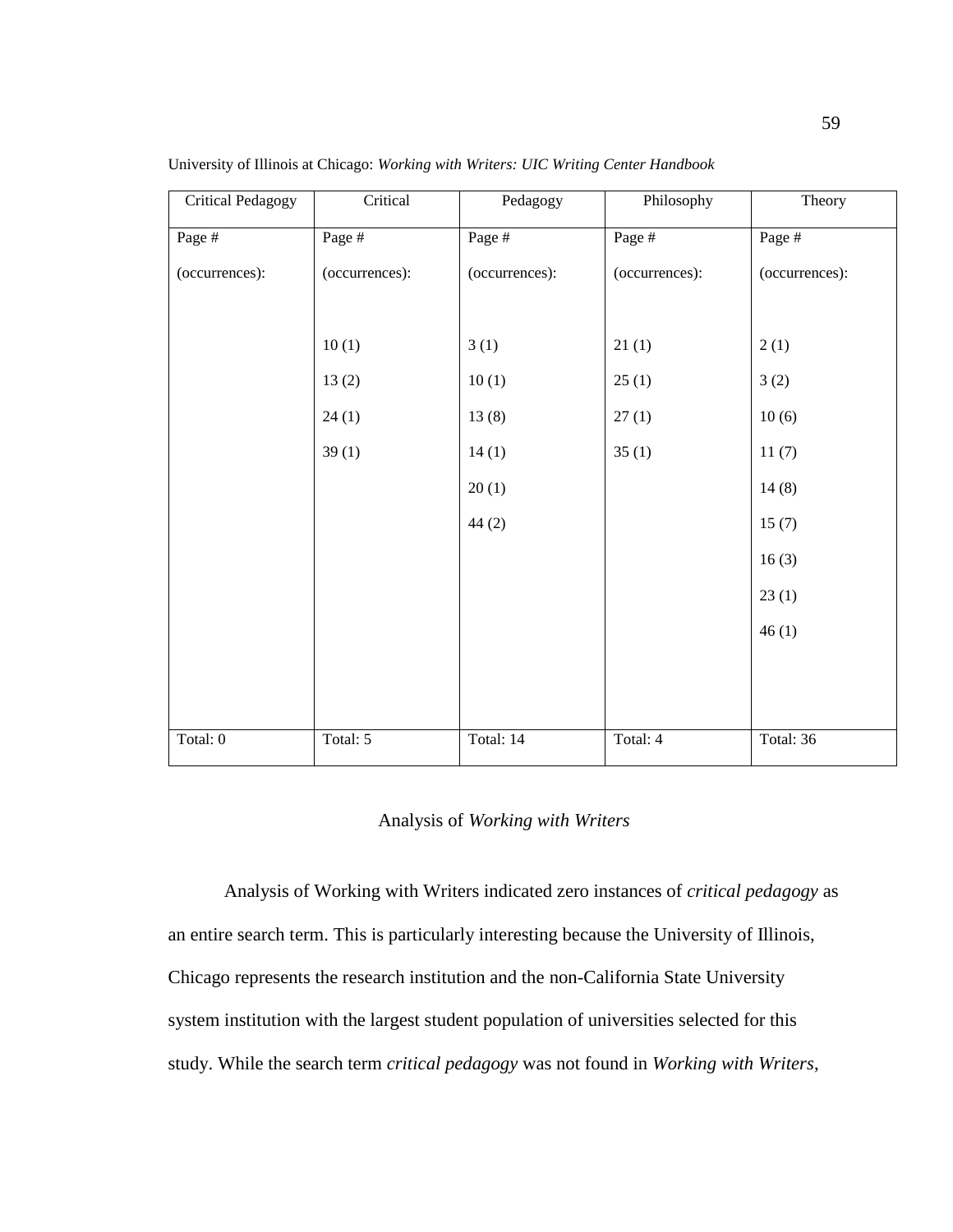*theory* occurred 36 times, and the most pronounced concentration of 31 instances was found between pages 10 to 20. Not surprisingly, this section of the handbook is titled "The Role of Theory"; in this section are topics such as "Race," Feminist Pedagogy," Queer Theory, and "Grammar and Linguistics" (Aleksa, Vainis et al. 3). In the opening paragraph to the section is a statement that proclaims their writing center's emphasis on theory in relation to writing center pedagogy:

> "Writing center theory combines ideas and observations of many fields and disciplines, for example, pedagogical theory about educational practices, social theory about the interaction of race, class, gender, and culture, or cognitive theory about how the brain learns. Theories can be used as a set of guiding principles used to make decisions about tutoring practice" (10).

Placing value on these theories as "guiding principles" also places value on tutor critical consciousness, and when tutors are critically self-aware, then they are more likely to approach their consultations critical pedagogically.

The *Writing Tutor Guide to Professionalism and Policies* from Eastern Oregon University contains only16 pages. As the title suggests, this handbook describes how tutors are expected to conduct themselves, and tutors are given administrative-types of information to which they are expected to adhere.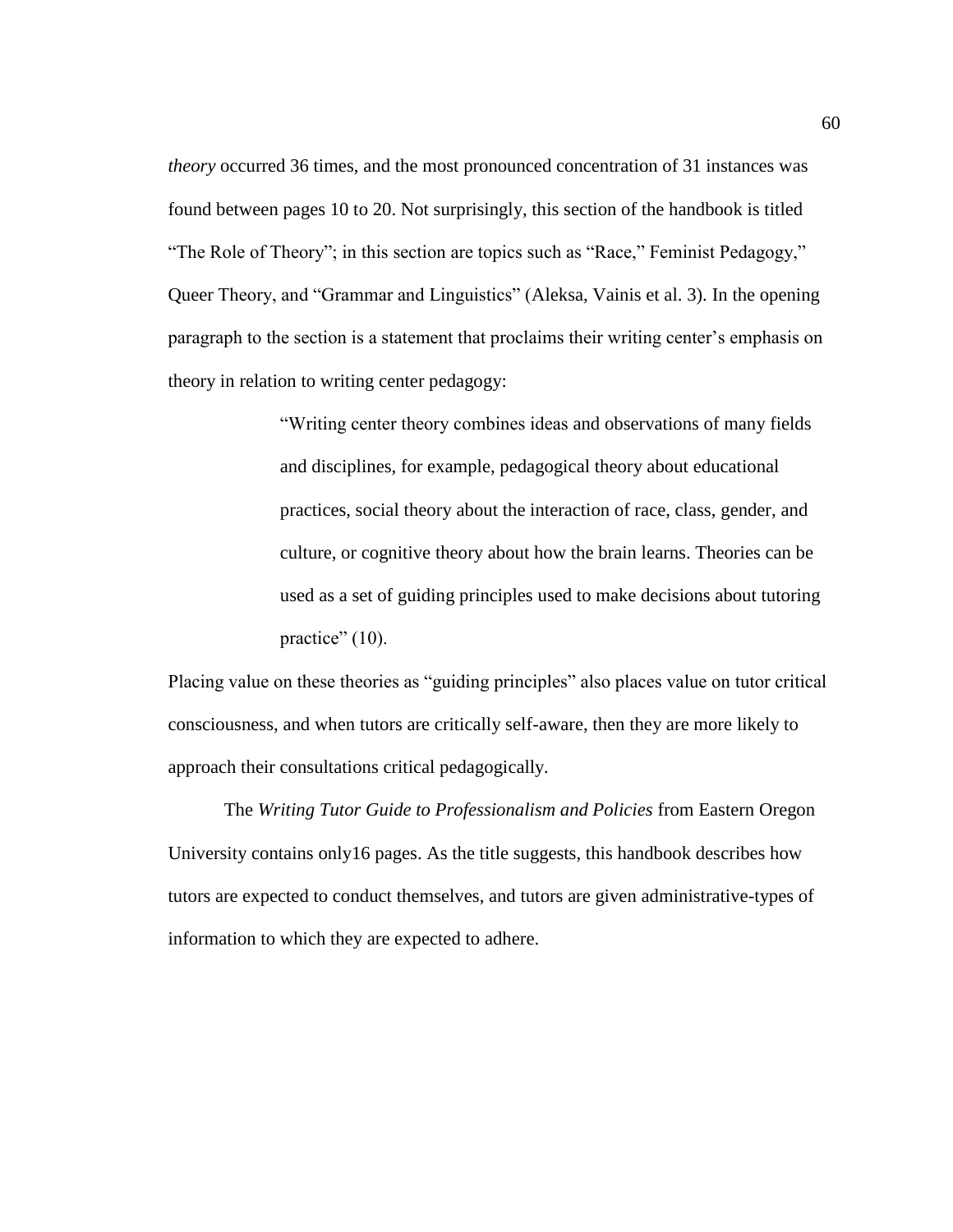| <b>Critical Pedagogy</b> | Critical       | Pedagogy       | Philosophy     | Theory         |
|--------------------------|----------------|----------------|----------------|----------------|
| Page #                   | Page #         | Page #         | Page #         | Page #         |
| (occurrences):           | (occurrences): | (occurrences): | (occurrences): | (occurrences): |
|                          |                |                |                |                |
|                          | 5(1)           |                |                | 13(2)          |
|                          |                |                |                | 14(2)          |
| Total: 0                 | Total: 1       | Total: 0       | Total: 0       | Total: 4       |
|                          |                |                |                |                |

Eastern Oregon University: *Writing Tutor Guide to Professionalism and Policies*

*The QEP Writing Studio Tutor Handbook* from Elizabeth City State University contains

23 pages. Similar to EOU's handbook, this handbook instructs tutors how they are

expected to act professionally as well as ethically to students who visit there.

Elizabeth City State University: *The QEP Writing Studio Tutor Handbook*

| <b>Critical Pedagogy</b> | Critical       | Pedagogy       | Philosophy     | Theory         |
|--------------------------|----------------|----------------|----------------|----------------|
| Page #                   | Page #         | Page #         | Page #         | Page #         |
| (occurrences):           | (occurrences): | (occurrences): | (occurrences): | (occurrences): |
|                          |                |                |                |                |
|                          | 3(1)           | 3(2)           | 2(1)           | 6(2)           |
|                          | 21(1)          | 4(1)           | 3(2)           | 17(1)          |
|                          | 23(1)          | 5(2)           | 4(1)           |                |
|                          |                | 6(1)           | 5(1)           |                |
|                          |                | 16(1)          | 22(1)          |                |
|                          |                | 22(3)          |                |                |
|                          |                | 23(1)          |                |                |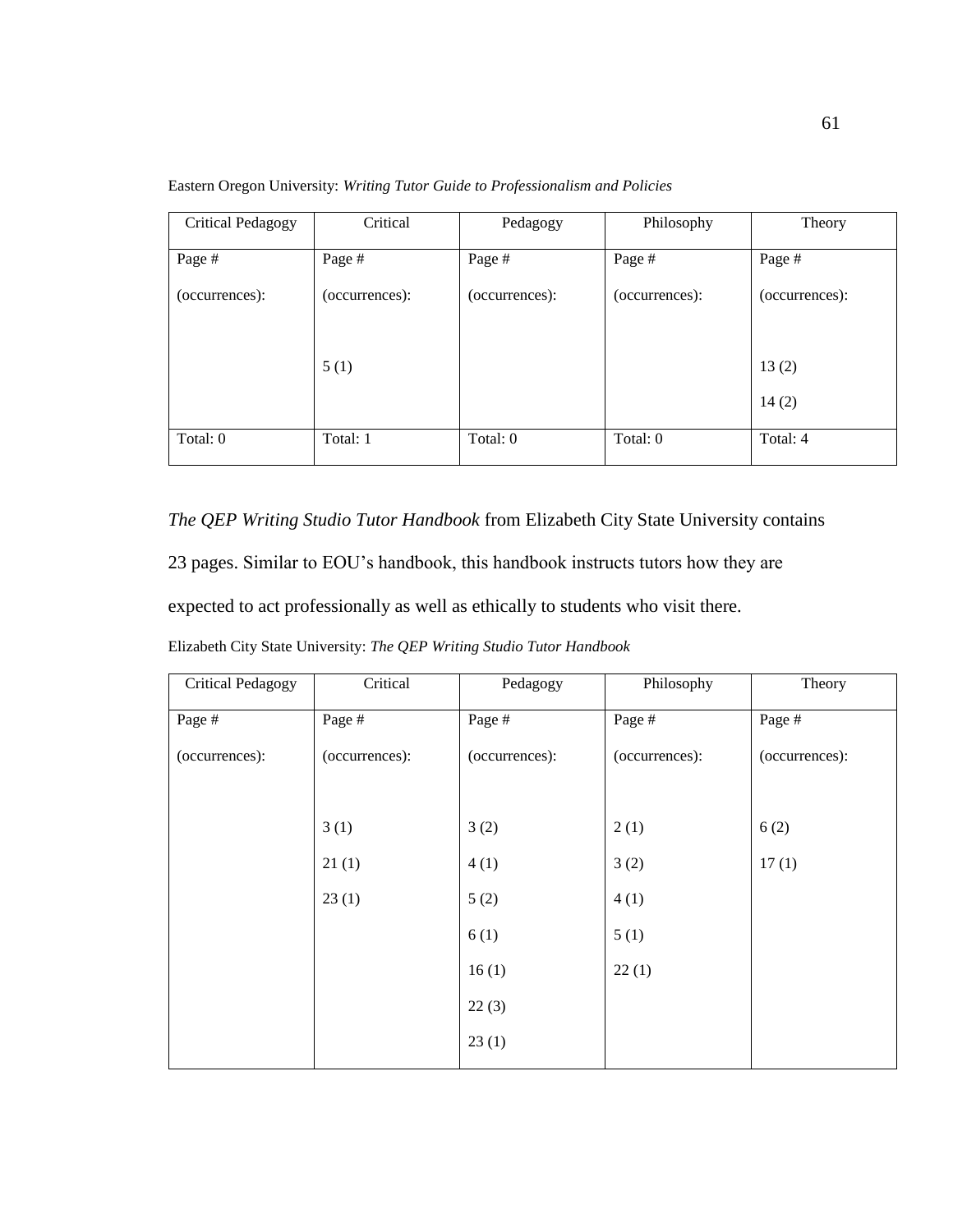| <b>Critical Pedagogy</b> | <b>Critical</b> | Pedagogy  | Philosophy | Theory   |
|--------------------------|-----------------|-----------|------------|----------|
| Total: 0                 | Total: 3        | Total: 11 | Total: 6   | Total: 3 |

Analyses of *the Writing Tutor Guide to Professionalism and Policies* and *The QEP Writing Studio Tutor Handbook*

In this paragraph, I am combining my analyses of both Eastern Oregon University's *Writing Tutor Guide to Professionalism and Policies* and Elizabeth City State University's *The QEP Writing Studio Tutor Handbook* due to their similar page lengths and fewer search term occurrences. Analyses for these two handbooks yielded zero occurrences of *critical pedagogy* as an entire term; this is interesting because both institutions have the smallest student populations of the five universities—and I chose them as non-California State University system west and east coast representations. Eastern Oregon University's *Writing Tutor Guide to Professionalism and Policies* mentions *critical* one time, found their "MISSION": "The mission of the EOU Writing Center is to promote students' confidence in their practice of writing processes and critical thinking" (Evans 5). All four occurrences of theory have to do with a tutoring course. Here is one example: "Writing Tutors are expected to help students at all stages of the writing process, applying the theory and practice studied in their Methods of Tutoring course" (13). Specifics of the training course are not mentioned. Similar to *QEP Writing Studio Tutor Handbook*, *critical* is not used in ways that emphasize critical pedagogy in Elizabeth City State University's *The QEP Writing Studio Tutor Handbook*. For example, "providing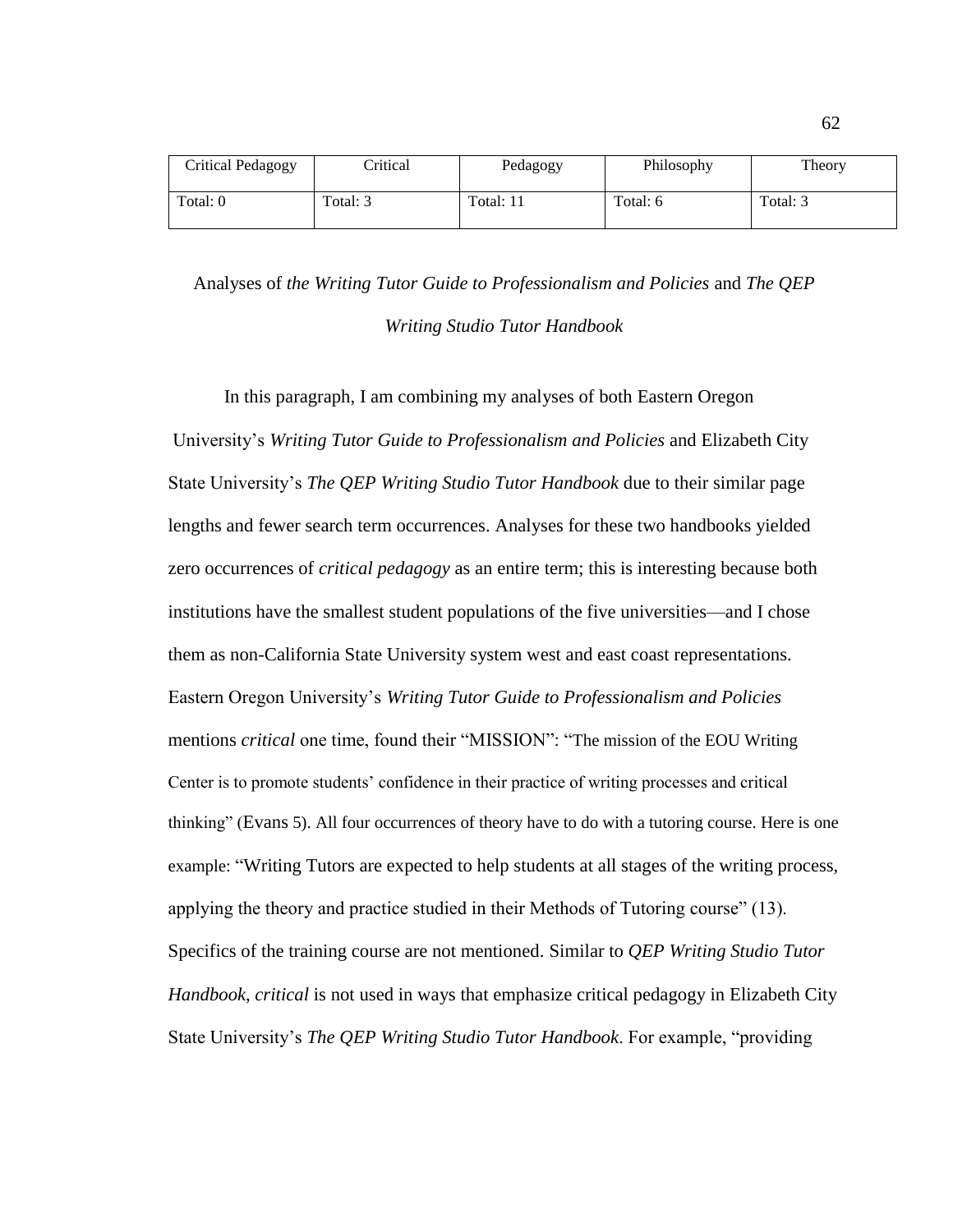critical support for students . . . making the transition to academic writing" (Gavaskar 3); "a writing center is sometimes critical work" (21); and "critical stage of a session" (23) are not in the context of critical pedagogy. Instead, they emphasize, "The central activity of tutoring is supported with thoughtful preparation, and with the study of scholarly articles, essays, tutor-oriented blogs and listservs" (3). Their Studio also values tutoring "[b]ased on best practices" (3), of supporting writing, which are described as "organization, understanding of the assignment, cohesiveness of the central idea, and so on, especially in the initial stages of the writing process (4), and for their overarching philosophy, they subscribe to North's "Idea": "Stephen North sums up the philosophy we hold here at the QEP Writing Studio when he says that "... in a writing center the object is to make sure that writers, and not necessarily their texts, are what get changed by instruction. In axiom form it goes like this: Our job is to produce better writers, not better writing" (4). While they do value providing a meaningful experience for the students who come to their center, all search term instances in both handbooks do not signify an emphasis on critical pedagogy in writing center tutor training.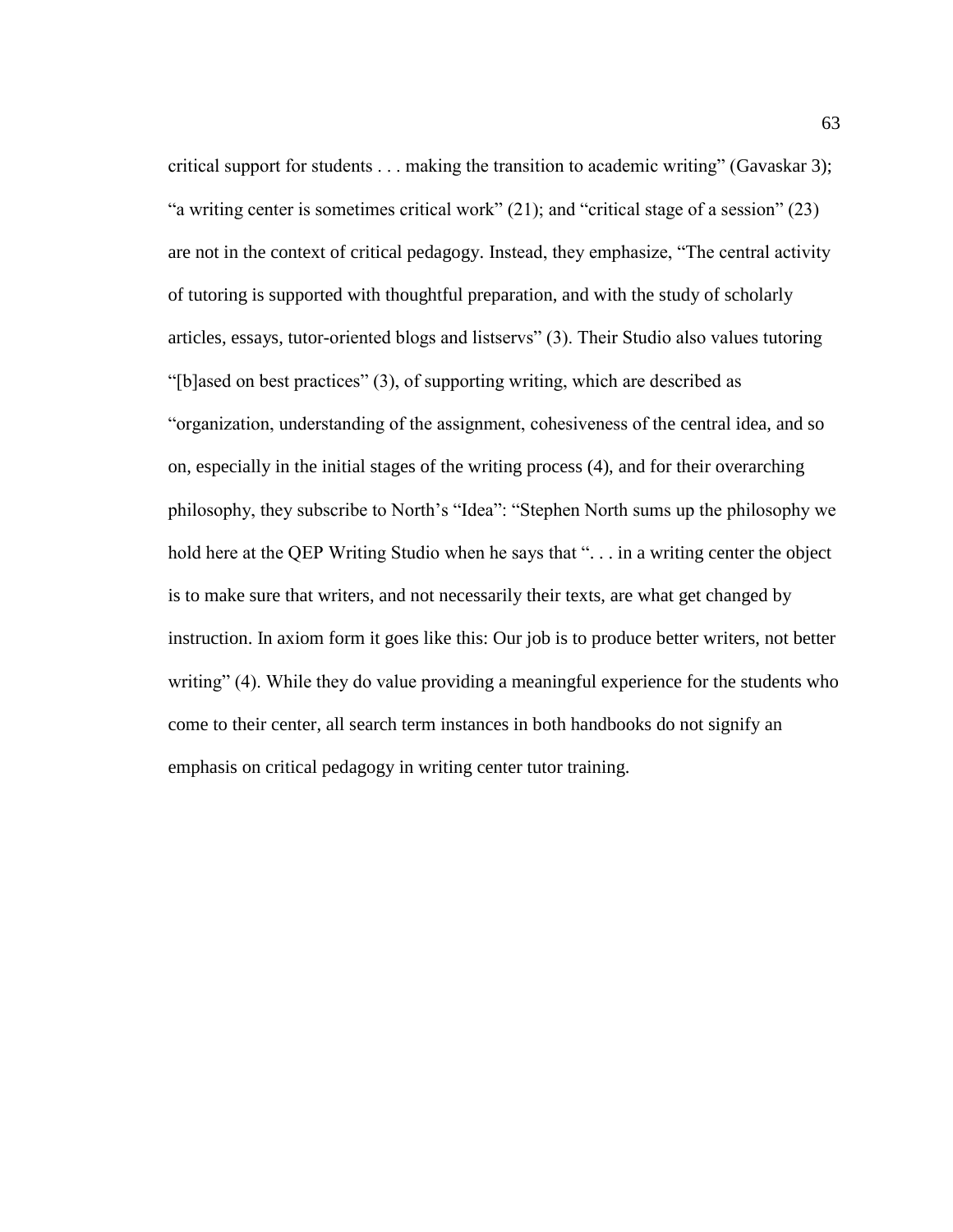### DISCUSSION

Since critical pedagogy is not adequately stressed in writing center tutor training handbooks, a logical thing to do is to argue that a change should occur in training curricula in order to hopefully correct the discrepancy. A plausible way to accomplish the task is to include critical pedagogy content in the curricula so that prospective tutors will at least know something about critical pedagogy—before they begin tutoring. My claim here recalls Trubek's chicken and egg metaphor. She asserts, "I believe theory to be crucial to reflective practice. What I didn't consider is whether theory need be assigned to undergraduate tutors-in-training" (169). However, my stance is not whether theory should be assigned to undergraduate tutors-in-training, but *where* tutors should be introduced to critical pedagogical theory as an application of writing center pedagogy*.*

Tutors-in-training can encounter and grapple with critical pedagogy sufficiently enough—without getting lost in theory. This can add a dimension to tutoring that goes deeper than only tackling issues of why tutees come to the writing center in the first place, and this needs to originate in the curriculum. While it is true that schools are controlled by economic, material reality constraints, they are also controlled by ideology. Curriculum specialist Michael Apple (2004) insists that "[t]he control of schools, knowledge and everyday life can be, and is, more subtle for it takes in even seemingly inconsequential moments" (4). Some of those seemingly inconsequential moments are the choices made by a person or persons in power in what to include and exclude in a A writing center course syllabus or tutor training handbooks.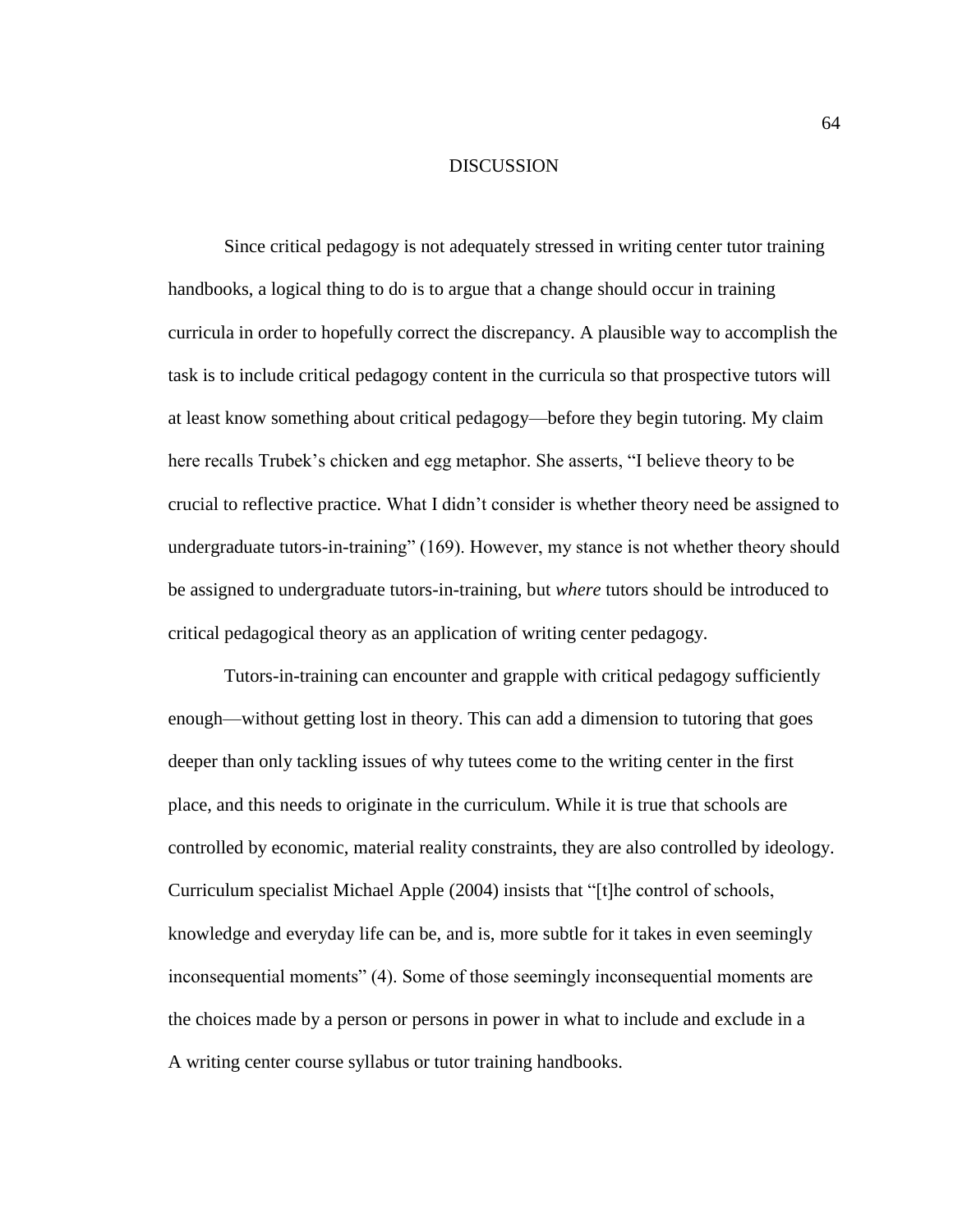By incorporating critical pedagogy content in the curriculum, prospective tutors would learn that, when working in the writing center, their identity immediately becomes more complex. They are no longer *merely* fellow students and peer tutors; they have multiple representations foisted upon them from multiple places. Grimm (1999) claims that "[t]heorizing . . . is an activity that offers a heightened sense of position, a keener awareness of where the writing center is in relationship to other social systems and ideas" (xi). She believes that theory is a means to gain a richer perspective of why things are the way that they are, where they are, and potentially what keeps those things the way that they are. In other words, theory reifies, which is what future tutors need before they begin tutoring. Grimm later goes on to proclaim:

> [T]utor and teacher development programs need to work especially hard to cultivate the psychic space that encourages tutors to turn away from the institutional gaze, to question institutional interpellation, to develop awareness of the ways they have internalized the belief that a particular form of discourse is "right" or "natural" or "better," and that those who depart from the form are "wrong" or "not normal' or "culturally deprived." (67)

Unless critical pedagogy is given status in the curriculum, how else are the tutors-intraining supposed to develop the "keener awareness" that Grimm speaks of? Two possible scenarios could promote developing keener awareness: one, on the job actually tutoring and almost certainly over multiple semesters of purposeful reflection; two, through research in ongoing professional development or through professional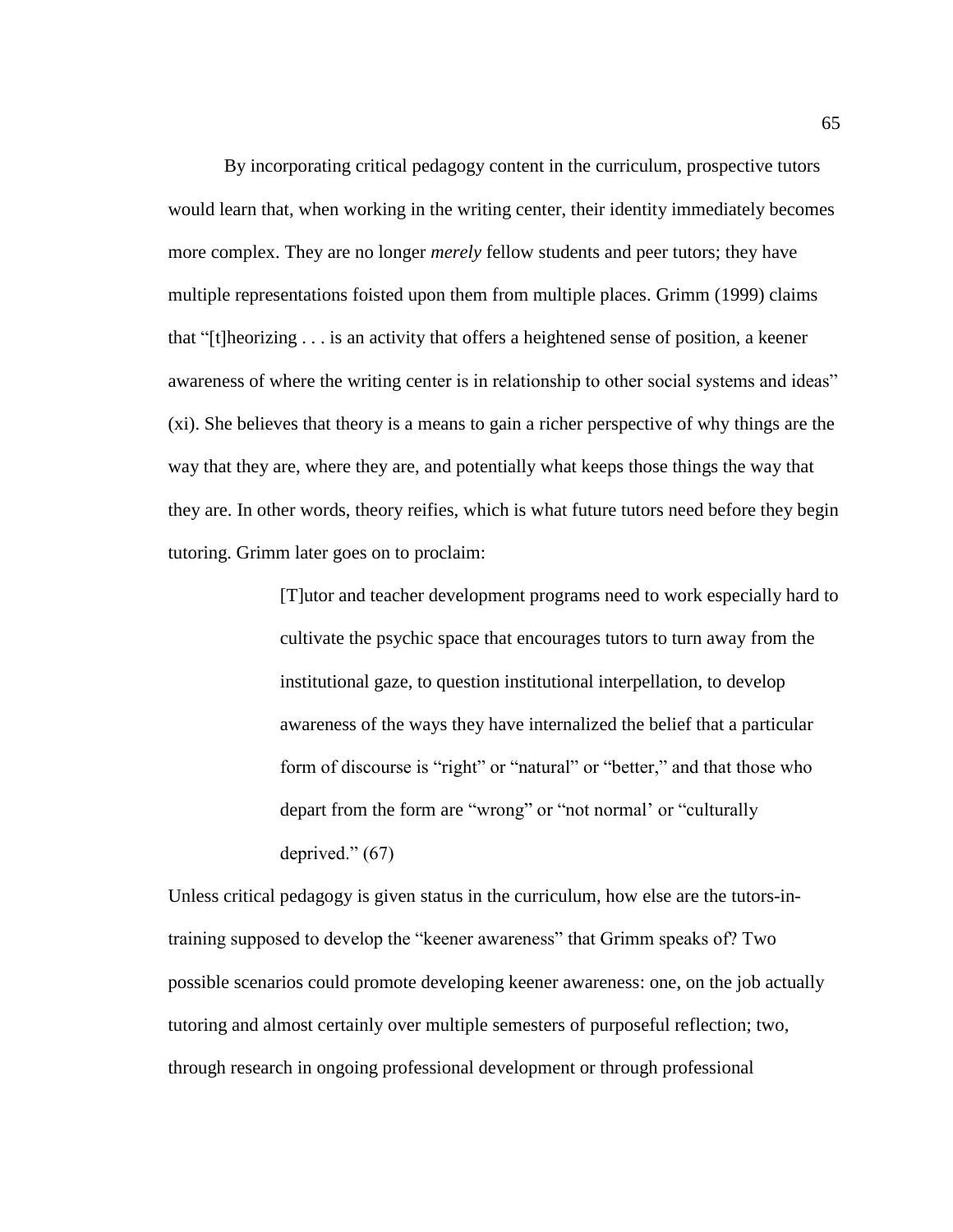development by supplemental reading required by the writing center director. Apart from those hopeful scenarios, tutor keener awareness, at best, occurring to a lesser degree almost by accident—or, at worst, not occurring at all.

However, what will almost certainly occur is that tutors will unknowingly—yet willingly—be participants in the reproduction of the various hegemonies that they are attempting to help their tutees deal with. If that occurs, tutors are also reproducing the conditions for more and future writing anxieties that will in turn cause the same student to come back to the writing center—where the cycle repeats itself. On the one hand, even if the tutor has been introduced to the basics of critical pedagogy and helps their tutee glimpse the bigger picture, that alone is not going to magically cause the writer's anxiety to cease. On the other hand, when the tutor knows and articulates that information to the tutee, the tutee can leave the writing center with the knowledge that they are not the "bad writer," which they might have been hegemonically indoctrinated to see themselves as, and they can succeed in academia as they learn how to play the academic game.

Despite multiple pedagogies to which students are subjected, the writing center is an ideal space in which peer writing tutors can participate with tutees in social activism, motivated by problem-posing dialogue between tutor and tutee. For example, students are regularly assigned essays in which they are to analyze and craft arguments dealing with social inequalities. At the same time activism occurs, dynamics that produce changes in the writer—while the writer is conscious of why those changes need to be enacted—can also be realized. Ira Shor (1987) states in *A Pedagogy for Liberation*, "I understand critical consciousness as gaining reflective distance on your own thought, action, and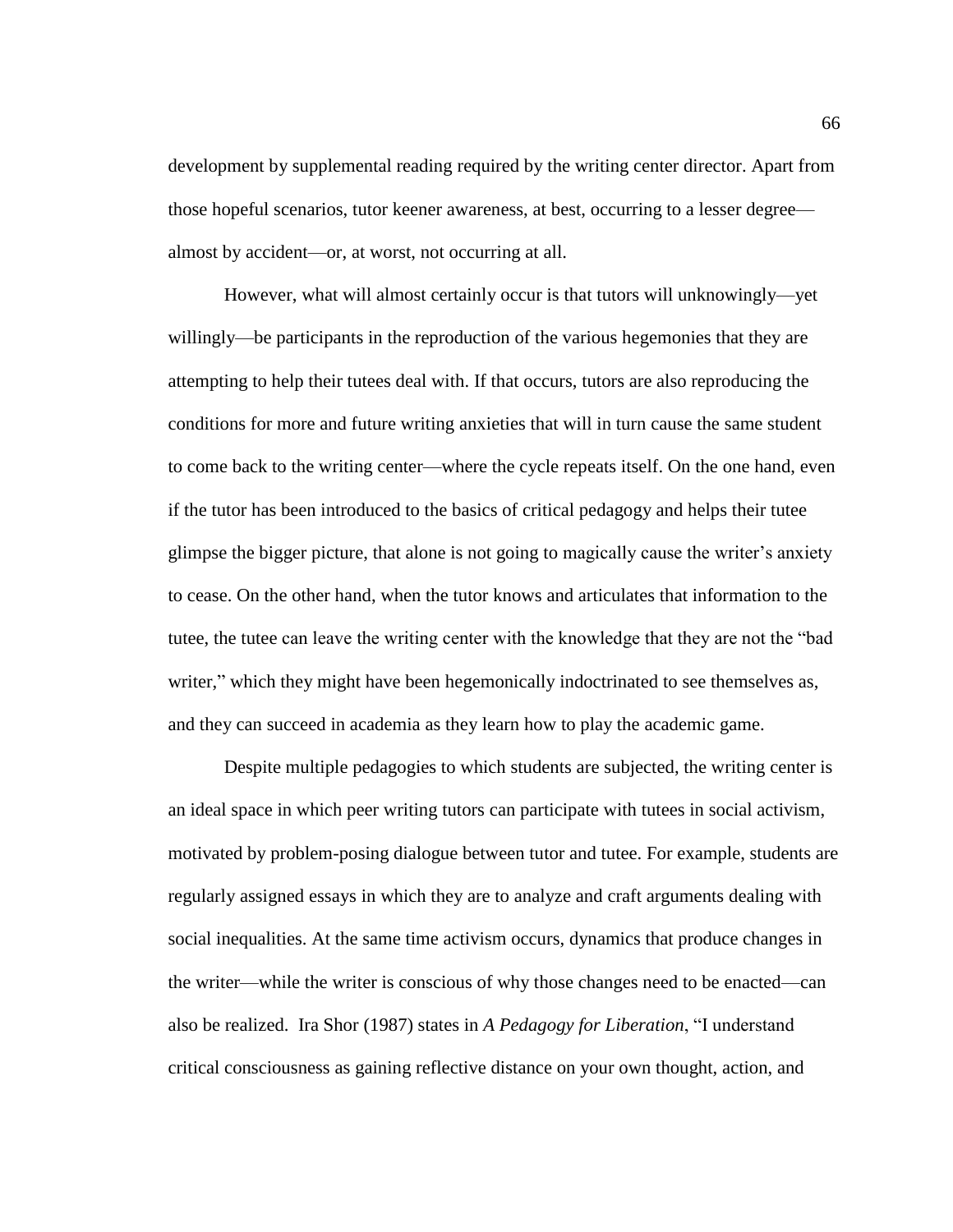society. This distance is a metaphor for separating your consciousness from the dominant ideology socializing us in mass culture, daily life, and school. These are places where we internalize racism, sexism, and such values as self-doubt and love of the rich and powerful, which help wed us to the system" (167). I argue that sessions conducted in the writing center are instances where critical pedagogical action can take place. Academic discourses are hegemonic to other discourses and can negatively affect students' personal identities. However, critical pedagogical practices emphasize fostering critical selfawareness while critiquing existing power structures, which will not render void academic discourse constraints but will locate the problem not in the student but in the genre conventions in which the student has to negotiate. Hence, critical pedagogy should be introduced in writing center tutor training curricula, handbooks, and continuing to be emphasized as one aspect of tutor professional development.

When a writing center tutor is introduced to the basics of critical pedagogy, such as authoritatively top-down pedagogy versus Freire's problem-posing pedagogy in which critical consciousness and learning to identity hegemonic tendencies of the institution are promoted, then he or she is a tutor who is better equipped to understand why certain writing is valued while other writing is devalued, to state it bluntly—*unacceptable* by some academic standards. Including critical works written by writing center and critical pedagogy scholars is one way to introduce tutors-in-training to critical pedagogy essential elements. Additionally, inserting key portions of scholarly writing in training handbooks is not out of the question. Ellen Mohr insists, "If functioning healthy, the writing center provides a dynamic setting where voices can be heard, varied perspectives explored, and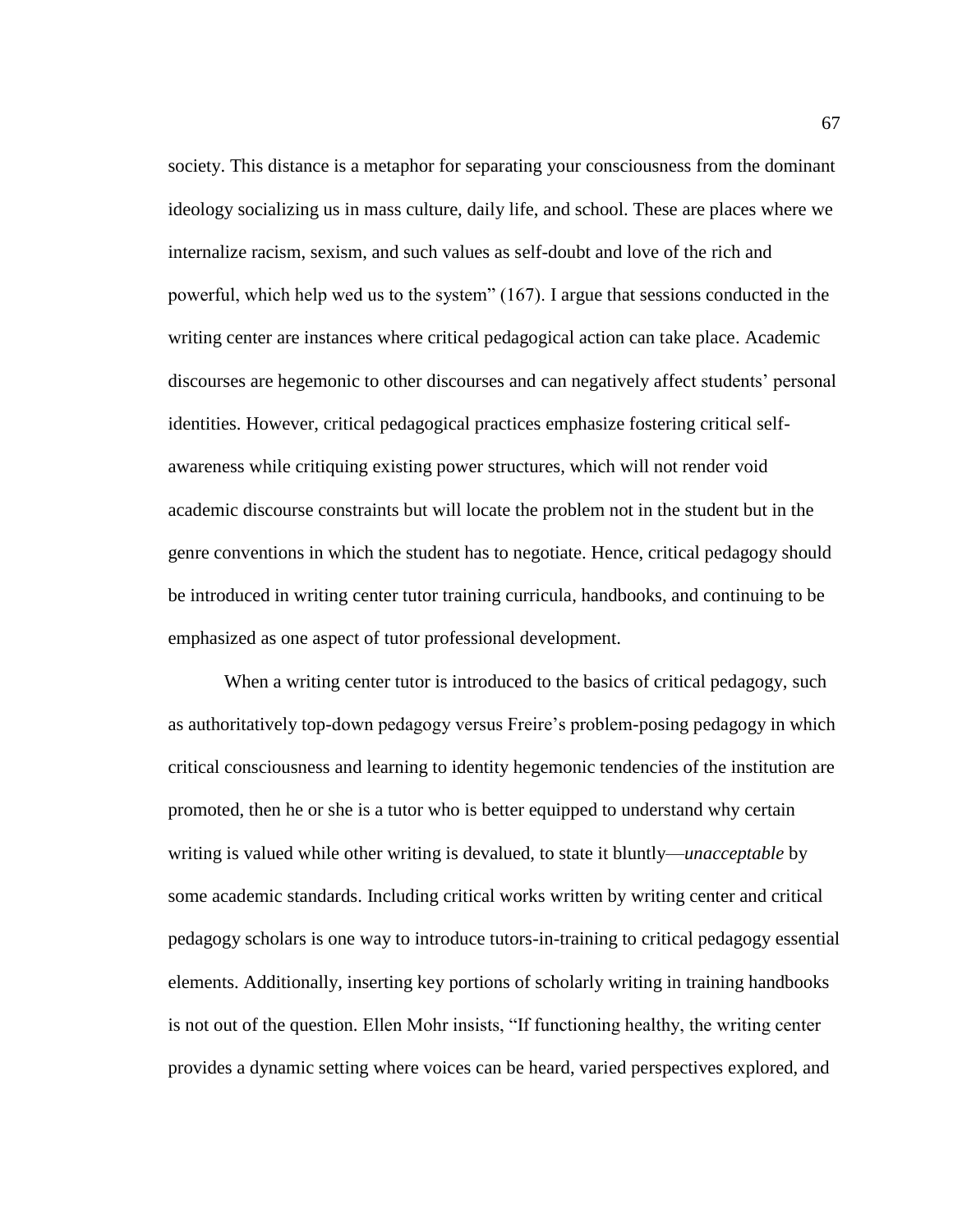myths about discourse and writing dispelled" ("The Writing Center" 419). Students are often subjected to myths about discourse and writing; they have been indoctrinated in those myths from an early age—in high school before they even get to community college or university. The myths that Mohr speaks of have to do with the long-established notion that academic prose has to read a certain way—be a certain way—otherwise it is bad writing. Since writing is an extension of its author, the person who is told that their writing is *bad* oftentimes views themselves as bad, remedial, or deficient—unworthy to be in their institution, an imposter while studying to earn their desired degree. Furthermore, writing center tutors are also students, which means that they, too, have been indoctrinated in institution-valued writing discourses just as the writers who come to the center for assistance.

If ideologies had colors, then seeing them would not be a problem. However, ideologies are both invisible and pervasive; they reify around us in material reality, and, if we are not cautious and informed, they are reified *by* us. Everyone is subjected to multiple ideologies without always realizing it, which is the hegemonic nature of them, but when a person is made aware of ideologies, what they mean, where they come from, why they still exist, and who benefits from their existences, then the person should be able to navigate life with keener discernment—a critical consciousness. Joe Kincheloe (2007), a critical pedagogy scholar, beautifully illustrates the importance of critical awareness in *Critical Pedagogy: Where are We Now?* in the chapter titled "Critical Pedagogy in the Twenty-first Century: Evolution for Survival." Kincheloe emphasizes that "[a]n evolving critical pedagogy produces conscious individuals who are aware of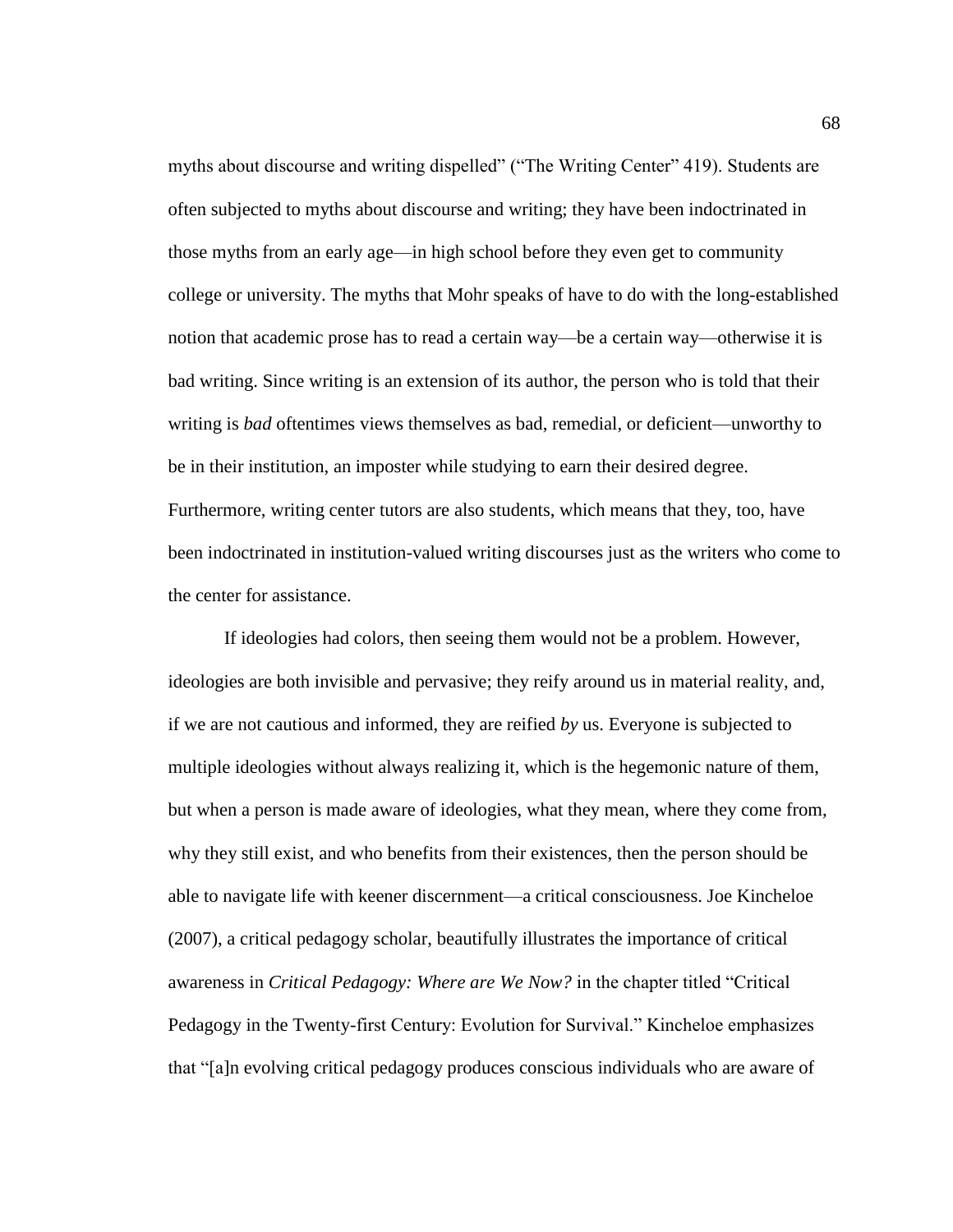their self-production and the social conditions under which they live...  $[C]$ ritical pedagogy is concerned not just with how individuals experience social reality but how they often operate in circumstances that they don't understand. A critical consciousness is aware of these dynamics" (37). Operating in circumstances that one does not understand—or is possibly even not aware of—is a reasonably good indication that hegemony is involved because the nature of hegemony promotes the flawed logic that the way things are is natural and normal. Writing center spaces are no different from other academic spaces; hegemonies operating within academia can also reify in the writing center. With a critical consciousness, however, individuals can better understand the ideological and political dynamics of and in their surroundings. Writing center tutors need to understand, preferably *before* they actually begin tutoring, that their jobs as tutors are politically and ideologically charged. Bekisizwe Ndimande's opening sentence in the chapter "Critical Theory as Social Justice Pedagogy" in *In Social Justice Pedagogy Across the Curriculum: The Practice of Freedom* stresses that "[e]ducation is not a neutral phenomenon that takes place in an ideological vacuum. Rather, education is characterized by social and political contestations that have led to educational inequalities, especially among marginalized communities" (89). Students need to be cognizant of the non-neutral reality of higher education, especially higher education's relationship to academic discourse.

Writing centers are locations within their institutions where students who visit them should be made aware that the types of academic discourses that they are expected—required—to write in act as non-neutral gatekeepers. But they are not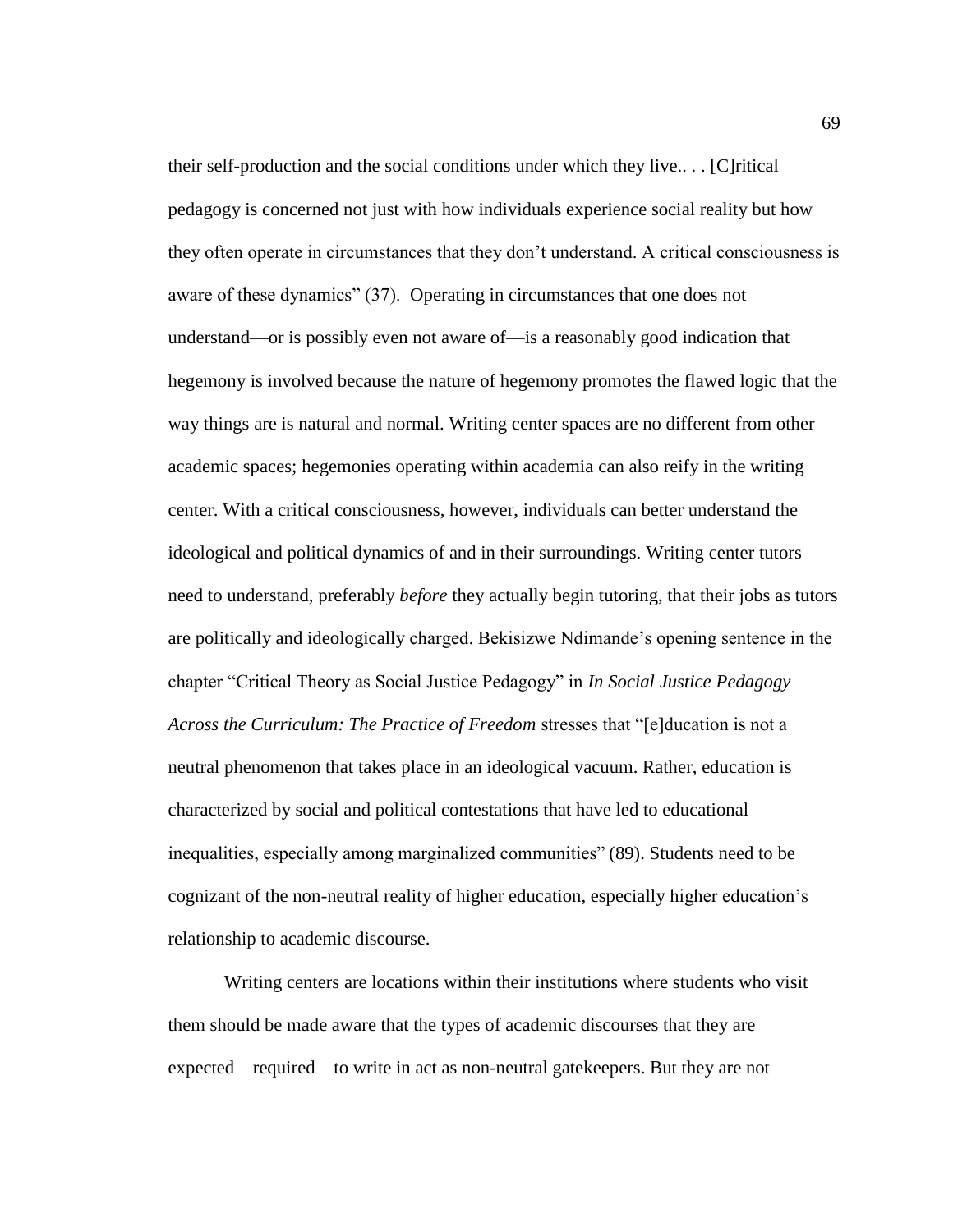insurmountable gatekeepers. Also, *In Social Justice Pedagogy Across the Curriculum: The Practice of Freedom*, Chapman and Hobbel (2010) stress, "If we wish to move into solidarity with each other to confront injustice, we must not only understand our own places and histories, but we must also understand ourselves as living within contexts and affected by structures. It is this sort of understanding from which springs the capacity to build coalition across lines of difference" (243). Writing center spaces are spaces in which coalitions can begin, solidarity can occur, and an already extant critical consciousness and be honed and made keener. If writing centers, such as the one Shannon Carter envisions are to exist, ones that recognize and celebrate cultural and individual diversity and promote social justice, then an ideal place to begin is to construct tutor training in ways that place emphasis on critical pedagogy as a vital element of writing center pedagogy.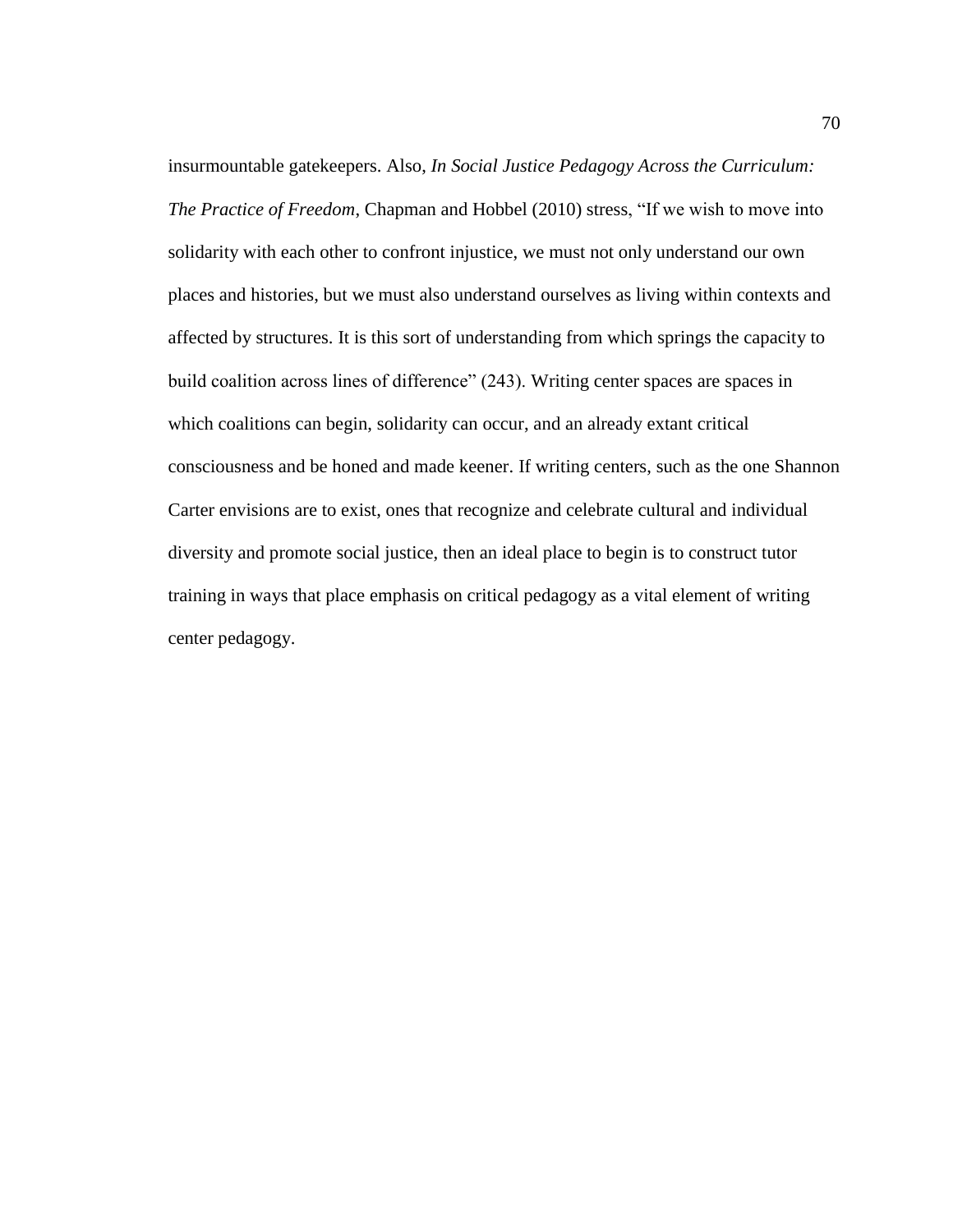## **CONCLUSION**

This project began with the question with looking for mentions of critical pedagogy in writing center scholarship. Critical pedagogy is, in fact, both mentioned and stressed by writing center scholars dating back at least to the early 1990s. Over the last twenty-five or so years, calls for critical pedagogy as a regular attribute of writing center practice have become more numerous and intensified. According to my findings in analyzing five writing center tutor training handbooks, however, critical pedagogy remains more is more established and situated in writing center theory than in writing center pedagogical practice. A way to address this disconnect is to give critical pedagogy prominence in writing center tutor training handbooks and curricula. Admittedly, to keep this project manageable, only five tutor training handbooks could be critiqued, and conducting a more thorough study of many more handbooks would yield more rounded results. For example, there are other handbooks for sale on the market than the one that I chose. Other institution-specific handbooks are accessible online, and tutor handbooks from both community colleges as well as private universities could be included. Additionally, obtaining funding for and launching a more multifaceted study, one in which analyses are performed on writing center sessions, in real time, conducted by tutors who have been introduced to critical pedagogy in their training curriculum could potentially shed light on how critical pedagogy is reified in writing center tutor practice. The first step, though, in seeing critical pedagogy implemented in tutoring scenarios is to make sure that tutors-in-training are introduced to and have a basic knowledge of critical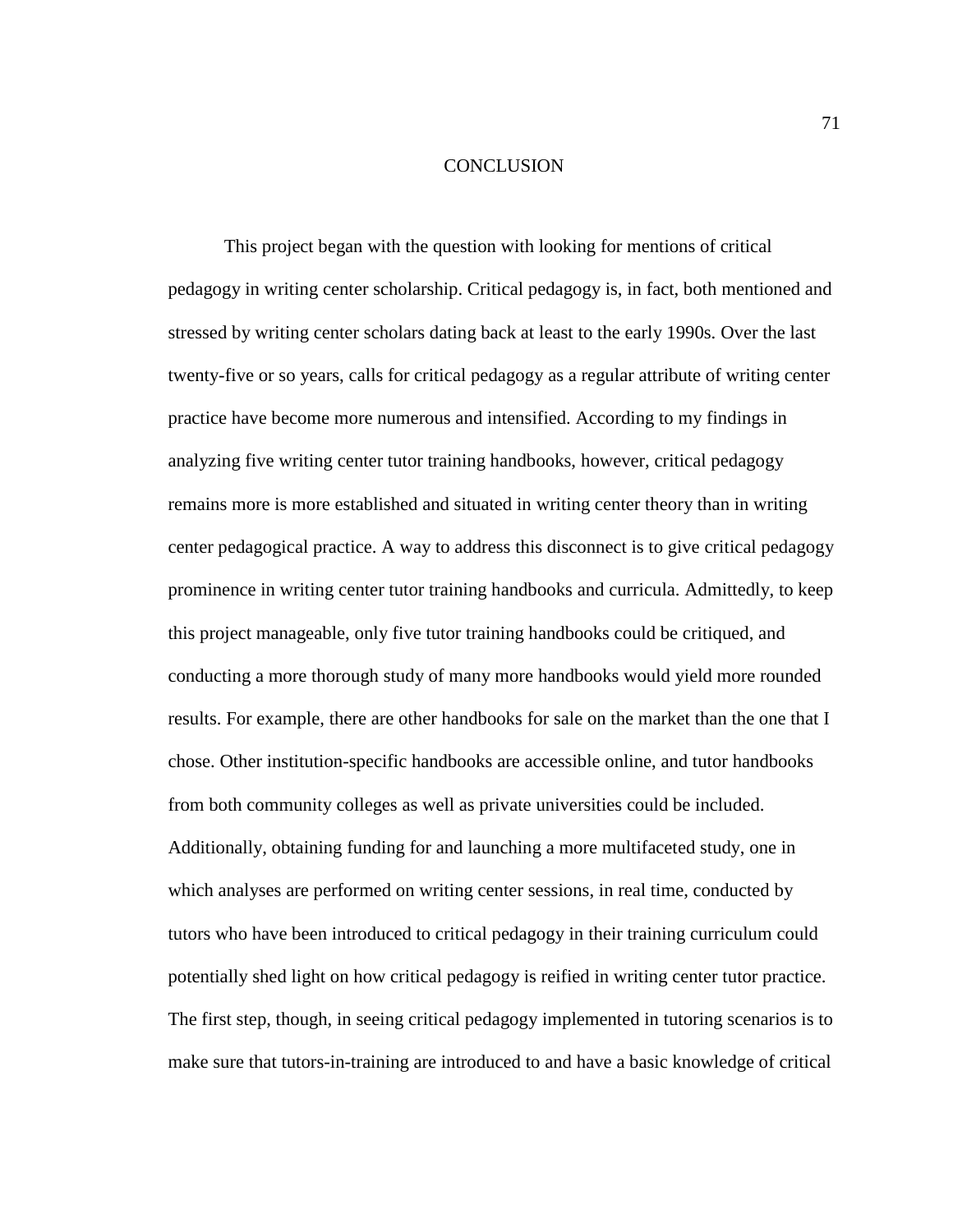pedagogy before they begin working in their institution's writing center.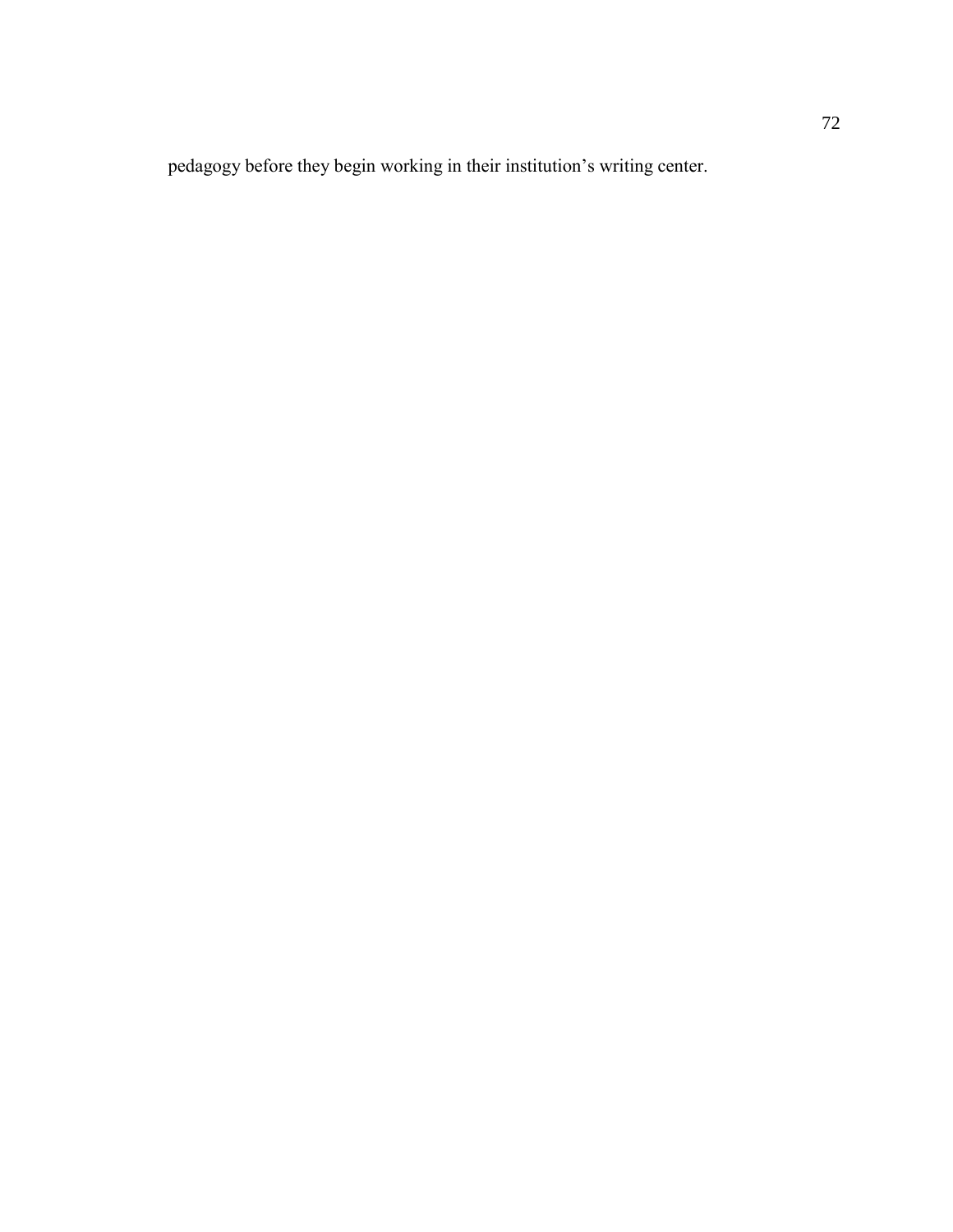## REFERENCES

- Aleksa, Vainis et al. *Working with Writers: UIC Writing Center Handbook*. University of Illinois At Chicago, 2017, [https://writingcenter.uic.edu/wp](https://writingcenter.uic.edu/wp-)content/uploads/2015/09/Handbook-2015.pdf.
- Anglesey, Leslie "Social Constructivism in Action." *The Tutoring Book 2015 Edition*. Sacramento State University, 2015. pp. 211-212.
- Bawarshi, Anis, and Stephanie Pelkowski. "Postcolonialism And the Idea of a Writing Center." *The Writing Center Journal* 19.2 (1999): 41-58.
- Boquet, Elizabeth H. "'Our Little Secret': A History of Writing Centers, Pre- to Post-Open Admissions." *College Composition and Communication*, vol 50, no. 3, 1999, pp. 463- 482. *JSTOR*, doi:10.2307/358861.
- Boquet, Elizabeth H, and Neal Lerner. "Reconsiderations: After 'The Idea of a Writing Center'." *College English*, 71.2 (2008): 170-189.
- *By the Numbers*, Elizabeth City State University, [www.ecsu.edu/about/by-the](http://www.ecsu.edu/about/by-the-%09numbers.html)[numbers.html.](http://www.ecsu.edu/about/by-the-%09numbers.html)
- Carter, Shannon. "The Writing Center Paradox: Talk About Legitimacy and the Problem of Institutional Change." *College Composition and Communication*, 61.1 (2009): 176.
- Chapman, Thandeka K, and Nikola Hobbel. *Social Justice Pedagogy Across the Curriculum*. Hoboken, Taylor & Francis, 2010.

Cresswell, Tim. *Place: A Short Introduction*. 1st ed., Blackwell, 2004.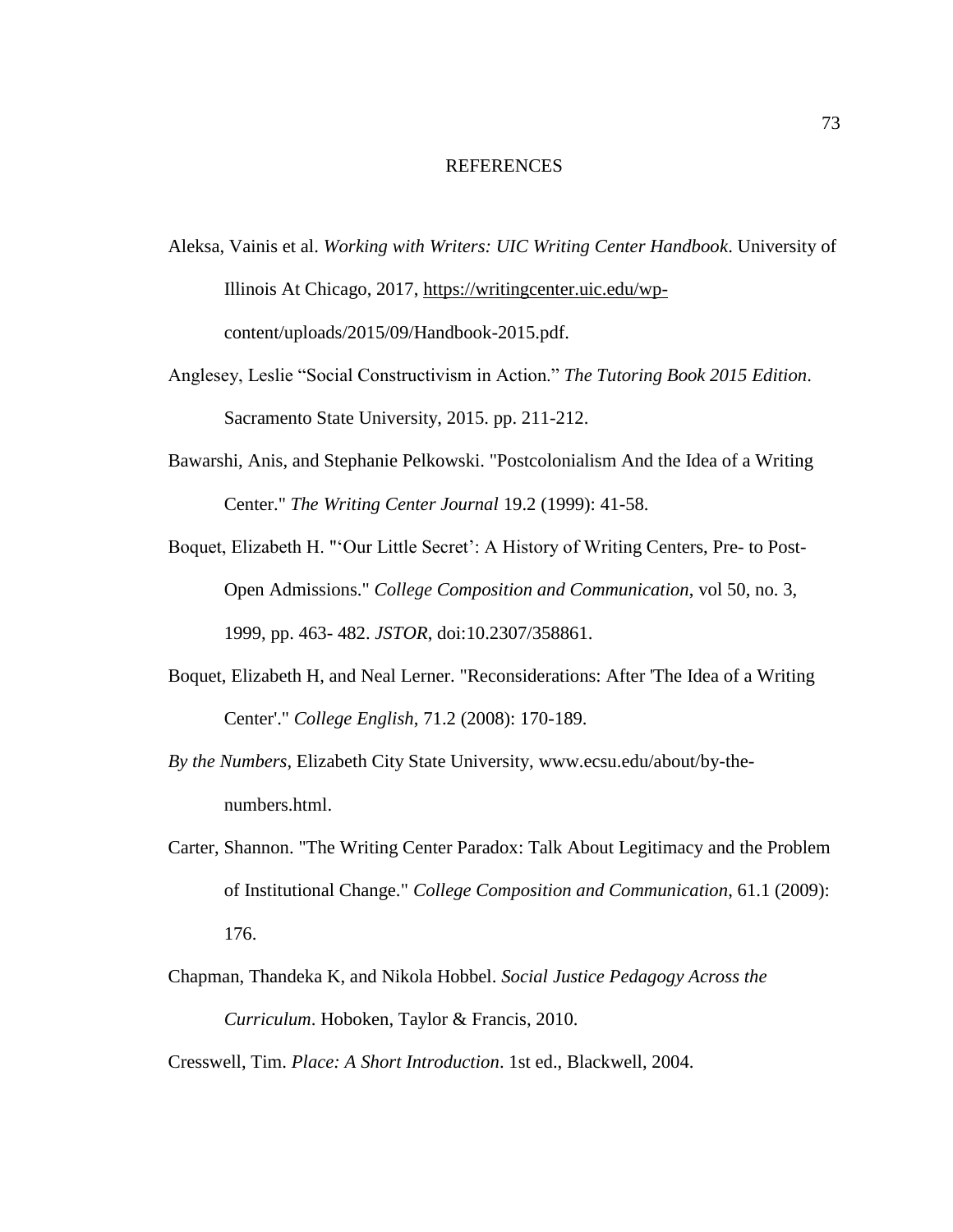- Denny, Harry C. *Facing the Center: Toward an Identity Politics of One-to-One Mentoring*. Logan, Utah, Utah State University Press, 2010. Print.
- "Enrolled Students Demographics Reports". *Pine.Humboldt.Edu*, 2018, http://pine.humboldt.edu/~anstud/humis/demo.html.
- "EOU Writing Center". *Eastern Oregon University*, 2018, [https://www.eou.edu/writing](https://www.eou.edu/writing-)center/.
- Evans, Donna. *Writing Tutor Guide to Professionalism and Policies*. Eastern Oregon University, 2013, [https://www.eou.edu/writing-center/files/2012/05/EOU-](https://www.eou.edu/writing-center/files/2012/05/EOU-%09Writing-)[Writing-C](https://www.eou.edu/writing-center/files/2012/05/EOU-%09Writing-)enter-Handbook\_d9\_3.31.2013.pdf.
- "FAQ". *Ecsu.Edu*, 2018, [http://www.ecsu.edu/academics/qep/writing-studio/faq.html.](http://www.ecsu.edu/academics/qep/writing-studio/faq.html)

Freire, Paulo, and Ira Shor. *A Pedagogy for Liberation*. Macmillan, 1987.

Gavaskar, Vandana. *QEP Writing Studio Tutor Handbook Academic Year 2012-2013*. Elizabeth City State University, 2012,

[http://www.ecsu.edu/documents/qep/tutorHandbook.pdf.](http://www.ecsu.edu/documents/qep/tutorHandbook.pdf)

Giroux, Henry. *On Critical Pedagogy*. New York, NY, Bloomsbury Academic, 2011.

Greenfield, Laura. "Transforming Towards Peace and Justice." *Connecting Writing Centers Across Borders (CWCAB)*, 2017,

[https://www.wlnjournal.org/blog/2016/02/transforming-towards-peace-and](https://www.wlnjournal.org/blog/2016/02/transforming-towards-peace-and-justice/)[justice/.](https://www.wlnjournal.org/blog/2016/02/transforming-towards-peace-and-justice/)

Greenfield, Laura, and Karen Rowan. *Writing Centers and The New Racism*. 1st ed., Logan, Utah, Utah State University Press, 2011. Print.

Grimm, Nancy Maloney. "Contesting 'The Idea of a Writing Center': The Politics of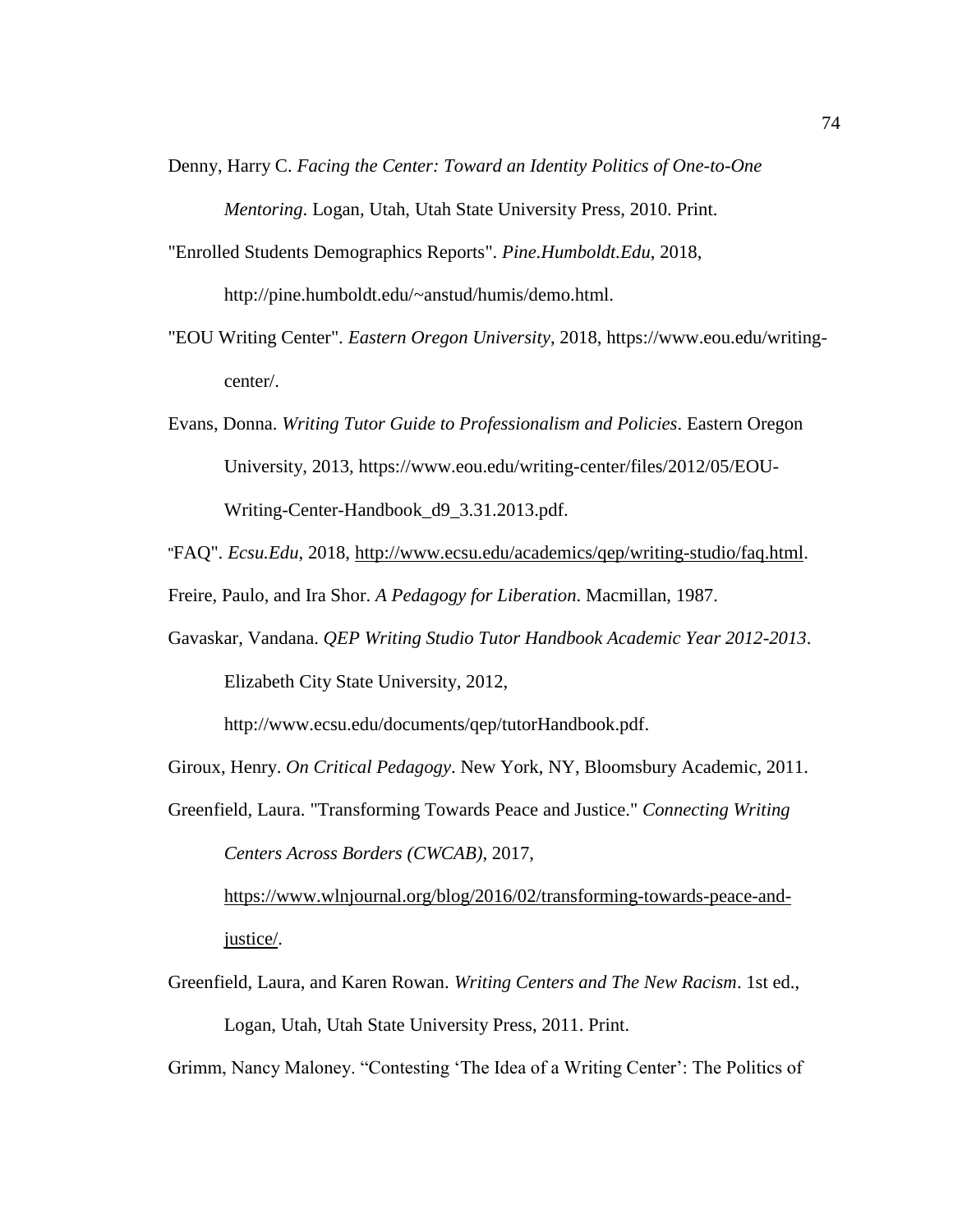Writing Center Research." *Writing Lab Newsletter*, vol 17, no. 1, 1992, pp. 5-7.

- Grimm, Nancy Maloney. *Good Intentions: Writing Center Work for Postmodern Times*. Portsmouth, NH, Boynton/Cook-Heinemann, 1999. Print.
- Grimm, Nancy Maloney. "Rearticulating the Work of the Writing Center." *College Composition and Communication*47.4 (1996): 523-48. *Nation Council of Teachers of English.* Web.
- Grimm, Nancy. "Rhetorizing Writing Center work to Transform a System of Advantage Based on Race." *Writing Centers and The New Racism*. Edited by Laura Greenfield and Karen Rowan. Utah, 2011. pp. 75-100.
- hooks, bell. *Teaching to Transgress: Education as the Practice of Freedom*. New York, Routledge, 1994.
- "Learning Center". *Learning.Humboldt.Edu*, 2018, [http://learning.humboldt.edu/writing](http://learning.humboldt.edu/writing-)studio.
- Lunsford, Andrea. "Collaboration, Control, and the Idea of a Writing Center." *The Writing Center Journal*, vol. 12, no. 1, 1991, pp. 3–10. *JSTOR*, JSTOR, [www.jstor.org/stable/43441887.](http://www.jstor.org/stable/43441887)
- McLaren, Peter, and Joe Kincheloe. "Critical Pedagogy in the Twenty-first Century: Evolution for Survival." *Critical Pedagogy: Where Are We Now?*. Peter Lang, 2007, pp. 9-42.
- Mohr, Ellen. "The Writing Center: An Opportunity in Democracy." *Teaching English in the Two-Year College* May (1999): 419-26. Nation Council of Teachers of English. Web.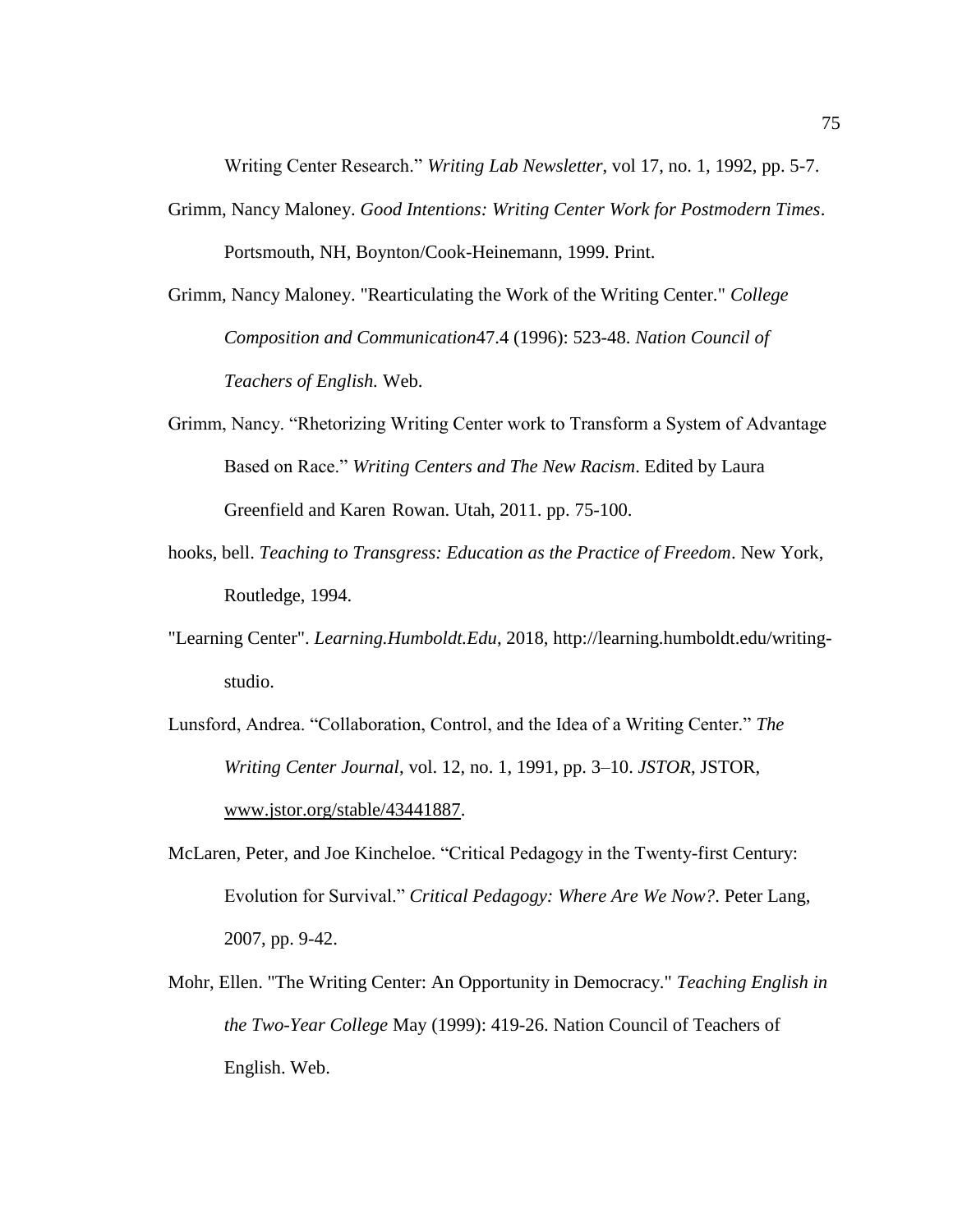- Ndimande, Bekisizwe. "Critical Theory as Social Justice Pedagogy." *Social Justice Pedagogy Across the Curriculum.* Edited by Thandeka Chapman and Nikola Hobbel. Hoboken, 2010. pp. 89-103.
- North, Stephen M. "The Idea of a Writing Center." *College English*, vol. 46, no. 5, 1984, pp. 433–446.
- Pemberton, Michael. "The Prison, the Hospital, and the Madhouse: Redefining Metaphors for the Writing Center". *Writing Lab Newsletter*, vol 17, no. 1, 1992, pp. 11-16.
- Roehr, Rebecca "The Birth of the Author: Encouraging an Identity Conducive to the Construction of Subject Positions." *The Tutoring Book 2015 Edition*. Sacramento State University, 2015. pp. 216-219.
- Rousculp, Tiffany. *Rhetoric of Respect*. National Council of Teachers of English, 2014. P. 24.
- Ryan, Leigh, and Lisa Zimmerelli. *The Bedford Guide for Writing Tutors*. 6th ed, Boston, Bedford/St. Martin's, 2016.
- Salem, Lori. "Decisions...Decisions: Who Chooses to Use the Writing Center?" *The Writing Center Journal*, vol. 35, no. 2, 2016, pp. 147–171. *JSTOR*, JSTOR, [www.jstor.org/stable/43824060.](http://www.jstor.org/stable/43824060)
- "Search for Schools and Colleges." *National Center for Education Statistics (NCES) Home Page, a Part of the U.S. Department of Education*, US Department of Education,

[http://nces.ed.gov/globallocator/index.asp?search=1&State=IL&city=Chicago&zi](http://nces.ed.gov/globallocator/index.asp?search=1&State=IL&city=Chicago&zipcode=&miles=&itemname=UniversityofIllinois&sortby=name&College=1&Status=SearchFinished&Records=77&CS=D7E7598C.)